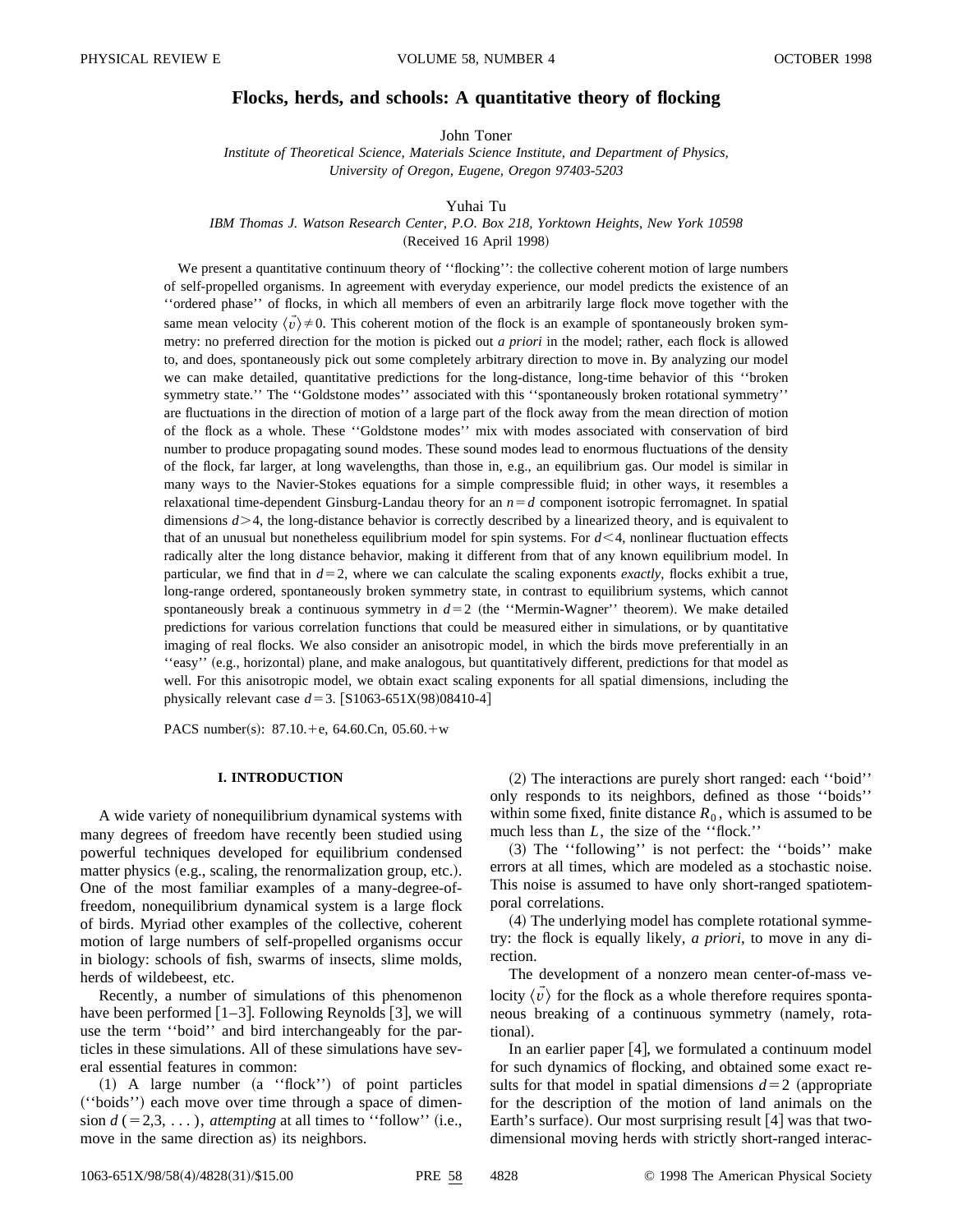tions appear to violate the Mermin-Wagner theorem  $|5|$ , in that they can acquire long-ranged order, by picking out a consistent direction of motion across an arbitrarily large herd, despite the fact that this involves spontaneously breaking a continuous (rotational) symmetry.

Of course, this result does not, in fact, violate the Mermin-Wagner theorem, since flocks are a nonequilibrium dynamical system. What is fascinating (at least to us) about our result is that the nonequilibrium aspects of the flock dynamics that make the long-distance, long-time behavior of the flock different from that of otherwise analogous equilibrium systems are fundamentally nonlinear, strong-fluctuation effects. Indeed, a ''breakdown of linearized hydrodynamics,'' analogous to that long known to occur in equilibrium fluids  $\lceil 6 \rceil$  in spatial dimensions  $d=2$ , occurs in flocks for all  $d$   $\leq$  4. This breakdown of linearized hydrodynamics is essential to the very existence of the ordered state in  $d=2$ . Furthermore, it has dramatic consequences even for  $d > 2$ .

The physics of this breakdown is very simple: above *d* 54, where the breakdown does *not* occur, information about what is going on in one part of the flock can be transmitted to another part of the flock only by being passed sequentially through the intervening neighbors via the assumed shortranged interactions. Below  $d=4$ , where the breakdown occurs, this slow, diffusive transport of information is replaced by direct, convective transport: fluctuations in the local velocity of the flock became so large, in these lower dimensions, that the motion of one part of the flock relative to another becomes the principal means of information transport, because it becomes faster than diffusion. There is a sort of ''negative feedback,'' in that this improved transport actually suppresses the very fluctuations that give rise to it, leading to long-ranged order in  $d=2$ . The purpose of the present paper is to study the properties of the ''ordered state'' of the flock, i.e., the state in which all members of the flock are moving in the same average direction. Specifically, we will do the following:

 $(1)$  We will give the details of the derivation of the results of Ref. [4], and give detailed predictions for numerous correlation functions that can be measured in both experiments and simulations. In particular, we will show that two propagating sound modes exist in flocks, with unusually anisotropic speeds, whose detailed dependence on the direction of propagation we predict, making possible extremely stringent quantitative tests of our theory. We also calculate their attenuations, which show highly anomalous, and strongly anisotropic, scaling.

 $(2)$  We will formulate and study the most complete generalization of the model of Ref.  $[4]$  for spatial dimensions  $d > 2$ .

 $(3)$  We will include the effect of spatial anisotropy (e.g., the fact that birds prefer to fly horizontally rather than vertically) on flock motion.

We describe the flock with coarse-grained density and velocity fields  $\rho(\vec{r},t)$  and  $\vec{v}(\vec{r},t)$ , respectively, giving the average number density and velocity of the birds at time *t* within some coarse-graining distance  $\ell_0$  of a given position  $\vec{r}$  in space. The coarse-graining distance  $\ell_0$  is chosen to be as small as possible, consistent with being large enough that the averaging can be done sensibly (in particular,  $\ell_0$  must be greater than the mean interbird distance). Our description is then valid for distances large compared to  $\ell_0$ , and for times *t* much greater than some microscopic time  $t_0$ , presumably of order  $\ell_0 / v_T$ , where  $v_T$  is a typical speed of a bird. Collective motion of the flock as a whole then requires that  $\langle v(r,t) \rangle \neq 0$ ; where the averaging can be considered an ensemble average, a time average, or a spatial average. Equivalently, long-ranged order must develop for the flock as a whole to move; i.e., the equal-time velocity autocorrelation function:

$$
C(\vec{R}) \equiv \langle \vec{v}(\vec{R} + \vec{r}, t) \cdot \vec{v}(\vec{r}, t) \rangle \tag{1.1}
$$

must approach a nonzero constant as the separation  $|R|$ →∞; specifically,

$$
C(\vec{R}\to\infty)\to|\langle\vec{v}\rangle|^2.\tag{1.2}
$$

Thus the average velocity  $\langle \vec{v} \rangle$  of the flock is precisely analogous to the order parameter  $\langle \vec{s} \rangle$  in a ferromagnetic system, where  $\vec{s}$  is a local spin.

Our most dramatic result is that an intrinsically nonequilibrium and nonlinear feature of our model, namely, convection, suppresses fluctuations of the velocity  $\tilde{v}$  at long wavelengths, making them much smaller than the analogous  $\vec{s}$ fluctuations found in ferromagnets, for all spatial dimensions of the flock  $d < 4$ . Specifically, the connected piece  $C_C(\tilde{R})$  of the correlation function  $C(\vec{R})$ , defined as

$$
C_C(\vec{R}) = C(\vec{R}) - \lim_{\substack{\left|\vec{R}\right| \to \infty}} C(\vec{R}'),\tag{1.3}
$$

which is a measure of the fluctuations, decays to zero much more rapidly, as  $|\tilde{R}| \rightarrow \infty$ , than the analogous correlation function in magnets. Quantitatively, for points whose separation  $\bar{R} \equiv \bar{R}_{\perp}$  lies perpendicular to the mean direction of motion of the flock,

$$
C_C(\vec{R}) \propto R_{\perp}^{2\chi},\tag{1.4}
$$

where the universal "roughness exponent"

$$
\chi = -\frac{1}{5} \tag{1.5}
$$

*exactly*, in  $d=2$ , and is  $\leq 1-d/2$ , its value in magnetic systems, for all  $d < 4$ . For  $d > 4$ ,  $\chi = 1 - d/2$  for flocks as well as for magnets.

The physical mechanism for this suppression of fluctuations is easy to understand: increased fluctuations in the direction of motion of different parts of the flock actually *enhance* the exchange of information between those different parts. This exchange, in turn, suppresses those very fluctuations, since the interactions between birds tend to make them all move in the same direction.

These nonequilibrium effects also lead to a spatial anisotropy of scaling between the direction along  $(\parallel)$  and those orthogonal to  $(\perp)$  the mean velocity  $\langle \vec{v} \rangle$ . The physical origin of the anisotropy is also simple: if birds make small errors  $\delta\theta$  in their direction of motion, their random motion *perpendicular* to the mean direction of motion  $\langle v \rangle$  is much larger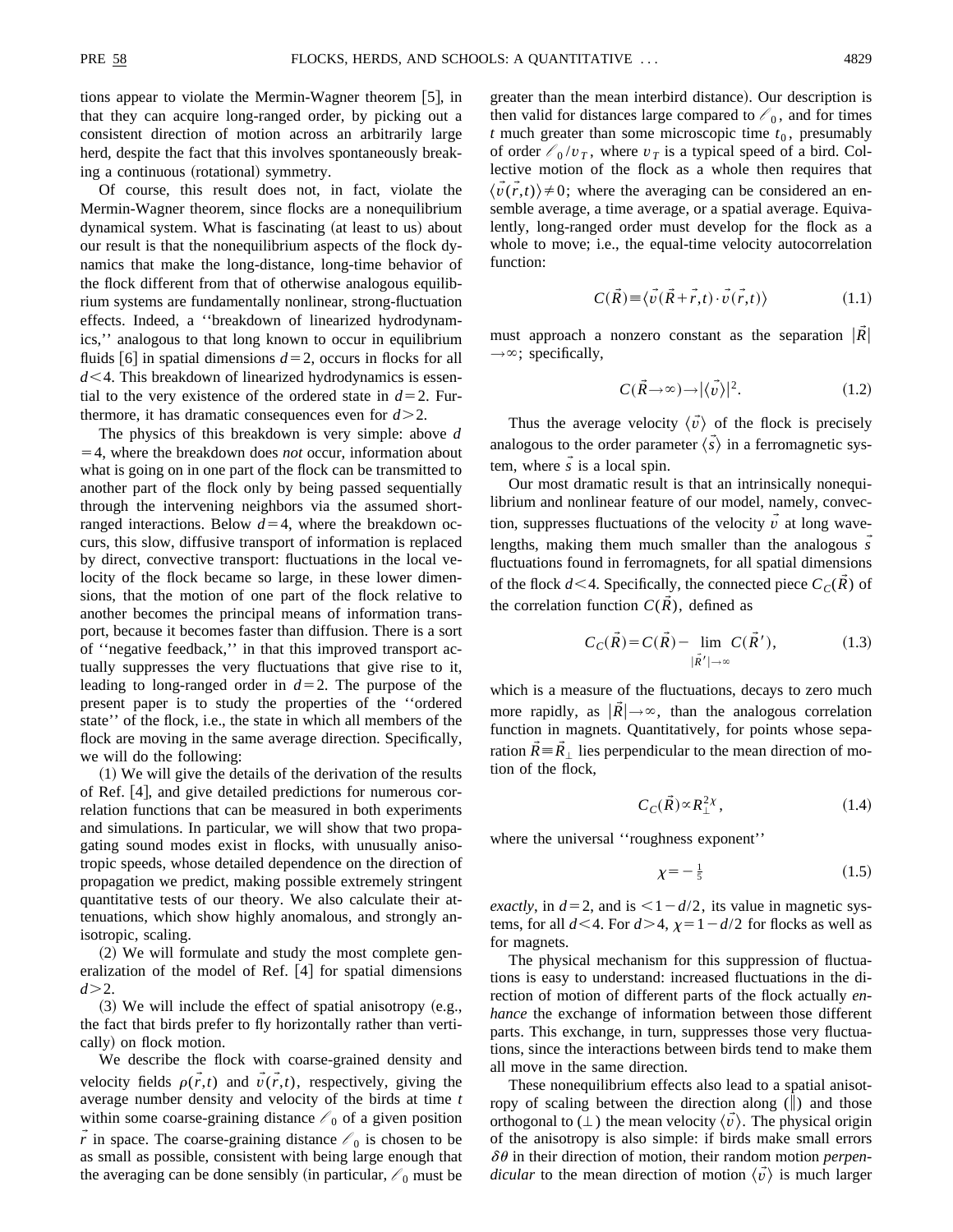than that *along*  $\langle v \rangle$ ; the former is  $\propto \delta \theta$ , while the later is proportional to  $1-\cos\delta\theta \sim \delta\theta^2$ . As a result, *any* equal-time correlation function in the system of *any* combination of fields crosses over from dependence purely on  $|R_1|$  to dependence purely on  $R_{\parallel}$  when

$$
\frac{R_{\parallel}}{\mathcal{E}_0} \approx \left(\frac{|\vec{R}_{\perp}|}{\mathcal{E}_0}\right)^{\zeta},\tag{1.6}
$$

where  $\ell_0$  is the bird interaction range.

The universal anisotropy exponent

$$
\zeta = \frac{3}{5},\tag{1.7}
$$

*exactly* in  $d=2$ , and is <1 for all  $d<4$ .

In particular, the connected, equal-time, velocity autocorrelation function  $C_C(\tilde{R})$  obeys the scaling law

$$
C_C(\vec{R}) = |\vec{R}_{\perp}|^2 X f_v \left( \frac{(R_{\parallel}/\ell_0)}{(|\vec{R}_{\perp}|/\ell_0)^{\zeta}} \right),
$$
 (1.8)

where  $f_{\nu}(x)$  is a *universal* scaling function. We have been unable to calculate this scaling function, even in  $d=2$  where we know the exponents exactly. However, the scaling form  $(1.8)$  immediately implies that

$$
C_C(\vec{R}) \propto R_{\parallel}^{2\chi/\zeta}, \quad \text{when} \quad R_{\parallel}/\ell_0 \gg (\vec{R}_{\perp}/\ell_0)^{\zeta}. \quad (1.9)
$$

So far, our discussion has focused on velocity fluctuations. The density  $\rho(R,t)$  shows huge fluctuations as well: indeed, at long wavelengths, the fluctuations of the density of





FIG. 1. A snapshot of a simulated flock that has reached a statistically steady state. Note the enormous fluctuations in the density. Quantitatively, the statistics of the spatial Fourier transform  $C<sub>o</sub>(q)$ obtained from this picture agree with our quantitative prediction equation  $(1.10)$ .

birds in a flock become *infinitely* bigger than those in a fluid or an ideal gas. This fact is obvious to the eye in a picture of a flock (see Fig. 1). Quantitatively, we predict that the spatially Fourier transformed, equal-time density-density correlation function  $C_{\rho}(\vec{q}) \equiv \langle |\rho(\vec{q},t)|^2 \rangle$  obeys the scaling law

$$
C_{\rho}(\vec{q}) = \frac{q_{\perp}^{3-d-\zeta-2\chi}}{q^2} f_{\rho} \left( \frac{q_{\parallel} \ell_0}{(q_{\perp} \ell_0)^{\zeta}} \right) Y(\theta_{\vec{q}}) \propto \begin{cases} q_{\perp}^{1-d-\zeta-2\chi}, & q_{\parallel} \ll q_{\perp} \\ q_{\parallel}^{-2} q_{\perp}^{3-d-\zeta-2\chi}, & (\ell_0 q_{\perp})^{\zeta} \gg \ell_0 q_{\parallel} \gg q_{\perp} \ell_0 \\ q_{\parallel}^{-3+(1-d-2\chi/\zeta)} q_{\perp}^2, & (q_{\perp} \ell_0)^{\zeta} \ll q_{\parallel} \ell_0, \end{cases}
$$
(1.10)

where  $Y(\theta_q^*)$  is a finite, nonvanishing,  $O(1)$  function of the angle  $\theta_q^*$  between the wave vector  $\vec{q}$  and the direction of mean flock motion,  $q_{\parallel}$  and  $\vec{q}_{\perp}$  are the wave vectors parallel and perpendicular to the broken symmetry direction, and  $q_{\perp} = |\vec{q}_{\perp}|$ . In  $d=2$ ,  $\zeta = \frac{3}{5}$  and  $\chi = -\frac{1}{5}$ , so

$$
C_{\rho}(\vec{q}) = \frac{q_{\perp}^{(4/5)}}{q^2} f_{\rho} \left( \frac{q_{\parallel} \ell_0}{(q_{\perp} \ell_0)^{(3/5)}} \right) Y(\theta_{\vec{q}}) \propto \begin{cases} q_{\perp}^{-(6/5)}, & q_{\parallel} \ll q_{\perp} \\ q_{\parallel}^{-2} q_{\perp}^{(4/5)}, & (\ell_0 q_{\perp})^{(3/5)} \gg \ell_0 q_{\parallel} \gg q_{\perp} \ell_0 \\ q_{\parallel}^{-4} q_{\perp}^2, & (q_{\perp} \ell_0)^{(3/5)} \ll q_{\parallel} \ell_0. \end{cases}
$$
(1.11)

The most important thing to note about  $C_{\rho}(q)$  is that it diverges as  $|\vec{q}| \rightarrow 0$ , unlike  $C_{\rho}(\vec{q})$  for, say, a simple fluid or gas, or, indeed, for any equilibrium condensed matter system, which goes to a finite constant (the compressibility) as  $|q|→0.$ 

This correlation function should be extremely easy to measure in simulations, and in experiments on real herds or flocks, in which, say, video tape allows one to measure the positions  $\vec{r}_i(t)$  of all the birds (labeled by *i*) in the flock at a variety of times *t*. The recipe is simple:

~1! Calculate the complex numbers

$$
\rho(\vec{q},t) = \sum_{i} e^{i\vec{q}\cdot\vec{r}_i(t)} \tag{1.12}
$$

for a variety of  $\tilde{q}$ 's.

(2) Average the squared magnitude of this number over time. The result is  $C_{\rho}(q)$ .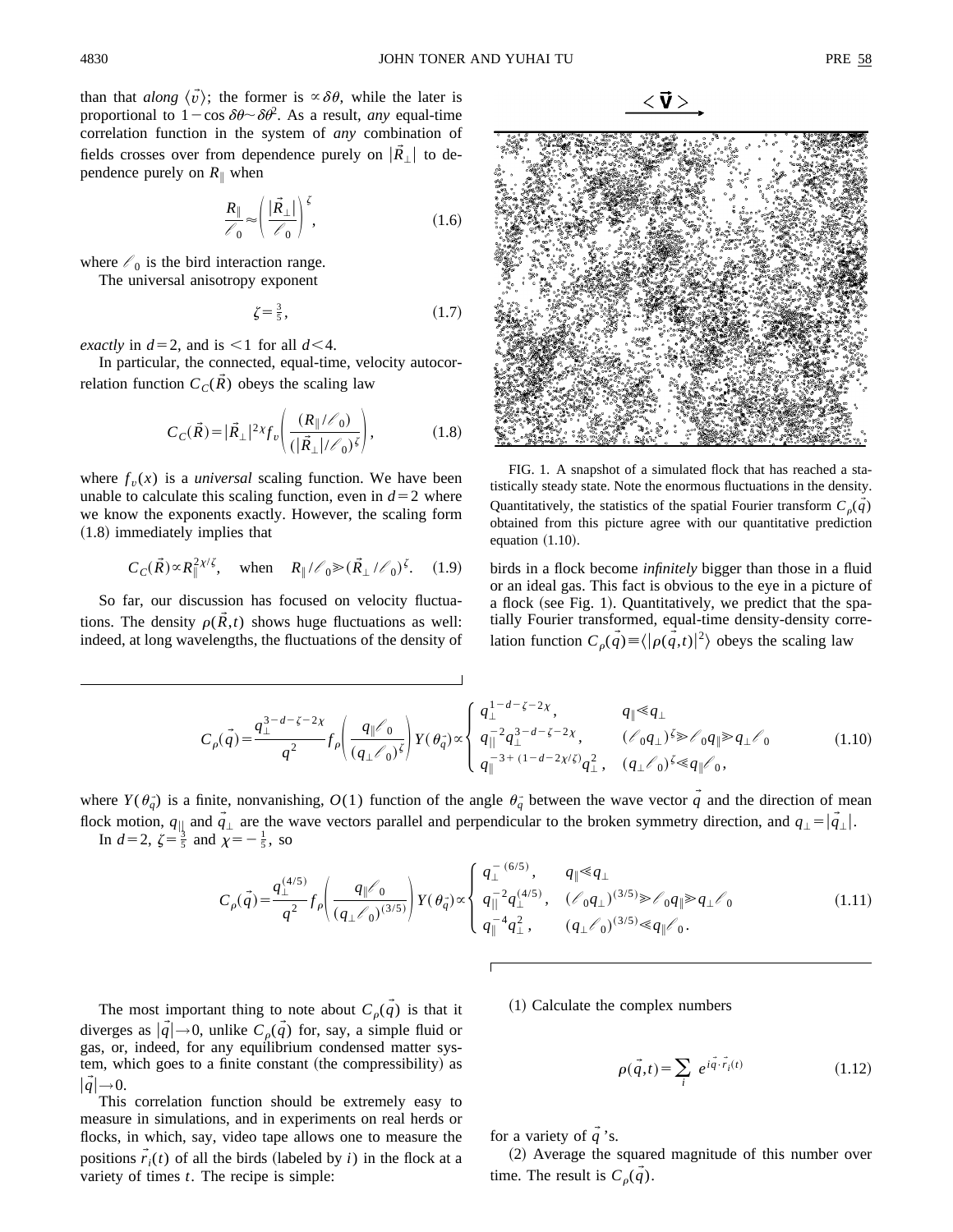

FIG. 2. Polar plot of the direction-dependent sound speeds  $c_{\pm}(\theta_q)$ , with the horizontal axis along the direction of mean flock  $c_{\pm}(\theta_{q}^{2})$ , with the horizontal axis along the direction of mean flock FIG. 3. Plot of the damping Im  $\omega$  vs  $q_{x} \equiv |\dot{q}_{\perp}|$  where  $\dot{q}_{\perp}$  is the motion.

Time-dependent correlation functions of  $\rho$  and  $\bar{v}$  in flocks also show interesting anomalous scaling behavior. However, it is not so simple to summarize as the equal-time correlation functions. Indeed, time-dependent correlation functions (or, equivalently, their spatiotemporal Fourier transforms) do not have a simple scaling form. This is because the collective normal modes of the flock consist of propagating, damped longitudinal "sound" modes (i.e., density waves), as well as, in  $d > 2$ , shear modes. The sound modes exhibit two different types of scaling: the period *T* of a wave is proportional to its wavelength  $\lambda$  (the constant of proportionality being the inverse sound speed); while the *lifetime*  $\tau$  of the mode is proportional to  $\lambda^z$ , with *z* being another universal exponent. In most systems (e.g., fluids, crystals) exhibiting sound modes,  $z=2$ , corresponding to conventional diffusive or viscous damping  $[6]$ . In flocks, however, we find

$$
z = \frac{6}{5}, \quad d = 2,\tag{1.13}
$$

and  $z < 2$  for all  $d < 4$ , for sound modes propagating orthogonal to the mean direction of flock motion. That is, sound modes are much more heavily damped at long wavelengths in flocks than in most  $[7]$  equilibrium condensed matter systems.

The full dispersion relation for the sound modes is

$$
\omega_{\pm} = c_{\pm}(\theta_q^{\dagger})q - iq_{\pm}^z f_{\pm} \left( \frac{q_{\parallel} \ell_0}{(q_{\perp} \ell_0)^{\zeta}} \right), \tag{1.14}
$$

where  $\theta_{\vec{q}}$  is the angle between  $\vec{q}$  and  $\langle \vec{v} \rangle$ , and the directiondependent sound speeds  $c_{\pm}(\theta_q)$  are given by Eq. (4.11) of Sec. IV, with  $\gamma$  and  $\sigma_1$  flock-dependent parameters and  $\rho_0$ the mean number density of ''birds'' in the flock. A polar plot of these sound speeds is given in Fig. 2. The exponent  $\zeta$ is the universal anisotropy exponent described earlier, and  $f_+(x)$  are universal scaling functions that we have been unable to calculate. However, we do know some of their limits:





projection of wave vector  $\vec{q}$  *perpendicular* to the direction of the mean flock velocity  $\langle \vec{v} \rangle$  for fixed projection  $q_y$  of  $\vec{q}$  *parallel* to  $\langle \vec{v} \rangle$ . Note that, for small  $|\vec{q}|$ , the crossover between Im  $\omega \propto q_x^z$  and Im  $\omega \propto q_{y}^{z/\zeta}$  occurs only for directions of propagation  $\hat{q}$  very nearly parallel to the mean flock velocity  $\langle \vec{v} \rangle$ , since  $\zeta$  < 1.

Note that this last result implies that the lifetime  $\tau$  of the wave is  $\alpha q_{\parallel}^{-z/\zeta}$  for  $q_{\parallel} \ell_0 \gg (q_{\perp} \ell_0)^{\zeta}$  and  $|\dot{q}| \rightarrow 0$ ; this only happens for directions of propagation very nearly parallel to  $\langle \vec{v} \rangle$ . Note also that in *d*=2 where  $z = \frac{6}{5}$  and  $\zeta = \frac{3}{5}$ ,  $z/\zeta = 2$ and the damping is *conventional* for sound modes propagating parallel to the mean motion of the flock. For all *other* directions of propagation, however, it is unconventional, and characterized by  $z = \frac{6}{5}$ .

This behavior of the damping (i.e., Im  $\omega$ ), is summarized in Fig. 3. For  $d > 2$ , the "hydrodynamic" mode structure also includes  $d-2$  "hyperdiffusive" shear modes, with identical dispersion relations

$$
\omega_s = \gamma q_{\parallel} - i q_{\perp}^z f_s \left( \frac{q_{\parallel} \ell_0}{(q_{\perp} \ell_0)^{\zeta}} \right). \tag{1.16}
$$

The dispersion relations for  $\omega_{\pm}$  and  $\omega_s$  can be directly probed by measuring the spatiotemporally Fourier transformed density-density and velocity-velocity autocorrelation functions

$$
C_{\rho}(\vec{q}, \omega) \equiv \langle |\rho(\vec{q}, \omega)|^2 \rangle,
$$
  

$$
C_{ij}(\vec{q}, \omega) \equiv \langle v_i(\vec{q}, \omega) v_j(-\vec{q}, -\omega) \rangle,
$$
 (1.17)

respectively. Experimentally, or in simulations,  $C_{\rho}(\vec{q},\omega)$  can be calculated by temporally Fourier transforming the spatially Fourier transformed density  $(1.12)$ :

$$
\rho_n(\vec{q}, \omega) = \sum_{t=n\tau}^{(n+1)\tau} \rho_n(\vec{q}, t) e^{-i\omega t}, \quad n = 0, 1, 2, \dots
$$
\n(1.18)

over a set of long "bins" of time intervals of length  $\tau \gg t_0$ (the "microscopic" time step), and then averaging the squared magnitude  $|\rho(\vec{q},\omega)|^2$  over bins: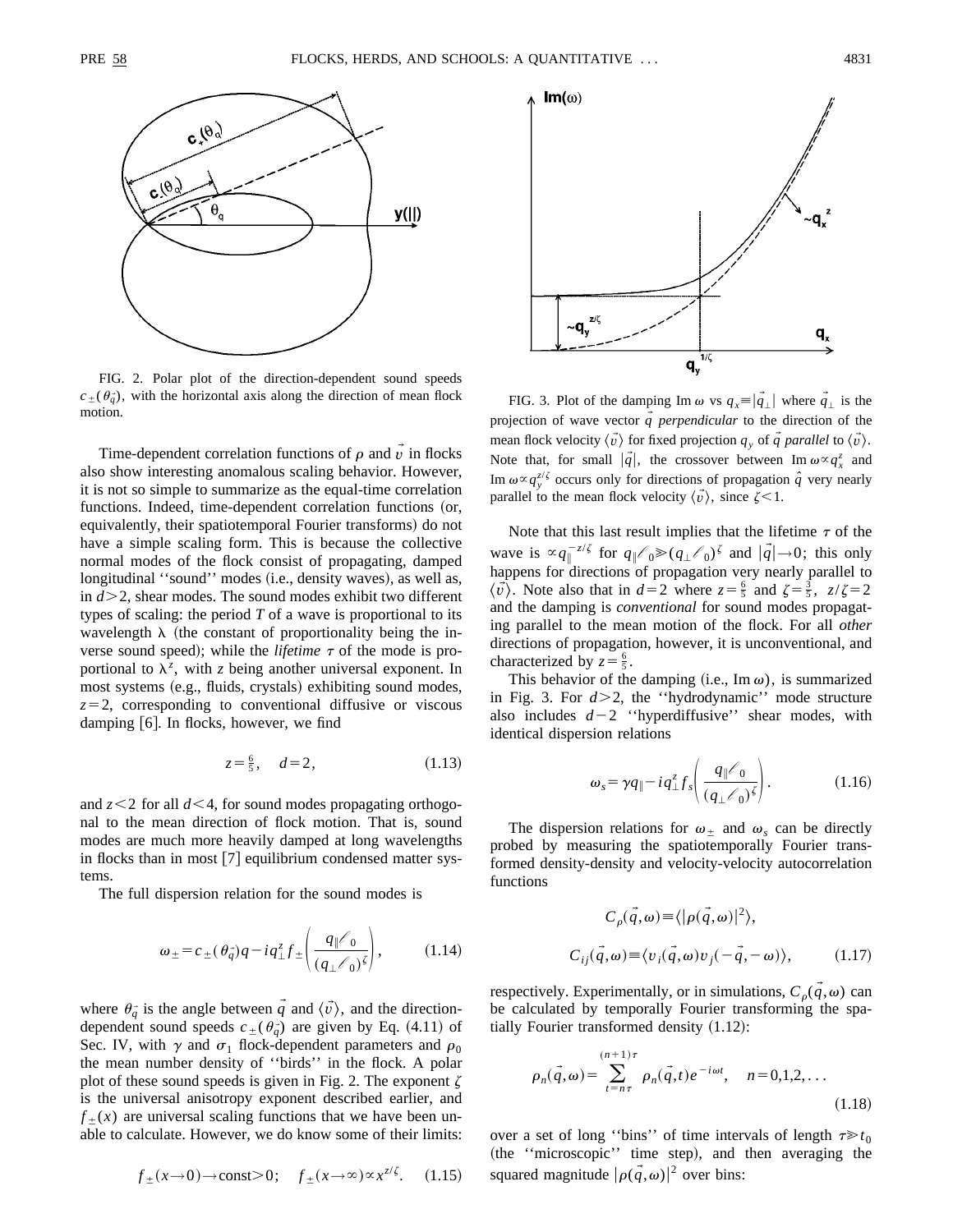

FIG. 4. Plot of the spatiotemporally Fourier-transformed density correlation function  $C_{\rho}(q,\omega)$  vs  $\omega$  for fixed  $\vec{q}$ . It shows two sharp asymmetrical peaks at  $\omega = c_{\pm}(\theta_q)q$  associated with the sound modes of the flock, where  $c_{\pm}(\theta_q^*)$  are the sound mode speeds. The widths of those peaks are the second mode dampings Im  $\omega_{\pm}(\theta_{\vec{q}})$  $\alpha q_\perp^z f_\pm [q_\parallel \ell_0/(q_\perp \ell_0)^\zeta].$ 

$$
C_{\rho}(\vec{q},\omega) \equiv \sum_{n=0}^{n_{\text{max}}} \frac{|\rho(\vec{q},\omega)|^2}{n_{\text{max}}}.
$$
 (1.19)

Closed form expressions for these correlation functions in terms of the scaling functions  $f_L$  and  $f_s$  are given in Sec. V. Although these expressions look quite complicated, the behavior they predict is really quite simple, as illustrated in Fig. 4, where  $C_{\rho}$  is plotted as a function of  $\omega$  for fixed *q*. As shown there,  $C_p$  has two sharp peaks at  $\omega = c_{\pm}(\theta_q^{\dagger})q$ , of width  $\alpha q_{\perp}^z f_L^{\dagger} [q_{\parallel} \ell_0/(q_{\perp} \ell_0)^{\zeta}]$  and height  $\alpha q_{\perp}^{-(2\chi+\bar{z}+3\zeta+d-3)}g[q|\ell_0/(q_{\perp}\ell_0)^{\zeta}].$  Thus,  $c_{\pm}(\theta_q)$  can be simply extracted from the position of the peaks, while the exponents  $\chi$ , *z*, and  $\zeta$  can be determined by comparing their widths and heights for different  $\vec{q}$ 's.

The scaling properties of the flock are completely summarized by the universal exponents *z*,  $\zeta$ , and  $\chi$ . In  $d=2$ , our predictions for these exponents are

$$
z = \frac{6}{5}, \quad \zeta = \frac{3}{5}, \quad \chi = -\frac{1}{5}.
$$
 (1.20)

These results are *exact* and universal for all flocks with the simple symmetries we discussed at the outset.

For  $d \neq 2$ , the situation is less clear. We have performed a one-loop,  $4-\epsilon$  expansion to attempt to calculate these exponents, and find that, to this order, the model appears to have a fixed *line* with continuously varying exponents  $z$ ,  $\zeta$ , and  $\chi$ . Whether this is an artifact of our one-loop calculation, or actually happens, is unclear. A two-loop calculation might clarify matters, but would be extremely long and tedious. (One loop was hard enough.)

The origin of this complication is an additional convective nonlinearity  $[8]$  not discussed in Ref.  $[4]$ . This new term (whose coefficient is a parameter we call  $\lambda_2$ ) is unrenormalized at one loop order, leading to the apparent fixed line at that order. In two dimensions, this extra term can be written as a total derivative, and can be absorbed into the nonlinear term considered in Ref. [4]. Hence, in  $d=2$ , the results of [4] are sound. In  $d > 2$ , however, this new term has a different structure, and could, if it does not renormalize to zero,



FIG. 5. Geometry of the anisotropic model. Birds prefer to fly in the "easy"  $x$ - $y$  plane. We take their (spontaneously chosen) direction of motion within that plane to be *y*. The in-plane direction perpendicular to that is *x*. In general *d*, there are  $d-2$  "hard" directions  $\vec{r}_H$  perpendicular to this easy plane. The anisotropy of scaling is between *x* and the other  $d-1$  directions  $y, \vec{r}_H$ .

change the exponents  $\chi$ , z, and  $\zeta$ . Since  $\lambda_2$  does *not* renormalize at one-loop order, all we can say at this point is that there are three possibilities:

(1) At higher order,  $\lambda_2$  renormalizes to zero. *If* this is the case, we can show that

$$
z = \frac{2(d+1)}{5}
$$
,  $\zeta = \frac{d+1}{5}$ ,  $\chi = \frac{3-2d}{5}$ , (1.21)

exactly, for all *d* in the range  $2 \le d \le 4$ . Note that these results linearly interpolate between the equilibrium results *z*  $=$  2,  $\zeta$ =1, and  $\chi$ =1-*d*/2 in *d*=4, and our 2*d* results *z*  $=$  $\frac{6}{5}$ ,  $\zeta = \frac{3}{5}$ , and  $\chi = -\frac{1}{5}$  in  $d=2$ .

(2) At higher order,  $\lambda_2$  grows upon renormalization and reaches a nonzero fixed point value  $\lambda_2^*$  at some new fixed point that differs from the  $\lambda_2=0$  fixed point we have studied previously, at which Eq.  $(1.21)$  holds. The exponents  $\chi$ , *z*, and  $\zeta$  would still be universal (i.e., depend only on the dimension of space *d*) for all flocks in this case, but those universal values would be different from Eq.  $(1.21)$ .

 $(3)$   $\lambda_2$  is unrenormalized to all orders. Should this happen,  $\lambda_2$  would parametrize a fixed *line*, with continuously varying values of the exponents *z*,  $\chi$ , and  $\zeta$ .

We reiterate: we do not know which of the above possibilities holds for  $d > 2$ . However, whichever holds is *universal*; that is, only *one* of the three possibilities above applies to *all* flocks. We do not, however, know which one that is.

We also study an anisotropic model for flocking, which incorporates the possibility that birds are averse to flying in certain directions (e.g., straight up or straight down). In particular, we consider the case in which, for arbitrary spatial dimensions  $d \ge 2$ , there is an easy *plane* for motion (i.e., a  $d_e=2$  dimensional subspace of the full *d*-dimensional space). In this case, the relevant pieces of the  $\lambda_2$  vertex become a total derivative, and can be absorbed into the nonlinear term considered in Ref.  $[4]$ , for *all* spatial dimensions *d*, not just  $d=2$  as in the isotropic model. Hence, we are able to obtain exact exponents for this problem for *all* spatial dimensions *d*, *not* just  $d=2$ .

We again find anisotropic, anomalous scaling for  $d < 4$ . The anisotropy of scaling is between the direction in the easy plane (call it  $x$ ) perpendicular to the mean direction of mo-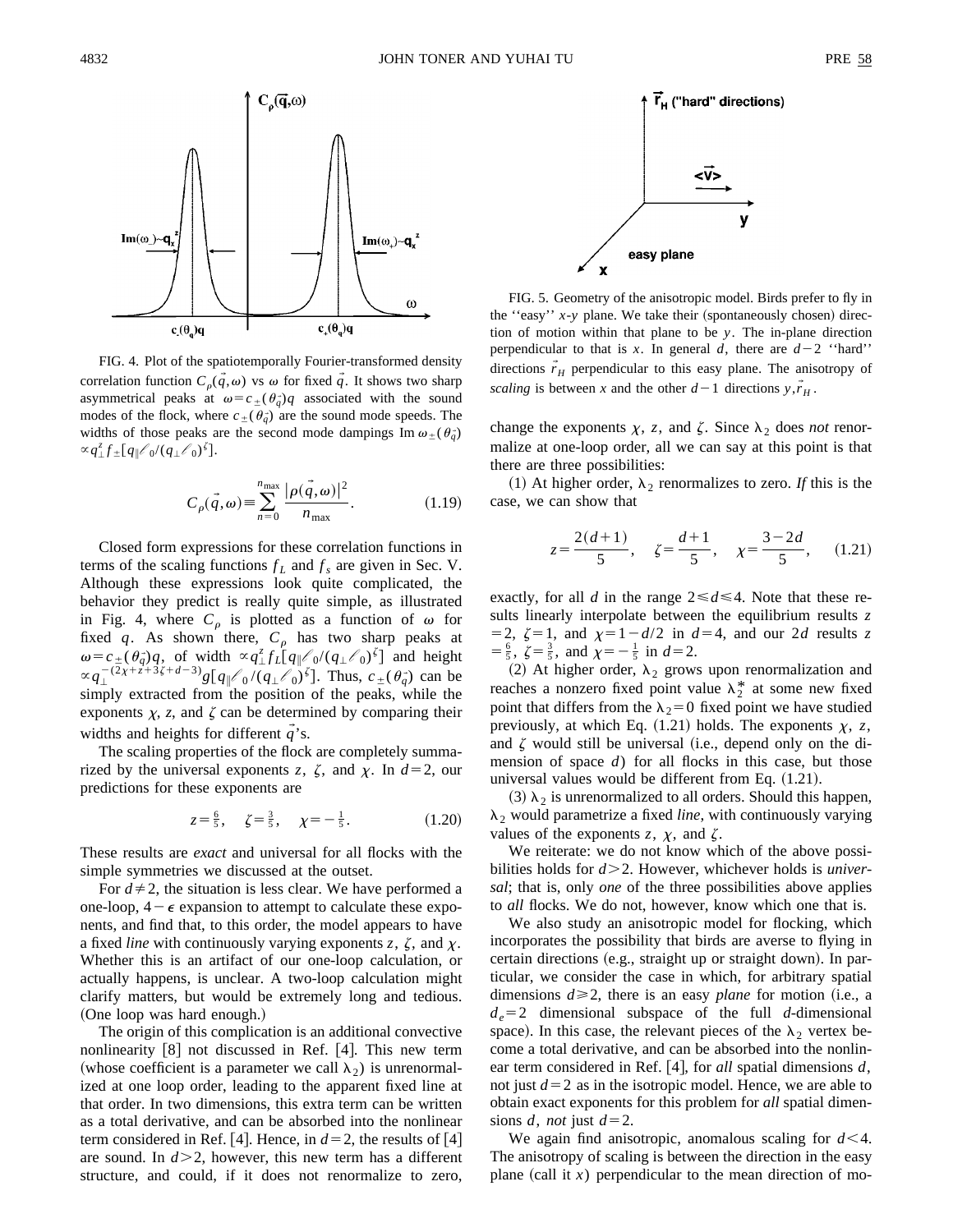tion  $(call it y; which, of course, also lies in the easy plane),$ and all  $d-1$  other directions, *including* y (see Fig. 5). That is, the equal time, velocity-velocity autocorrelation function obeys the scaling law

$$
C_v(\vec{R}) = x^2 X f_v\left(\frac{(y/\ell_0)}{(x/\ell_0)^{\zeta}}, \frac{|\vec{r}_H|/\ell_0}{(x/\ell_0)^{\zeta}}\right), \qquad (1.22)
$$

where  $\vec{r}_H$  denotes the  $d-2$  components of  $\vec{r}$  in the "hard" directions orthogonal to the easy plane, with the scaling exponents  $\chi$  and  $\zeta$  given by

$$
\chi = \frac{1-d}{7-d},\tag{1.23}
$$

$$
\zeta = \frac{3}{7 - d} \tag{1.24}
$$

*exactly*, for all spatial dimensions *d* in the range  $2 \le d \le 4$ . For  $d > 4$ ,  $\chi = 1 - d/2$  and  $\zeta = 1$ , as in the isotropic case, while in  $d=2$ , where the model becomes identical to the isotropic model (the easy plane of motion being the entire space in that case), we again recover the isotropic results,  $\zeta$  $=$   $\frac{3}{5}$ , and  $\chi = -\frac{1}{5}$ . For the physical case  $d=3$ , we have

$$
\chi(d=3) = -\frac{1}{2}, \quad \zeta(d=3) = \frac{3}{4}. \tag{1.25}
$$

The Fourier-transformed, equal-time density ( $\rho - \rho$ ) correlation function  $C_{\rho}(\vec{q})$  also obeys a scaling law

$$
C_{\rho}(\vec{q}) = q_x^{1-2\chi - (d-1)\zeta} (q_x^2 + q_y^2)^{-1}
$$

$$
\times f_{\rho}^A \left( \frac{q_y \ell_0}{(q_x \ell_0)^{\zeta}}, \frac{|\vec{q}_H| \ell_0}{(q_x \ell_0)^{\zeta}} \right) Y_a(\theta_{xy}), \quad (1.26)
$$

where  $Y_a(\theta_{xy})$  is a finite, nonzero,  $O(1)$  function of the angle  $\theta_{xy} = \tan^{-1}(q_x/q_y)$ , and the scaling function  $f^A_\rho$  follows

$$
f_{\rho}^{A} \left( \frac{q_{y} \ell_{0}}{(q_{x} \ell_{0})^{\zeta}}, \frac{|\vec{q}_{H}| \ell_{0}}{(q_{x} \ell_{0})^{\zeta}} \right) \propto \begin{cases} \text{const}, & \ell_{0}^{2} (q_{y}^{2} + \nu |\vec{q}_{H}|^{2}) \ll (\ell_{0} q_{x})^{\zeta} \\ \left( \frac{q_{x}^{2\zeta}}{q_{y}^{2} + \nu |\vec{q}_{H}|^{2}} \right)^{[1 + 2\chi + (d - 1)\zeta]/2\zeta}, & \ell_{0}^{2} (q_{y}^{2} + \nu |\vec{q}_{H}|^{2}) \gg (\ell_{0} q_{x})^{\zeta}, \end{cases}
$$
(1.27)

where  $\ell_0$  is a "microscopic" length (of the order the interbird distance) and  $\nu$  a dimensionless nonuniversal constant of order unity.

Finally, the hydrodynamic mode structure of this anisotropic flock consists of a pair of propagating longitudinal sound modes, with dispersion relation given, in the coordinate system of Fig.  $(5)$ , by

$$
\omega = c_{\pm}(\theta_{q}^{-}, \phi_{q}^{-})q - iq_{x}^{z}f_{A}\left(\frac{q_{y}\ell_{0}}{(q_{x}\ell_{0})^{\zeta}}, \frac{|\vec{q}_{H}|\ell_{0}}{(q_{x}\ell_{0})^{\zeta}}\right), \tag{1.28}
$$

where  $f_A$  is a universal scaling function,  $c_{\pm}(\theta_q^*, \phi_q^*)$  is given by Eq.  $(6.22)$  of Sec. 6 and the dynamical exponent

$$
z = 2\zeta = \frac{6}{7 - d} = \frac{3}{2},\tag{1.29}
$$

where the last equality holds in  $d=3$ . Note that this value of *z* again reduces to that of the isotropic model in  $d=2$ , and  $d=4.$ 

The spatiotemporally Fourier-transformed density-density correlation function  $\langle |\rho(\vec{q},\omega)|^2 \rangle$  has the same structure as that illustrated for the isotropic problem in Fig. 4, with the modification that  $q_{\perp}$  is replaced by  $q_x$ , and the scaling function  $f_L$  is replaced by  $f_A$ . The detailed expression for  $\langle |\rho(\vec{q},\omega)|^2 \rangle$  is given by Eq. (6.31) of Sec. VI.

The remainder of this paper is organized as follows: In Sec. II, we formulate the isotropic model. In Sec. III, we specialize this model to the ''broken symmetry'' state, in which the flock is moving with a nonzero mean speed  $\langle v \rangle$ . In Sec. IV, we linearize the broken symmetry state model, and calculate the correlation functions and scaling laws in this linear approximation. In Sec. V, we study the anharmonic corrections in the broken symmetry state, show that they diverge in spatial dimensions  $d < 4$ , derive the new scaling laws that result in that case, calculate the exact exponents in  $d=2$ , and discuss the difficulties that prevent us from obtaining these exponents for  $2 < d < 4$ . In Sec. VI, we repeat all of the above for the anisotropic model. In Sec. VII, we describe in some detail how our predictions might be tested experimentally, both by observations of real flocks of living organisms, and in simulations. And, finally, in Sec. VIII, we discuss some of the open questions remaining in this problem, and suggest some possible directions for future research.

#### **II. THE ISOTROPIC MODEL**

In this section, we formulate our model for isotropic flocks. As discussed in the Introduction, the system we wish to model is any collection of a large number *N* of organisms (hereafter referred to as "birds") in a *d*-dimensional space, with each organism seeking to move in the same direction as its immediate neighbors.

We further assume that each organism has no ''compass;'' i.e., no intrinsically preferred direction in which it wishes to move. Rather, it is equally happy to move in any direction picked by its neighbors. However, the navigation of each organism is not perfect; it makes some errors in at-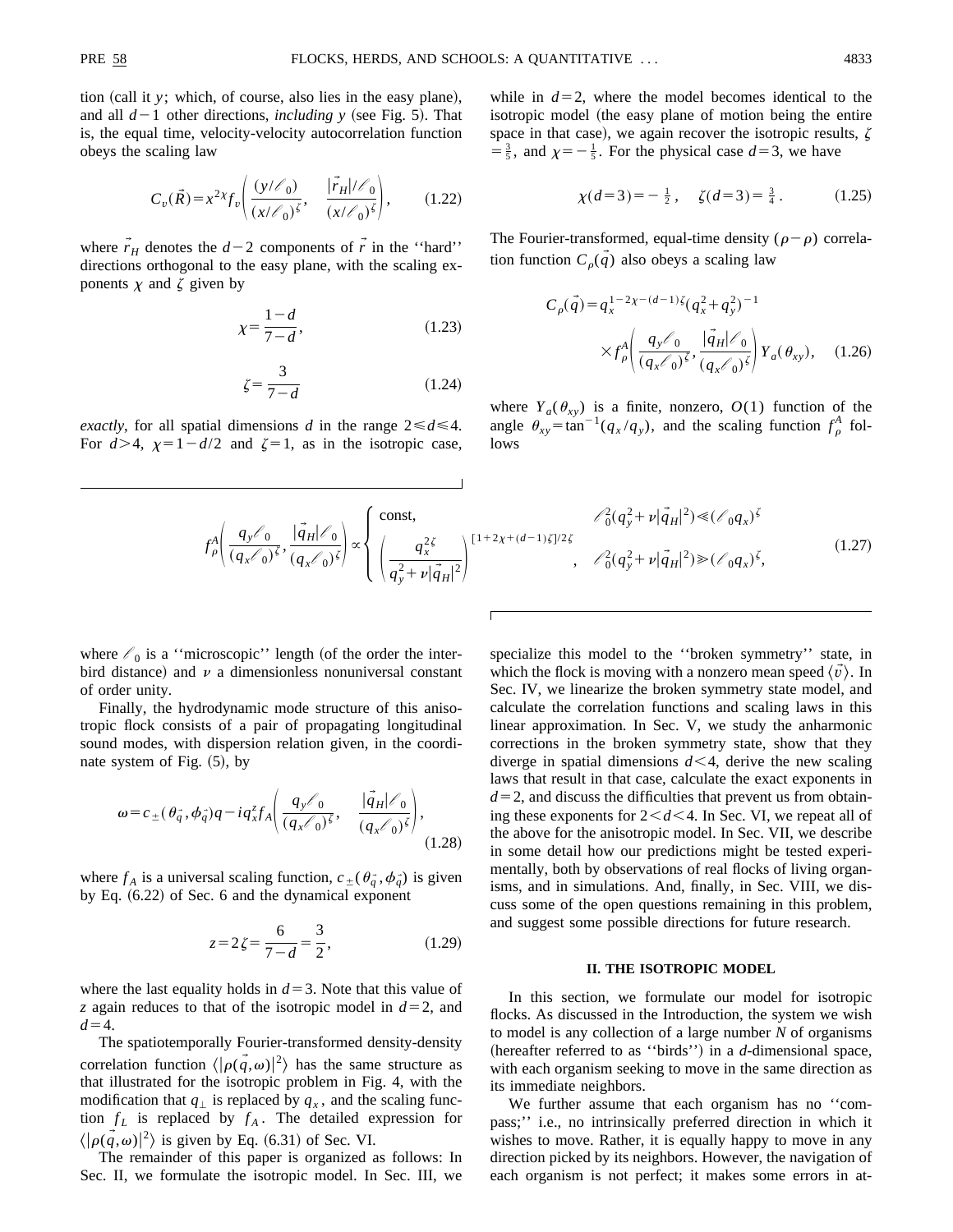Although the continuum model we propose here will describe the long-distance behavior of *any* flock satisfying the symmetry conditions we shall specify in a moment, it is instructive to first consider an explicit example: the automaton studied by Vicsek *et al.* [1]. In this discrete time model, a number of boids labeled by *i* in a two-dimensional plane with positions  $\{\vec{r}_i(t)\}\$ at integer time *t*, each chooses the direction it will move on the next time step (taken to be of duration  $\Delta t$ <sup>=</sup>1) by averaging the directions of motion of all of those birds within a circle of radius  $R_0$  (in the most convenient units of length  $R_0=1$ ) on the previous time step (updating is simultaneous). The distance  $R_0$  is assumed to be  $\ll L$ , the size of the flock. The direction the bird actually moves on the next time step differs from the above described direction by a random angle  $\eta_i(t)$ , with zero mean and standard deviation  $\Delta$ . The distribution of  $\eta_i(t)$  is identical for all birds, time independent, *and* uncorrelated between different birds and different time steps. Each bird then, on the next time step, moves in the direction so chosen a distance  $v_0\Delta t$ , where the speed  $v_0$  is the same for all birds.

To summarize, the rule for bird motion is

$$
\theta_i(t+1) = \langle \theta_j(t) \rangle + \eta_i(t), \tag{2.1}
$$

$$
\vec{r}_i(t+1) = \vec{r}_i(t) + v_0[\cos\theta(t+1), \sin\theta(t+1)], \quad (2.2)
$$

$$
\langle \eta_i(t) \rangle = 0, \tag{2.3}
$$

$$
\langle \eta_i(t) \eta_j(t') \rangle = \Delta \delta_{ij} \delta_{tt'}, \qquad (2.4)
$$

where the average in Eq.  $(2.1)$  is over all birds *j* satisfying

$$
|\vec{r}_j(t) - \vec{r}_i(t)| < R_0 \tag{2.5}
$$

and  $\theta_i(t)$  is the angle of the direction of motion of the *i*th bird (relative to some fixed reference axis) on the time step that ends at *t*. The flock evolves through the iteration of this rule. Note that the ''neighbors'' of a given bird may change on each time step, since birds do not, in general, move in exactly the same direction as their neighbors.

This model, though simple to simulate, is quite difficult to treat analytically. Our goal in our previous work  $\lceil 4 \rceil$  and this paper is to capture the essential physics of this model in a continuum, ''hydrodynamic'' description of the flock. Clearly, some short-ranged details must be lost in such a description. However, as in hydrodynamic descriptions of equilibrium systems  $[6]$ , as well as many recent treatments [9] of nonequilibrium systems, our hope is that our continuum approach can correctly reproduce the long-distance, long-time properties of the class of systems we wish to study. This hope is justified by the notion of universality: all ''microscopic models'' (in our case, different specifications for the exact laws of motion for an individual bird) that have the same symmetries and conservation laws should have the same long-distance behavior. This belief can be justified by our renormalization-group treatment of the continuum model.

So, given this lengthy preamble, what *are* the symmetries and conservation laws of flocks?

The only symmetry of the model is rotation invariance: since the ''birds'' lack a compass, all directions of space are equivalent. Thus, the ''hydrodynamic'' equations of motion we write down cannot have built into them any special direction picked ''*a priori*''; all directions must be spontaneously picked out by the motion and spatial structure of the flock. As we shall see, this symmetry *severely* restricts the allowed terms in the equation of motion.

Note that the model does *not* have Galilean invariance: changing the velocities of all the birds by some constant boost  $\overline{v}_h$  does *not* leave the model invariant. Indeed, such a boost is *impossible* in a model that strictly obeys Vicsek's rules, since the *speeds* of all the birds will not remain equal to  $v_0$  after the boost. One could image relaxing this constraint on the speed, and allowing birds to occasionally speed up or slow down, while tending on average to move at speed  $v_0$ . Then the boost just described would be possible, but clearly would change the subsequent evolution of the flock.

Another way to say this is that birds move through a resistive medium, which provides a special Galilean reference frame, in which the dynamics are particularly simple, and different from those in other reference frames. Since real organisms in flocks always move through such a medium (birds through the air, fish through the sea, wildebeest through the arid dust of the Serengeti), this is a very realistic feature of the model.

As we shall see shortly, this *lack* of Galilean invariance *allows* terms in the hydrodynamic equations of birds that are *not* present in, e.g., the Navier-Stokes equations for a simple fluid, which *must* be Galilean invariant, due to the absence of a luminiferous ether.

The sole conservation law for flocks is conservation of birds: we do not allow birds to be born or die ''on the wing.''

In contrast to the Navier-Stokes equation, there is no conservation of momentum. This is, ultimately, a consequence of the absence of Galilean invariance.

Having established the symmetries and conservation laws constraining our model, we need now to identify the hydrodynamic variables. They are the coarse-grained bird velocity field  $\vec{v}(\vec{r},t)$  and the coarse-grained bird density  $\rho(\vec{r},t)$ . The field  $\vec{v}(\vec{r},t)$ , which is defined for all  $\vec{r}$ , is a suitable weighted average of the velocities of the individual birds in some volume centered on  $\vec{r}$ . This volume is big enough to contain enough birds to make the average well behaved, but should have a spatial linear extent of no more than a few ''microscopic'' lengths (i.e., the interbird distance, or by a few times the interaction range  $R_0$ ). By suitable weighting, we seek to make  $\vec{v}(\vec{r},t)$  fairly smoothly varying in space.

The density  $\rho(\vec{r},t)$  is similarly defined, being just the number of particles in a coarse-graining volume, divided by that volume.

The exact prescription for the coarse graining should be unimportant, as long as  $\rho(\vec{r},t)$  is normalized so as to obey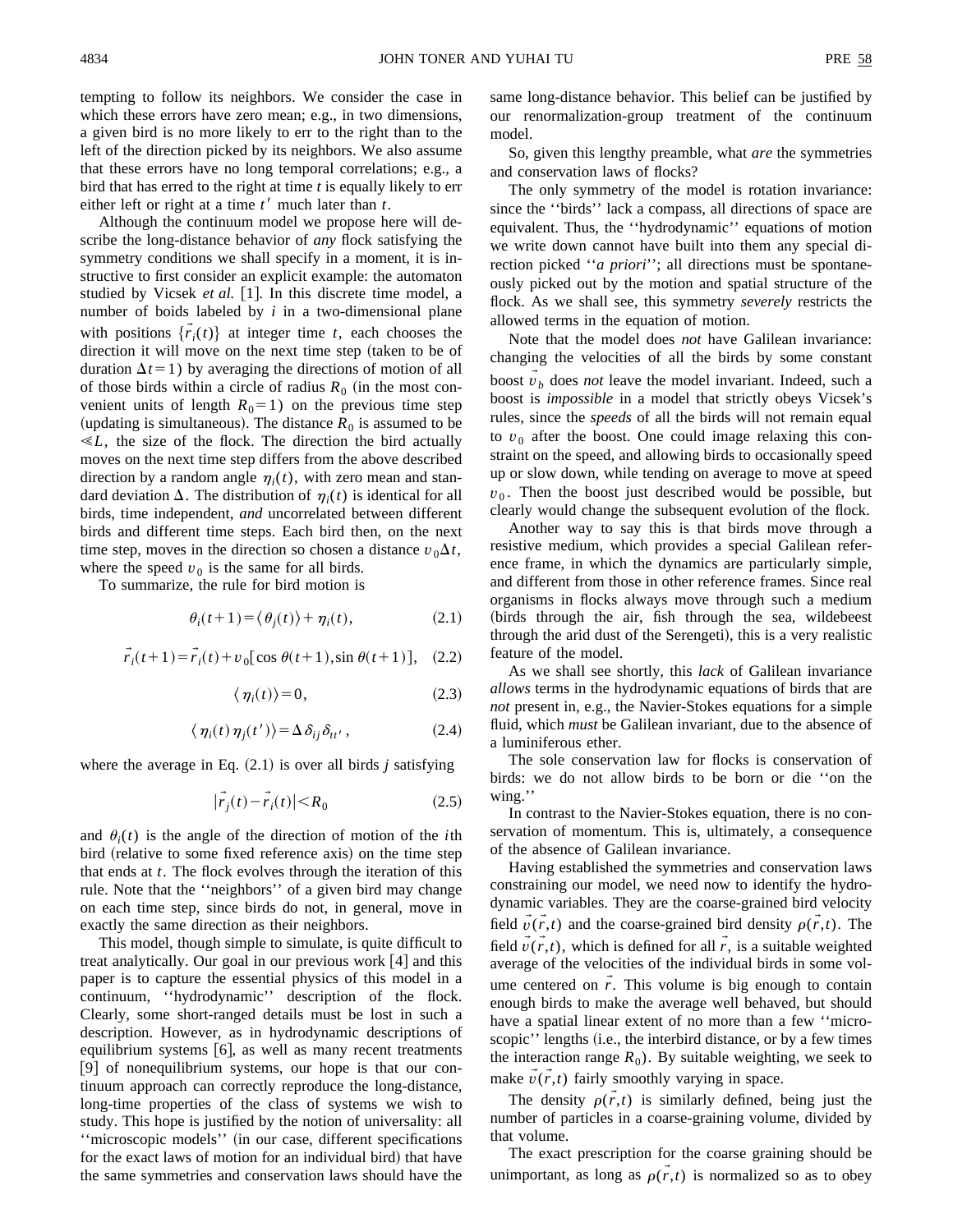the ''sum rule'' that its integral over any *macroscopic* volume  $(i.e., any volume large compared with the aforementioned$ tioned microscopic lengths) be the total number of birds in that volume. Indeed, the coarse-graining description just outlined is the way that one imagines, in principle, going over from a description of a simple fluid in terms of equations of motion for the individual constituent molecules to the continuum description of the Navier-Stokes equation.

We will also follow the historical precedent of the Navier-Stokes [6] equation by deriving our continuum, longwavelength description of the flock *not* by explicitly coarse graining the microscopic dynamics (a *very* difficult procedure in practice), but, rather, by writing down the most general continuum equations of motion for  $\nu$  and  $\rho$  consistent with the symmetries and conservation laws of the problem. This approach allows us to bury our ignorance in a few phenomenological parameters (e.g., the viscosity in the Navier-Stokes equation) whose numerical values will depend on the detailed microscopic rules of individual bird motion. What terms can be present in the EOM's, however, should depend only on symmetries and conservation laws, and *not* on the microscopic rules.

To reduce the complexity of our equations of motion still further, we will perform a spatial-temporal gradient expansion, and keep only the lowest-order terms in gradients and time derivatives of  $\overline{v}$  and  $\rho$ . This is motivated and justified by our desire to consider *only* the long-distance, long-time properties of the flock. Higher-order terms in the gradient expansion are ''irrelevant'': they can lead to *finite* ''renormalization'' of the phenomenological parameters of the long-wavelength theory, but *cannot* change the type of scaling of the allowed terms.

With this lengthy preamble in mind, we now write down the equations of motion:

$$
\partial_t \vec{v} + \lambda_1 (\vec{v} \cdot \vec{\nabla}) \vec{v} + \lambda_2 (\vec{\nabla} \cdot \vec{v}) \vec{v} + \lambda_3 \vec{\nabla} (|\vec{v}|^2)
$$
  
=  $\alpha \vec{v} - \beta |\vec{v}|^2 \vec{v} - \vec{\nabla} P + D_B \vec{\nabla} (\vec{\nabla} \cdot \vec{v})$   
+  $D_T \nabla^2 \vec{v} + D_2 (\vec{v} \cdot \vec{\nabla})^2 \vec{v} + \vec{f},$  (2.6)

$$
P = P(\rho) = \sum_{n=1}^{\infty} \sigma_n (\rho - \rho_0)^n, \qquad (2.7)
$$

$$
\frac{\partial \rho}{\partial t} + \nabla \cdot (\vec{v} \rho) = 0, \qquad (2.8)
$$

where  $\beta$ ,  $D_B$ ,  $D_2$ , and  $D_T$  are all positive, and  $\alpha < 0$  in the disordered phase and  $\alpha$  > 0 in the ordered state (in meanfield theory). The origin of the various terms is as follows: the  $\lambda$  terms on the left-hand side of Eq. (2.6) are the analogs of the usual convective derivative of the coarse-grained velocity field  $\overline{v}$  in the Navier-Stokes equation. Here the absence of Galilean invariance allows all *three* combinations of one spatial gradient and two velocities that transform like vectors; if Galilean invariance *did* hold, it would force  $\lambda_2$  $= \lambda_3 = 0$  and  $\lambda_1 = 1$ . However, Galilean invariance does *not* hold, and so all three coefficients are nonzero phenomenological parameters whose nonuniversal values are determined by the microscopic rules. The  $\alpha$  and  $\beta$  terms simply make the local  $\vec{v}$  have a nonzero magnitude ( $=\sqrt{\alpha/\beta}$ ) in the ordered phase, where  $\alpha > 0$ .  $D_{L,1,2}$  are the diffusion constants (or viscosities) reflecting the tendency of a localized fluctuation in the velocities to spread out because of the coupling between neighboring "birds." The  $\vec{f}$  term is a random driving force representing the noise. We assume it is Gaussian with white noise correlations:

$$
\langle f_i(\vec{r},t) f_j(\vec{r'},t') \rangle = \Delta \delta_{ij} \delta^d(\vec{r}-\vec{r'}) \delta(t-t'), \quad (2.9)
$$

where  $\Delta$  is a constant, and *i*, *j* denote Cartesian components. Finally, *P* is the pressure, which tends to maintain the local number density  $\rho(r)$  at its mean value  $\rho_0$ , and  $\delta \rho = \rho$  $-\rho_0$ .

The final equation  $(2.8)$  is just conservation of bird number (we do not allow our birds to reproduce or die "on the  $wing$ ").

Symmetry allows any of the phenomenological coefficients  $\lambda_i$ ,  $\alpha$ ,  $\sigma_n$ ,  $\beta$ ,  $D_i$  in Eqs. (2.6) and (2.7) to be functions of the squared magnitude  $|\vec{v}|^2$  of the velocity, and of the density  $\rho$  as well.

### **III. THE BROKEN SYMMETRY STATE**

We are mainly interested in the symmetry broken phase, specifically in whether fluctuations around the symmetry broken ground state destroy it (as in the analogous phase of the 2D *XY* model). For  $\alpha > 0$ , we can write the velocity field as  $\vec{v} = v_0 \hat{x}_{\parallel} + \overline{\delta v}$ , where  $v_0 \hat{x}_{\parallel} = \langle \vec{v} \rangle$  is the spontaneous average value of  $\overline{v}$  in the ordered phase. We will choose  $v_0$  $=\sqrt{\alpha/\beta}$  (which should be thought of as an implicit condition on  $v_0$ , since  $\alpha$  and  $\beta$  can, in general, depend on  $|\vec{v}|^2$ ); with this choice, the equation of motion for the fluctuation  $\delta v_{\parallel}$  of  $v_{\parallel}$  is

$$
\partial_t \delta v_{\parallel} = -\sigma_1 \partial_{\parallel} \delta \rho - 2\alpha \delta v_{\parallel} + \text{irrelevant terms.} \quad (3.1)
$$

Note now that if we are interested in ''hydrodynamic'' modes, by which we mean modes for which frequency  $\omega$ *→*0 as wave vector *q→*0, we can, in the hydrodynamic  $(\omega, q \rightarrow 0)$  limit, neglect  $\partial_t \delta v_{\parallel}$  relative to  $\alpha \delta v_{\parallel}$  in Eq. (3.1). The resultant equation can trivially be solved for  $\delta v_{\parallel}$ :

$$
\delta v_{\parallel} = -D_{\rho} \partial_{\parallel} \delta \rho, \qquad (3.2)
$$

where we have defined another diffusion constant  $D_{\rho}$  $\equiv \sigma_1 / 2 \alpha$ . Inserting Eq. (3.2) in the equations of motion for  $v_{\perp}$  and  $\delta \rho$ , we obtain, neglecting "irrelevant" terms:

$$
\partial_t \vec{v}_{\perp} + \gamma \partial_{\parallel} \vec{v}_{\perp} + \lambda_1 (\vec{v}_{\perp} \cdot \vec{\nabla}_{\perp}) \vec{v}_{\perp} + \lambda_2 (\vec{\nabla}_{\perp} \cdot \vec{v}_{\perp}) \vec{v}_{\perp}
$$
  
= 
$$
- \vec{\nabla}_{\perp} P + D_B \vec{\nabla}_{\perp} (\vec{\nabla}_{\perp} \cdot \vec{v}_{\perp}) + D_T \nabla_{\perp}^2 \vec{v}_{\perp} + D_{\parallel} \partial_{\parallel}^2 \vec{v}_{\perp} + \vec{f}_{\perp} ,
$$
(3.3)

$$
\frac{\partial \delta \rho}{\partial t} + \rho_o \vec{\nabla}_{\perp} \cdot \vec{v}_{\perp} + \vec{\nabla}_{\perp} \cdot (\vec{v}_{\perp} \delta \rho) + v_0 \partial_{\parallel} \delta \rho = D_\rho \partial_{\parallel}^2 \delta \rho, \tag{3.4}
$$

where  $D_{\rho}$ ,  $D_{B}$ ,  $D_{T}$ , and  $D_{\parallel} \equiv D_{T} + D_{2}v_{0}^{2}$  are the diffusion constants, and we have defined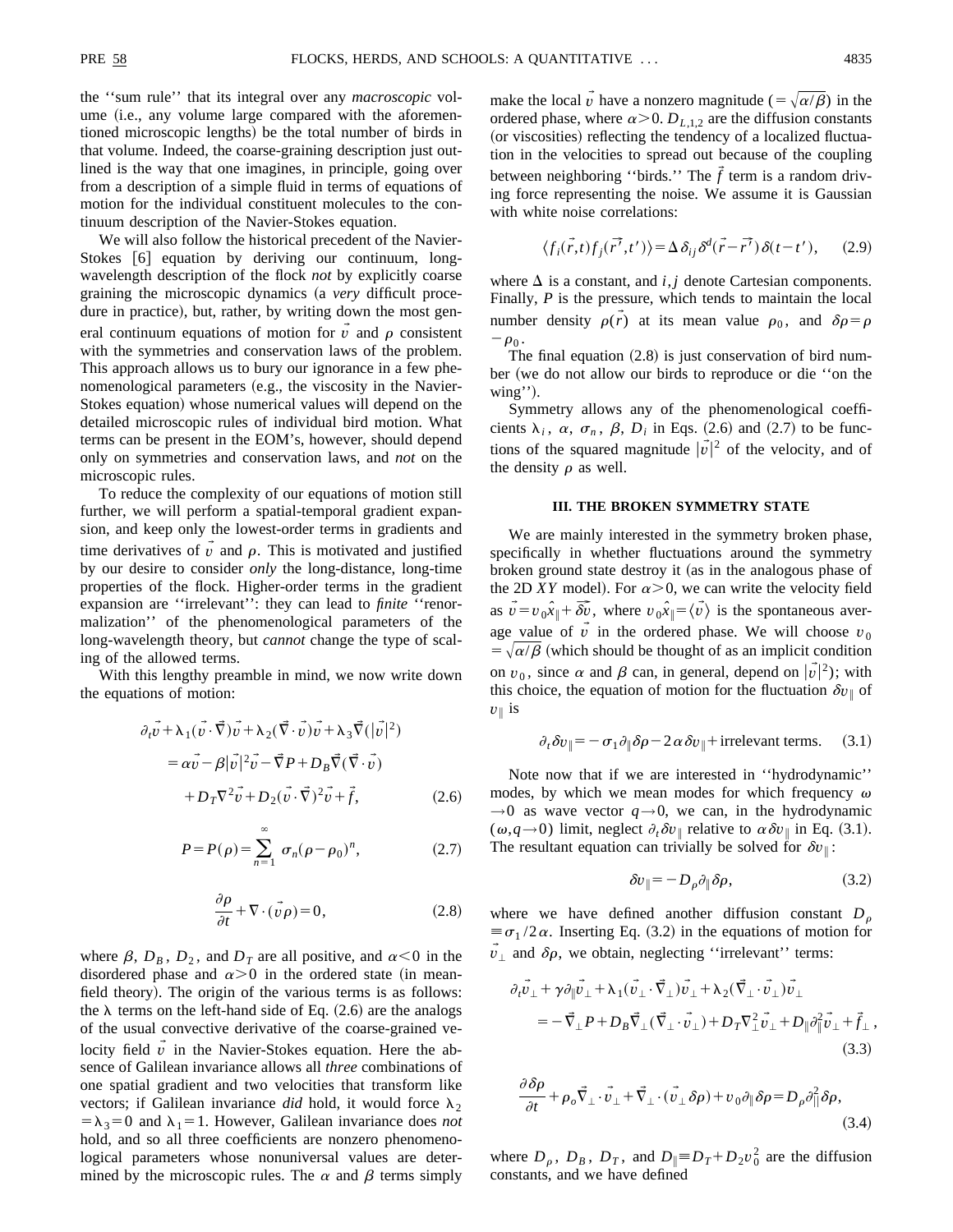$$
\gamma \equiv \lambda_1 v_0. \tag{3.5}
$$

The pressure *P* continues to be given, as it always will, by Eq.  $(2.7)$ .

From this point forward, we will treat the phenomenological parameters  $\lambda_i$ ,  $\gamma$ , and  $D_i$  appearing in Eqs. (3.3) and  $(3.4)$  as constants, since they depend, in our original model  $(2.6)$ , only on the scalar quantities  $|\vec{v}|^2$  and  $\rho(\vec{r})$ , whose fluctuations in the broken symmetry state away from their mean values  $v_0^2$  and  $\rho_0$  are small. Furthermore, these fluctuations lead only to ''irrelevant'' terms in the equations of motion.

It should be emphasized here that, once nonlinear fluctuation effects are included, the  $v_0$  in Eq.  $(3.4)$  will *not* be given by the ''mean'' velocity of the birds, in the sense of

$$
\langle v \rangle \equiv \frac{|\Sigma_i \vec{v}_i|}{N},\tag{3.6}
$$

where *N* is the number of birds. This is because, in our continuum language,

$$
\langle v \rangle = \frac{|\langle \rho(\vec{r},t)\vec{v}(\vec{r},t)d^d r \rangle|}{\langle \rho(\vec{r},t)d^d r \rangle} = \frac{|\langle \rho \vec{v} \rangle|}{\langle \rho \rangle} \tag{3.7}
$$

while  $v_0$  in Eq.  $(3.5)$  is

$$
v_0 = |\langle \vec{v}(\vec{r},t) \rangle|.
$$
 (3.8)

Once  $\rho$  fluctuates, so that  $\rho = \langle \rho \rangle + \delta \rho$ , the ''mean'' velocity of the birds

$$
\langle v \rangle = \left| \frac{\langle \rho \vec{v} \rangle}{\langle \rho \rangle} \right| = \left| \frac{\langle \rho \rangle \langle \vec{v} \rangle}{\langle \rho \rangle} + \frac{\langle \delta \rho \vec{v} \rangle}{\langle \rho \rangle} \right|, \tag{3.9}
$$

which only  $=v_0=|\langle \vec{v} \rangle|$  if the correlation function  $\langle \delta \rho \vec{v} \rangle$  $=0$ , which it will not, in general. For instance, one could easily imagine that denser regions of the flock might move faster, in which case  $\langle \delta \rho \tilde{v} \rangle$  would be positive along  $\langle \tilde{v} \rangle$ . Thus,  $\langle v \rangle$  measured in a simulation by simply averaging the speed of all birds, as in Eq.  $(3.6)$ , will not be equal to  $v_0$  in Eq.  $(3.5)$ . Indeed, we can think of no simple way to measure  $v<sub>0</sub>$ , and so chose instead to think of it as an additional phenomenological parameter in the broken symmetry state equations of motion  $(3.3)$ . It should, in simulations and experiments, be determined by fitting the correlation functions we will calculate in the next section. One should *not* expect it to be given by  $\langle v \rangle$  as defined in Eq.  $(3.7)$ .

Similar considerations apply to  $\gamma$ : it should also be thought of as an independent, phenomenological parameter, *not* necessarily determined by the mean velocity and nonlinear parameter  $\lambda_1$  through Eq. (3.5).

# **IV. LINEARIZED THEORY OF THE BROKEN SYMMETRY STATE**

As a first step towards understanding the implications of these equations of motion, we linearize them in  $v_{\perp}$  and  $\delta \rho$  $\equiv \rho - \rho_0$ . Doing this, and Fourier transforming in space and time, we obtain the linear equations

$$
[-i(\omega - \gamma q_{\parallel}) + \Gamma_T(\vec{q})]\vec{v}_T(\vec{q}, \omega) = \vec{f}_T(\vec{q}, \omega), \qquad (4.1)
$$

$$
[-i(\omega - \gamma q_{\parallel}) + \Gamma_L(\vec{q})]v_L + i\sigma_1 q_{\perp} \delta \rho = f_L(\vec{q}, \omega),
$$
\n(4.2)

$$
\left[-i(\omega - v_0 q_{\parallel}) + \Gamma_{\rho}(\vec{q})\right]\delta\rho + i\rho_0 q_{\perp} v_L = 0,\qquad(4.3)
$$

where

$$
v_L(\vec{q}, \omega) \equiv \frac{\vec{q}_\perp \cdot \vec{v}_\perp(\vec{q}, \omega)}{q_\perp} \tag{4.4}
$$

and

$$
\vec{v}_T(\vec{q},\omega) = \vec{v}_\perp(\vec{q},\omega) - \frac{\vec{q}_\perp v_L}{q_\perp} \tag{4.5}
$$

are the longitudinal and transverse (to  $q_{\perp}$ ) pieces of the velocity,  $\vec{f}_T(\vec{q},\omega)$  and  $f_L(\vec{q},\omega)$  are the analogous pieces of the  $\rightarrow$ Fourier-transformed random force  $\vec{f}(\vec{q},\omega)$ , and we have defined wave-vector-dependent transverse, longitudinal, and  $\rho$ dampings  $\Gamma_{L,T,\rho}$ :

$$
\Gamma_L(\vec{q}) \equiv D_L q_\perp^2 + D_{\parallel} q_{\parallel}^2, \qquad (4.6)
$$

$$
\Gamma_T(\vec{q}) = D_T q_\perp^2 + D_{\parallel} q_{\parallel}^2, \qquad (4.7)
$$

$$
\Gamma_{\rho}(\vec{q}) = D_{\rho}q_{\parallel}^2, \qquad (4.8)
$$

where we have defined  $D_L \equiv D_T + D_B$ ,  $q_{\perp} = |\vec{q}_{\perp}|$ .

Note that in  $d=2$ , the transverse velocity  $v_T$  does not exist: no vector can be perpendicular to *both* the  $x_{\parallel}$  axis *and*  $q_{\perp}$  in two dimensions. This leads to many important simplifications in  $d=2$ , as we will see later; these simplifications make it (barely) possible to get *exact* exponents in  $d=2$  for the full, nonlinear problem.

The normal modes of these equations are  $d-2$  purely diffusive transverse modes associated with  $v_T$ , all of which have the same eigenfrequency

$$
\omega_T = \gamma q_{\parallel} - i \Gamma_T(\vec{q}) = \gamma q_{\parallel} - i (D_T q_{\perp}^2 + D_{\parallel} q_{\parallel}^2), \qquad (4.9)
$$

and a pair of damped, propagating sound modes with complex (in *both* senses of the word) eigenfrequencies

$$
\omega_{\pm} = c_{\pm}(\theta_{\tilde{q}})q - i\Gamma_{L} \left[ \frac{v_{\pm}(\theta_{\tilde{q}})}{2c_{2}(\theta_{\tilde{q}})} \right] - i\Gamma_{\rho} \left[ \frac{v_{\mp}(\theta_{\tilde{q}})}{2c_{2}(\theta_{\tilde{q}})} \right]
$$

$$
= c_{\pm}(\theta_{\tilde{q}})q - i(D_{L}q_{\parallel}^{2} + D_{\perp}q_{\perp}^{2}) \left[ \frac{v_{\pm}(\theta_{\tilde{q}})}{2c_{2}(\theta_{\tilde{q}})} \right]
$$

$$
-iD_{\rho}q_{\parallel}^{2} \left[ \frac{v_{\mp}(\theta_{\tilde{q}})}{2c_{2}(\theta_{\tilde{q}})} \right],
$$
(4.10)

where  $\theta_q^*$  is the angle between  $\vec{q}$  and the direction of flock motion (i.e., the  $x_{\parallel}$  axis),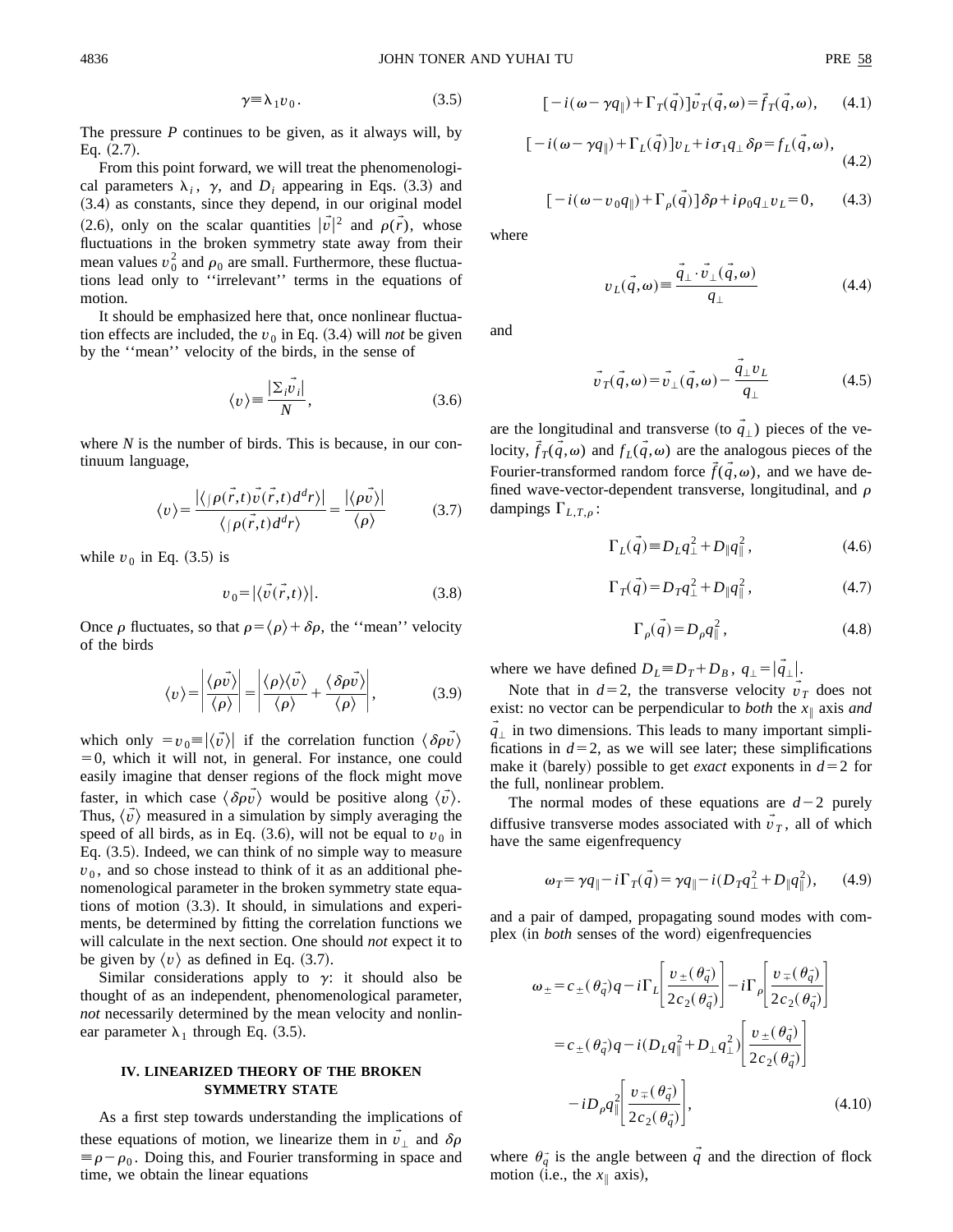$$
v_{\pm}(\theta_{\vec{q}}) = \pm \frac{\gamma - v_0}{2} \cos(\theta_{\vec{q}}) + c_2(\theta_{\vec{q}}), \quad (4.12)
$$

$$
c_2(\theta_{\vec{q}}) \equiv \sqrt{\frac{1}{4}(\gamma - v_0)^2 \cos^2(\theta_{\vec{q}}) + c_0^2 \sin^2(\theta_{\vec{q}})},
$$
\n(4.13)

and  $c_0 \equiv \sqrt{\sigma_1 \rho_0}$ . A polar plot of this highly anisotropic sound speed is given in Fig. 2. We remind the reader that here and hereafter, we only keep the leading-order terms in the long-wavelength limit, i.e., for small  $q_{\parallel}$  and  $q_{\perp}$ .

The linear equations  $(4.1)$ – $(4.3)$  are easily solved for the fields  $\delta \rho$ ,  $\vec{v}_T$ , and  $v_L$  in terms of the random forces:

$$
\vec{v}_T(\vec{q}, \omega) = G_{TT}(\vec{q}, \omega) \vec{f}_T(\vec{q}, \omega), \qquad (4.14)
$$

$$
v_L(\vec{q}, \omega) = G_{LL}(\vec{q}, \omega) f_L(\vec{q}, \omega) + G_{L\rho}(\vec{q}, \omega) f_\rho(\vec{q}, \omega),
$$
\n(4.15)

$$
\delta \rho(\vec{q}, \omega) = G_{\rho L}(\vec{q}, \omega) f_L(\vec{q}, \omega) + G_{\rho \rho}(\vec{q}, \omega) f_{\rho}(\vec{q}, \omega),
$$
\n(4.16)

where the propagators are

$$
G_{TT} = \frac{1}{-i(\omega - \gamma q_{\parallel}) + \Gamma_T(\vec{q})},\tag{4.17}
$$

$$
G_{LL} = \frac{i(\omega - v_0 q_{\parallel}) - \Gamma_{\rho}(\vec{q})}{[\omega - c_{+}(\theta_{\vec{q}})q][\omega - c_{-}(\theta_{\vec{q}})q] + i\omega[\Gamma_{L}(\vec{q}) + \Gamma_{\rho}(\vec{q})] - iq_{\parallel}[v_0 \Gamma_{L}(\vec{q}) + \gamma \Gamma_{\rho}(\vec{q})]},
$$
\n(4.18)

$$
G_{L\rho} = \frac{i\sigma_1 q_\perp}{\left[\omega - c_+(\theta_q^{\dagger})q\right] \left[\omega - c_-(\theta_q^{\dagger})q\right] + i\omega \left[\Gamma_L(\vec{q}) + \Gamma_\rho(\vec{q})\right] - iq_\parallel[v_0\Gamma_L(\vec{q}) + \gamma \Gamma_\rho(\vec{q})]} ,\tag{4.19}
$$

$$
G_{\rho L} = \frac{i\rho_0 q_\perp}{\left[\omega - c_+(\theta_q^{\dagger})q\right]\left[\omega - c_-(\theta_q^{\dagger})q\right] + i\omega\left[\Gamma_L(\vec{q}) + \Gamma_\rho(\vec{q})\right] - iq_\parallel[v_0\Gamma_L(\vec{q}) + \gamma\Gamma_\rho(\vec{q})]}
$$
\n(4.20)

$$
G_{\rho\rho} = \frac{i(\omega - \gamma q_{\parallel}) - \Gamma_L(\vec{q})}{[\omega - c_{+}(\theta_{\vec{q}})q][\omega - c_{-}(\theta_{\vec{q}})q] + i\omega[\Gamma_L(\vec{q}) + \Gamma_{\rho}(\vec{q})] - iq_{\parallel}[v_0\Gamma_L(\vec{q}) + \gamma\Gamma_{\rho}(\vec{q})]}.
$$
(4.21)

In writing the definitions of the propagators  $(4.14)$ – $(4.16)$ , we have introduced a fictitious force  $f_{\rho}$  in the  $\rho$  equation of motion (4.3). Of course, this force is, in fact, zero; but the propagators  $G_{\rho\rho}$  and  $G_{L\rho}$  nonetheless prove useful in the perturbative treatment of the nonlinear corrections to this linear theory, so we have included  $f_{\rho}$  here.

Given the expressions  $(4.14)$ – $(4.21)$  for the velocity and density in terms of the random force  $\vec{f}$ , and the autocorrelation  $(2.9)$  of that random force, it is straightforward to calculate the correlations of the densities and velocities. We find

$$
C_{ij}(\vec{q},\omega) \equiv \langle v_i^{\perp}(-\vec{q},-\omega)v_j^{\perp}(\vec{q},\omega) \rangle
$$
  
\n
$$
= G_{TT}(\vec{q},\omega)G_{TT}(-\vec{q},-\omega)\langle f_{T_i}(\vec{q},\omega)f_{T_j}(-\vec{q},-\omega)\rangle + G_{LL}(\vec{q},\omega)G_{LL}(-\vec{q},-\omega)\frac{q_i^{\perp}q_j^{\perp}}{q_\perp^2}\langle f_L(\vec{q},\omega)f_L(-\vec{q},-\omega)\rangle
$$
  
\n
$$
\equiv C_{TT}(\vec{q},\omega)P_{ij}^{\perp}(\vec{q}) + C_{LL}(\vec{q},\omega)L_{ij}^{\perp}(\vec{q}),
$$
\n(4.22)

where

$$
L_{ij}^{\perp}(\vec{q}) \equiv \frac{q_i^{\perp} q_j^{\perp}}{q_{\perp}^2},\tag{4.23}
$$

$$
P_{ij}^{\perp}(\vec{q}) \equiv \delta_{ij}^{\perp} - L_{ij}^{\perp}(\vec{q}) \tag{4.24}
$$

are longitudinal and transverse projection operators that project any vector perpendicular to *both* the flock motion *and*  $\tilde{q}_\perp$ ,

$$
C_{TT}(\vec{q},\omega) = \frac{\Delta}{(\omega - \gamma q_{\parallel})^2 + \Gamma_T^2(\vec{q})}
$$
\n(4.25)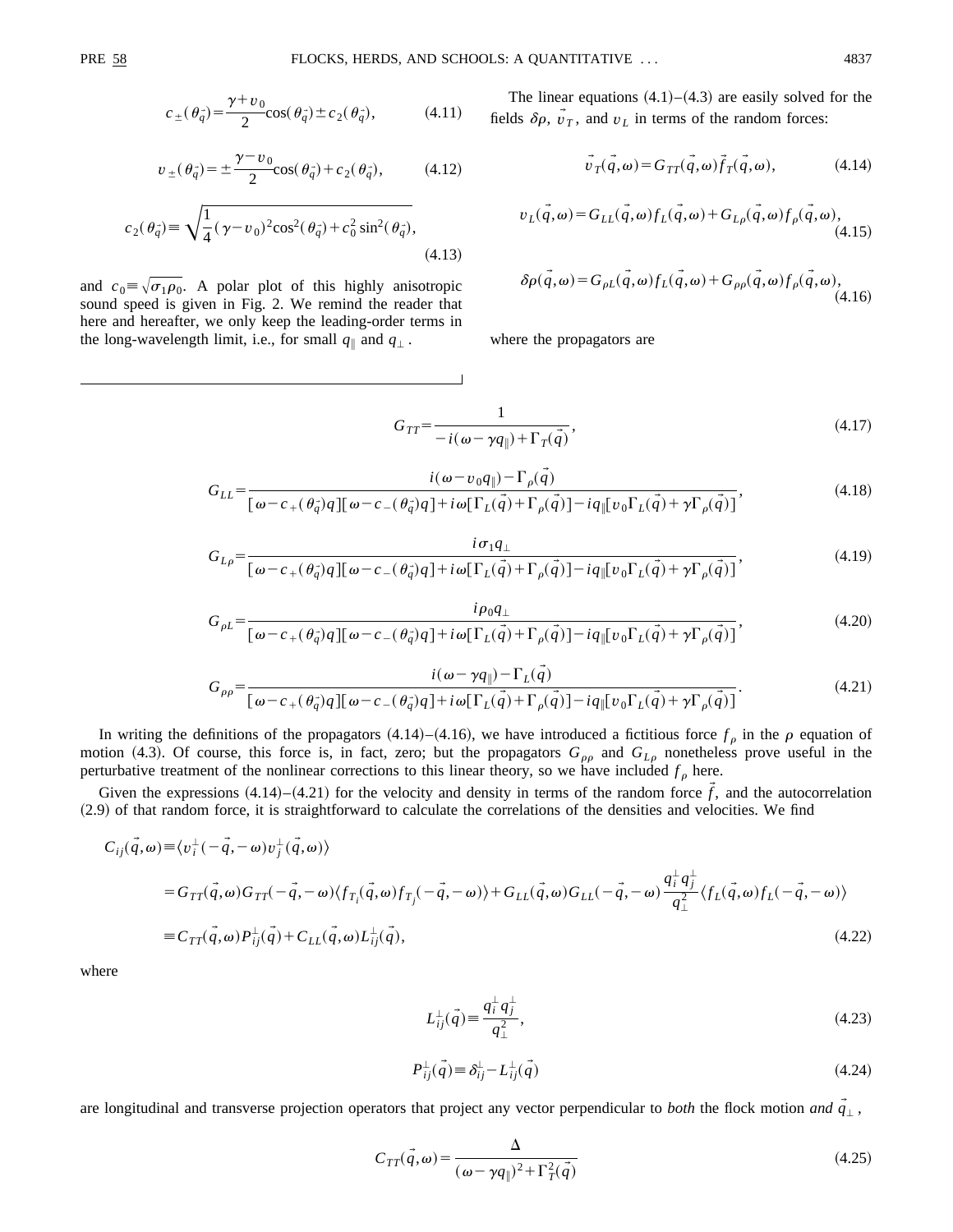and

$$
C_{LL}(\vec{q},\omega) = \frac{\Delta(\omega - v_0 q_{\parallel})^2}{\left[\omega - c_{+}(\theta_q^{\dagger})q\right]^2 \left[\omega - c_{-}(\theta_q^{\dagger})q\right]^2 + \{\omega \left[\Gamma_L(\vec{q}) + \Gamma_{\rho}(\vec{q})\right] - q_{\parallel} \left[v_0 \Gamma_L(\vec{q}) + \gamma \Gamma_{\rho}(\vec{q})\right]\right\}^2}.
$$
(4.26)

The transverse and longitudinal correlation functions Eqs.  $(4.25)$  and  $(4.26)$  are plotted as functions of  $\omega$  for fixed  $q$  in Fig. 6. Note that they have weight in entirely different regions of frequency:  $C_{TT}$  is peaked at  $\omega = \gamma q_{\parallel}$ , while  $C_{LL}$  has two peaks, at  $\omega = c_{\pm}(\theta_q)q$ . Since all three peaks have widths of order  $q^2$ , there is little overlap between the transverse and the longitudinal peaks as  $|q| \rightarrow 0$ .

The density-density correlation function

$$
C_{\rho\rho} = \frac{\Delta \rho_0^2 q_\perp^2}{[\omega - c_+(\theta_q^{\gamma})q]^2 [\omega - c_-(\theta_q^{\gamma})q]^2 + {\omega[\Gamma_L(\vec{q}) + \Gamma_\rho(\vec{q})] - q \|\left[v_0 \Gamma_L(\vec{q}) + \gamma \Gamma_\rho(\vec{q})\right]\}^2}
$$
(4.27)

looks almost identical to  $C_{LL}$ , especially when one notes that near the frequencies  $\omega = c_{\pm}(\theta_q)q$  where both peak, the numerator of Eq. (4.26)  $\{=[c_{\pm}(\theta_{\vec{q}})^{\dagger}q-v_{0}q_{\parallel}]^{2}\},$  differs from that of Eq.  $(4.27)$  only by a  $|\bar{q}|$ -independent factor of  $[c_{\pm}(\theta_q^*)q - v_0q_{\parallel}]^2/\rho_0\sigma_1q_{\perp}^2$ .

Given these Fourier-transformed correlation functions, it is straightforward, and instructive, to Fourier transform back to real time. In particular, it is simple to calculate the spatially Fourier-transformed equal-time velocity correlation function:

$$
\langle v_i(\vec{q},t)v_j(-\vec{q},t)\rangle = P_{ij}^{\perp}(\vec{q}) \int_{-\infty}^{\infty} \frac{d\omega}{2\pi} C_{TT}(\vec{q},\omega)
$$

$$
+ L_{ij}^{\perp}(\vec{q}) \int_{-\infty}^{\infty} \frac{d\omega}{2\pi} C_{LL}(\vec{q},\omega)
$$

$$
= \frac{\Delta}{2} \left[ \frac{P_{ij}^{\perp}(\vec{q})}{\Gamma_T(\vec{q})} + \phi(\hat{q}) \frac{L_{ij}^{\perp}(\vec{q})}{\Gamma_L(\vec{q})} \right] \propto \frac{1}{q^2},\tag{4.28}
$$

where the second integral over frequency has been evaluated in the limit of  $|\vec{q}| \rightarrow 0$ , so that  $c(\theta_{\vec{q}})q \gg \Gamma_L \propto q^2$ , and the factor  $\phi(\hat{q})$  depends *only* on the direction  $\hat{q}$  of  $\hat{q}$ , *not* its magnitude, and is given by the sadly complicated expression

$$
\phi(\hat{q}) = \frac{1}{c_2(\theta_{\vec{q}})q} \left[ \frac{[c_+(\theta_{\vec{q}})q - v_0q_{\parallel}]^2}{c_+(\theta_{\vec{q}})q - v_0q_{\parallel} + [c_+(\theta_{\vec{q}})q - \gamma q_{\parallel}] \Gamma_{\rho}/\Gamma_L} + \frac{[c_-(\theta_{\vec{q}})q - v_0q_{\parallel}]^2}{c_-(\theta_{\vec{q}})q - v_0q_{\parallel} + [c_-(\theta_{\vec{q}})q - \gamma q_{\parallel}] \Gamma_{\rho}/\Gamma_L} \right]
$$
\n
$$
= \frac{1}{F(\vec{q}, \kappa, \gamma)} \left[ \frac{A_+^2(\vec{q}, \kappa, \gamma)}{A_+(\vec{q}, \kappa, \gamma) - A_-(\vec{q}, \kappa, \gamma) \Gamma_{\rho}(\vec{q}) / \Gamma_L(\vec{q})} + \frac{A_-^2(\vec{q}, \kappa, \gamma)}{A_-(\vec{q}, \kappa, \gamma) - A_+(\vec{q}, \kappa, \gamma) \Gamma_{\rho}(\vec{q}) / \Gamma_L(\vec{q})} \right], \quad (4.29)
$$

where we have defined

$$
F(\vec{q}; \kappa, \gamma) \equiv \sqrt{\left(\frac{\gamma - v_0}{2v_0}\right)^2 \kappa^2 \left(\frac{q_{\parallel}}{q_{\perp}}\right)^2 + 1}, \qquad (4.30)
$$

$$
A_{\pm}(\vec{q}; \kappa, \gamma) \equiv \pm F(\vec{q}; \kappa, \gamma) + \left(\frac{\gamma - v_0}{2v_0}\right) \kappa \frac{q_{\parallel}}{q_{\perp}}, \quad (4.31)
$$

and

$$
\kappa \equiv \frac{v_0}{\sqrt{\sigma_1 \rho_0}}.\tag{4.32}
$$

The second equality in Eq.  $(4.29)$  is obtained from the first simply by canceling common factors of  $\sigma_1 \rho_0 q_\perp^2$  out of the numerator and denominator of various terms.

Note, and this will prove to be crucial later, that  $\phi(\hat{q})$ depends *only* on  $\hat{q}$ , diffusion constants, and the dimensionless *ratios*  $\kappa$  and  $\gamma/v_0$ . This last fact is essential for our renormalization-group scaling analysis, as we will show later.

The  $1/q^2$  divergence of Eq. (4.28) as  $|\tilde{q}| \rightarrow 0$  reflects the enormous long-wavelength fluctuations in this system.

These fluctuations predicted by the linearized theory are strong enough to destroy long-ranged order in  $d \le 2$ . To see this, calculate the mean-squared fluctuations in  $\vec{v}_\perp(\vec{r},t)$  at a given point  $\vec{r}$ , and time *t*. This is simply the integral of the trace of Eq.  $(4.28)$  over all  $\vec{q}$ :

$$
\langle |\vec{v}_{\perp}(\vec{r},t)|^2 \rangle = \int \frac{d^d q}{(2\pi)^d} \langle v_i(\vec{q},t)v_i(-\vec{q},-t) \rangle
$$

$$
= \frac{\Delta}{2} \Bigg[ \int \frac{d^d q}{(2\pi)^d} \Bigg( \frac{(d-2)}{D_T q_{\perp}^2 + D_{\parallel} q_{\parallel}^2} + \frac{\phi(\hat{q})}{D_L q_{\perp}^2 + D_{\parallel} q_{\parallel}^2} \Bigg) \Bigg]. \tag{4.33}
$$

The last integral clearly diverges in the infrared ( $|\tilde{q}| \rightarrow 0$ ) for *d*≤2. The divergence in the ultraviolet ( $|\vec{q}| \rightarrow \infty$ ) for *d*≥2 is not a concern, since we do not expect our theory to apply for  $|q|$  larger than the inverse of a microscopic length (such as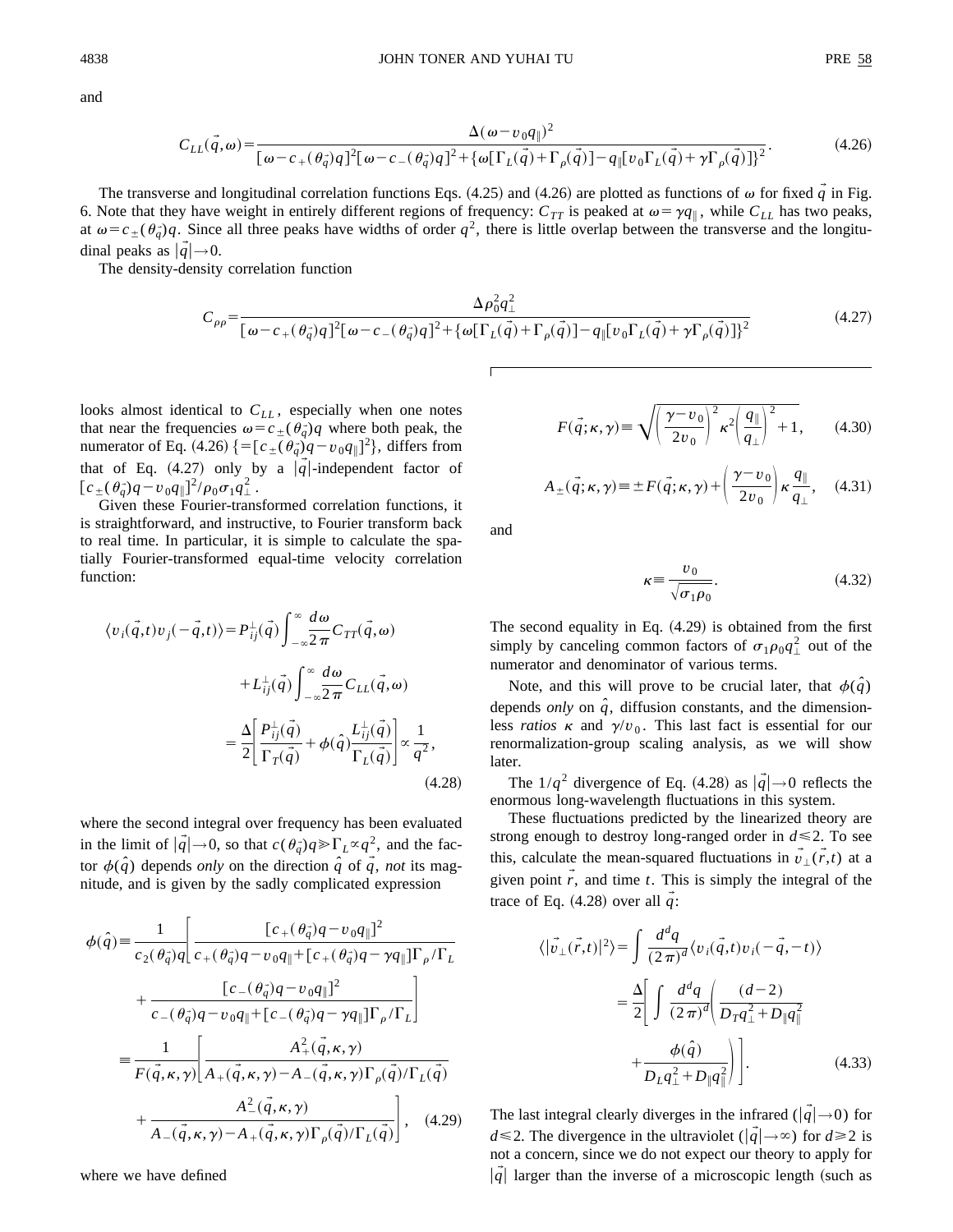

FIG. 6. Plot of  $C_{LL}(\vec{q},\omega)$  and  $C_{TT}(\vec{q},\omega)$  vs  $\omega$  for identical fixed  $\vec{q}$ . Note the smallness of the overlap between the transverse and longitudinal peaks.

the interaction range  $\ell_0$ ). Presumably, at larger wave numbers, the correlation function falls off fast enough that the wave-vector integral in Eq.  $(4.33)$  converges in the ultraviolet.

Indeed, we will in subsequent calculations mimic the effect of this putative more rapid decay of correlations as  $|q|$  $\rightarrow \infty$  with a sharp ultraviolet cutoff. We will restrict integrals over wave vectors to hypercylindrical shell with long (very long) axis along the direction of flock motion  $x_{\parallel}$ :

$$
|\vec{q}_{\perp}| < \Lambda, \quad -\infty \le q_{\parallel} \le \infty \tag{4.34}
$$

with the ultraviolet cutoff  $\Lambda$  of order the inverse of a microscopic length (e. g.,  $\ell_0$ ).

Obviously, this is quite an arbitrary choice of ultraviolet cutoff, and any result that depends on the precise form of this cutoff will not be accurately calculated by this prescription. However, *universal*, long-wavelength properties of the flock should be unaffected by the precise choice of cutoff, and it is on those properties that we will focus our attention.

The infrared divergence in Eq.  $(4.33)$  for  $d \le 2$  cannot be dismissed so easily, since our hydrodynamic theory should get better as  $|\vec{q}| \rightarrow 0$ . Indeed, in the absence of nonlinear effects, this divergence is real, and signifies the destruction of long-ranged order in the linearized model by fluctuations, even for arbitrarily small noise  $\Delta$ , in spatial dimensions *d*  $\leq$ 2, and in particular *in d*=2, where the integral in Eq.  $(4.28)$  diverges logarithmically in the infrared. This is so since, if  $\langle |\vec{v}_\perp|^2 \rangle$  is arbitrarily large even for arbitrarily small  $\Delta$ , our original assumption that  $\vec{v}$  can be written as a mean value  $\langle \vec{v} \rangle$  plus a *small* fluctuation  $\vec{v}_\perp$  is clearly mistaken; indeed, the divergence of  $\tilde{v}_\perp$  suggests that the velocity can swing through *all* possible directions, implying that  $\langle v \rangle = 0$ for  $d \leq 2$ .

In  $d=2$ , this result is very reminiscent of the familiar Mermin-Wagner-Hohenberg  $(MWH)$  theorem [5], which states that in equilibrium, a spontaneously broken continuous symmetry is impossible in  $d=2$  spatial dimensions, precisely because of the type of logarithmic divergence of fluctuations that we have just found here.

In the next section, we will show that this prediction is invalidated by nonlinear effects, and, in fact, much of the scaling of correlation functions and propagators is changed from that predicted by the linearized theory in spatial dimensions  $d \leq 4$ .

## **V. NONLINEAR EFFECTS AND BREAKDOWN OF LINEAR HYDRODYNAMICS IN THE BROKEN SYMMETRY STATE**

### **A. Scaling analysis**

In this section we analyze the effect of the nonlinearities in Eqs.  $(3.3)$  and  $(3.4)$  on the long length and time behavior of the system, for spatial dimensions  $d < 4$ . We will rescale lengths, time, and the fields  $v_{\perp}$  and  $\delta \rho$  according to

$$
\vec{x}_{\perp} \rightarrow b\vec{x}_{\perp}, \quad x_{\parallel} \rightarrow b^{z}x_{\parallel}, \quad t \rightarrow b^{z}t,
$$
\n
$$
\vec{v}_{\perp} \rightarrow b^{x}\vec{v}_{\perp}, \quad \delta\rho \rightarrow b^{x\rho}\delta\rho,
$$
\n(5.1)

choosing the scaling exponents to keep the diffusion constants  $D_{B,T,\rho,\parallel}$ , and the strength  $\Delta$  of the noise fixed. The reason for choosing to keep these particular parameters fixed rather than, e.g.,  $\sigma_1$ , is that these parameters completely determine the size of the equal time fluctuations in the linearized theory, as can be seen from Eq.  $(4.33)$ . Under the rescalings  $(5.1)$ , the diffusion constants rescale according to  $D_{B,T}$  →  $b^{z-2}D_{B,T}$  and  $D_{\rho, \parallel}$  →  $b^{z-2}D_{\rho, \parallel}$ ; hence, to keep them fixed, we must choose  $z=2$  and  $\zeta=1$ . The rescaling of the random force  $\vec{f}$  can then be obtained from the form of the  $f$ - $f$ correlations Eq.  $(2.9)$  and is, for this choice of *z* and  $\zeta$ ,

$$
\vec{f} \rightarrow b^{-1-d/2} \vec{f}.\tag{5.2}
$$

To maintain the balance between  $\vec{f}$  and the linear terms in  $\vec{v}_{\perp}$ in Eq.  $(3.3)$ , we must rescale the velocity field according to

$$
\vec{v}_{\perp} \rightarrow b^{\chi} \vec{v}_{\perp} \tag{5.3}
$$

with

$$
\chi = 1 - d/2,\tag{5.4}
$$

which is the roughness exponent for the linearized model. That is, we expect  $v_{\perp}$  fluctuations on length scale *L* to scale like  $L^{\chi}$ . Therefore, the linearized hydrodynamic equations, neglecting the nonlinear convective term and the nonlinearities in the pressure, imply that  $v_{\perp}$  fluctuations grow without bound (like  $L^{\chi}$ ) as  $L \rightarrow \infty$  for  $d \le 2$ , where the above expression for  $\chi$  becomes positive. Thus, this linearized theory predicts the loss of long-range order in  $d \le 2$ , as we saw in Sec. IV by explicitly evaluating the real space fluctuations.

Making the rescalings as described in Eqs.  $(5.1)$ , the equation of motion  $(3.3)$  becomes

$$
\partial_t \vec{v}_{\perp} + b^{\gamma_v} \gamma \partial_{\parallel} \vec{v}_{\perp} + b^{\gamma_k} [\lambda_1 (\vec{v}_{\perp} \cdot \vec{\nabla}_{\perp}) \vec{v}_{\perp} + \lambda_2 (\vec{\nabla}_{\perp} \cdot \vec{v}_{\perp}) \vec{v}_{\perp}]
$$
  
\n
$$
= -\vec{\nabla}_{\perp} \left( \sum_{n=1}^{\infty} b^{\gamma_n} \sigma_n (\delta \rho)^n \right) + D_B \vec{\nabla}_{\perp} (\vec{\nabla}_{\perp} \cdot \vec{v}_{\perp})
$$
  
\n
$$
+ D_T \nabla_{\perp}^2 \vec{v}_{\perp} + D_{\parallel} \partial_{\parallel}^2 \vec{v}_{\perp} + \vec{f}_{\perp}
$$
 (5.5)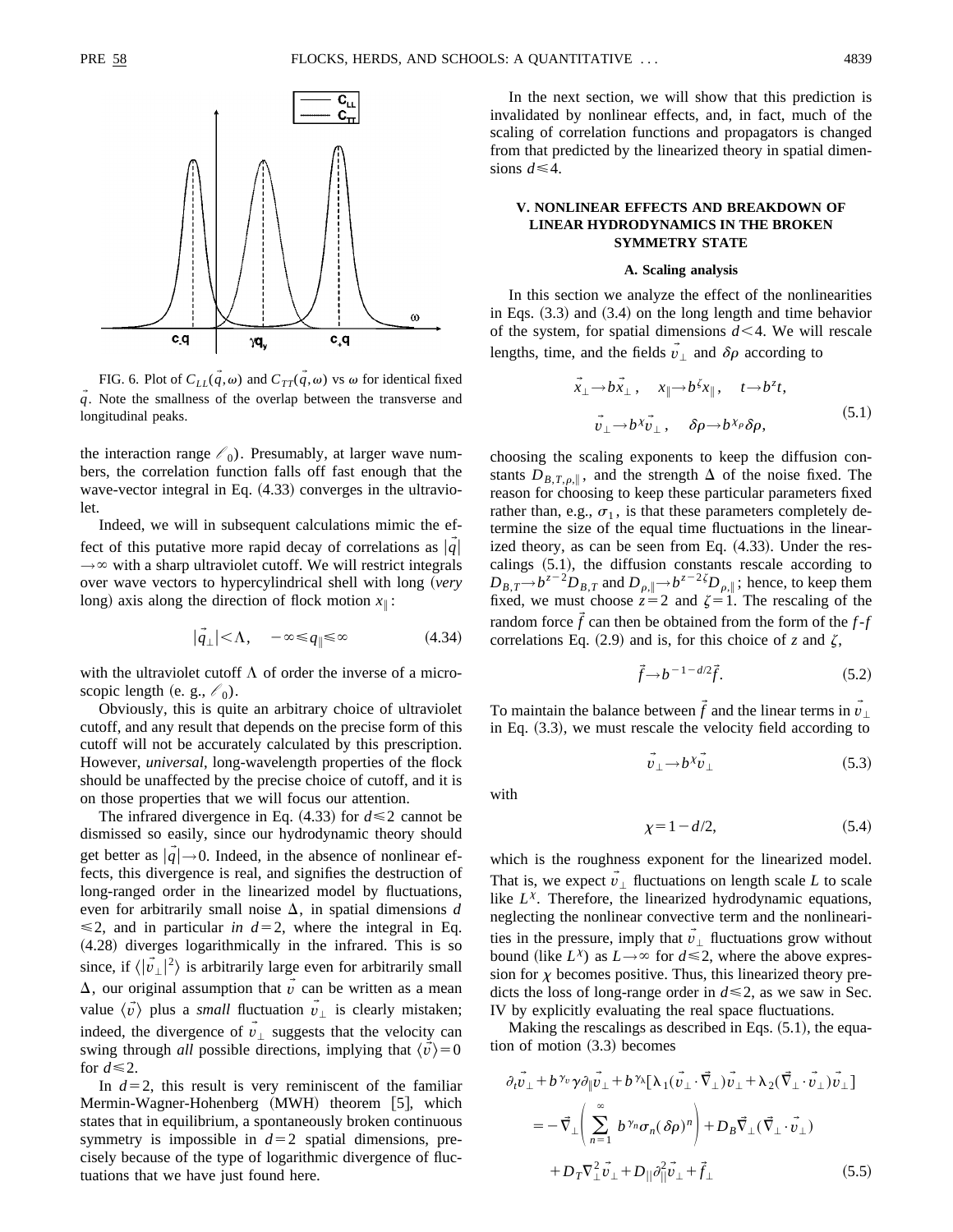with

$$
\gamma_{\lambda} = \chi + 1 = 2 - d/2, \tag{5.6}
$$

$$
\gamma_v = z - \zeta = 1, \tag{5.7}
$$

and

$$
\gamma_n = z - \chi + n\chi - 1 = n + (1 - n)\frac{d}{2}.
$$
 (5.8)

The scaling exponent  $\chi_{\rho}$  for  $\delta \rho$  is given by  $\chi_{\rho} = \chi$ , since the density fluctuations  $\delta \rho$  are comparable in magnitude to the  $v_{\perp}$  fluctuations. To see this, note that the eigenmode of the linearized equations of motion that involves  $\delta \rho$  is a sound mode, with dispersion relation  $\omega = c_{\pm}(\theta_q)q$ . Inserting this into the Fourier transform of the continuity equation  $(3.4)$ , we see that  $\delta \rho \sim q_\perp \cdot v_\perp / q_\perp$ . The magnitude of  $q_\perp$  drops out of the right-hand side of this expression; hence  $\delta \rho$  scales like  $|\tilde{v}_\perp|$  at long distances. Therefore, we will choose  $\chi_\rho = \chi =$  $1 - d/2$ .

The first two of these scaling exponents for the nonlinearities to become positive as the spatial dimension *d* is decreased are  $\gamma_{\lambda}$  and  $\gamma_2$ , which both become positive for *d*  $<$  4, indicating that the  $\lambda_1(\vec{v}_\perp \cdot \vec{\nabla}) \vec{v}_\perp, \lambda_2(\vec{\nabla}_\perp \cdot \vec{v}_\perp) \vec{v}_\perp$ , and  $\sigma_2 \vec{V}_1 (\delta \rho^2)$  nonlinearities are all relevant perturbations for  $d$ <4. So, for  $d$ <4, the linearized hydrodynamics will break down.

What can we say about the behavior of Eqs.  $(3.3)$  and  $(3.4)$  for  $d < 4$ , when the linearized hydrodynamics no longer holds? The standard approach for such problems is the dynamical renormalization group. In most cases, this approach is only practical near the upper critical dimension (in our case  $d_c=4$ ), and yields the anomalous exponents in an expansion in  $\epsilon = d_c - d$ . This approach will obviously not be of much use in our problem in  $d=2$ , where the ostensibly small parameter in this expansion  $\epsilon$ =2. We will nonetheless undertake this approach in Sec. V B, and show that, for unfortunate technical reasons, we learn little even near  $d=4$ . Fortunately, as we show in Sec. V C, because of the various symmetries in Eq.  $(3.3)$ , we can obtain the *exact* scaling exponents in  $d=2$ .

### **B. Renormalization-group analysis,** *d***<4**

In this subsection, we analyze the effect of the relevant nonlinearities  $\lambda_1, \lambda_2$ , and  $\sigma_2$  on the broken symmetry state in spatial dimensions  $d$ <4.

Our tool is the dynamical renormalization group (for details, see, e.g., the excellent description in Forster, Nelson, and Stephen  $[6]$ ). We will summarize the essential features of this procedure here; readers interested in details are referred to  $[6]$ .

We proceed through the iteration of the following 3 steps:

(1) We separate the fields  $v_{\perp}$  and  $\delta \rho$ , and the random forces  $\vec{f}$  into short and long wavelength components, according to

$$
\vec{v}_{\perp>}(\vec{r},t) = \int_{>} \frac{d^d q d\omega}{(2\pi)^d} \vec{v}_{\perp}(\vec{q},\omega) e^{i(\vec{q}\cdot\vec{r}-\omega t)},\qquad(5.9)
$$

$$
\vec{v}_{\perp <}(\vec{r},t) = \int_{\leq} \frac{d^d q d\omega}{(2\pi)^d} \vec{v}_{\perp}(\vec{q},\omega) e^{i(\vec{q}\cdot\vec{r}-\omega t)}, \quad (5.10)
$$

where  $\int_{\gamma}$  denotes a wave-vector integral restricted to a hypercylindrical shell  $b^{-1}\Lambda < |\vec{q}| < \Lambda$ , where  $\Lambda$  is an ultraviolet cutoff, and  $\int$  / likewise denotes an integral over the interior of this shell:  $|\vec{q}_{\perp}| < b^{-1}\Lambda$ .  $\delta \rho$  and  $\vec{f}_{\perp}$  are likewise separated.

(2) Average the EOM over the short wavelength fields  $\vec{v}_{\perp>}$ ,  $\delta\rho$ <sub>></sub>, and  $\vec{f}$ <sub>></sub> to get new, effective EOM for the longwavelength fields  $v_{\perp}$  and  $\delta \rho_{\leq}$ , with "intermediate" renormalized parameters  $D^I_+$ , etc. This average is performed perturbatively in the nonlinearities in the EOM. The perturbation theory can be represented graphically; the interested reader is referred to the previously mentioned [6] for further details on the mechanics of this.

 $(3)$  We now rescale the time, space, and the fields in the EOM according to Eq.  $(5.1)$  in order to restore the original ultraviolet cutoff  $\Lambda$  of the problem. We will choose rescaling exponents  $z$ ,  $\zeta$ , and  $\chi$  to produce fixed points.

Of course, the exponents are, in fact, completely arbitrary. We need not choose them to produce fixed points. However, it is very convenient to do so, since, as we will show in more detail later, the values of  $z$ ,  $\zeta$ , and  $\chi$  that *do* produce fixed points are exactly the values of the physical observable time, anisotropy, and roughness exponents that characterize the scaling properties of various correlation functions.

Performing this RG procedure, we find the following recursion relations:

$$
\frac{dD_{B,T}}{d\ell} = [z - 2 + G_{B,T}^D(g)]D_{B,T},
$$
\n(5.11)

$$
\frac{dD_{\parallel,\rho}}{d\ell} = [z - 2\zeta + G_{\parallel,\rho}(\{g_i\})]D_{\parallel,\rho},\tag{5.12}
$$

$$
\frac{d\sigma_n}{d\ell} = [z + (n-1)\chi - 1 + G_n^{\sigma}(\{g_i\})]\sigma_n, \qquad (5.13)
$$

$$
\frac{d\rho_0}{d\ell} = (z - 1)\rho_0,\tag{5.14}
$$

$$
\frac{d\lambda_{1,2,\rho}}{d\ell} = [\chi - 1 + z + G^{\lambda}_{1,2,\rho}(\{g_i\})] \lambda_{1,2,\rho},
$$
 (5.15)

$$
\frac{d\Delta}{d\ell} = [z - \zeta - 2\chi + 1 - d + G_{\Delta}(\{g_i\})]\Delta, \qquad (5.16)
$$

$$
\frac{dv_0}{d\ell} = (z - \zeta)v_0,\tag{5.17}
$$

$$
\frac{d\gamma}{d\ell} = (z - \zeta)\gamma,\tag{5.18}
$$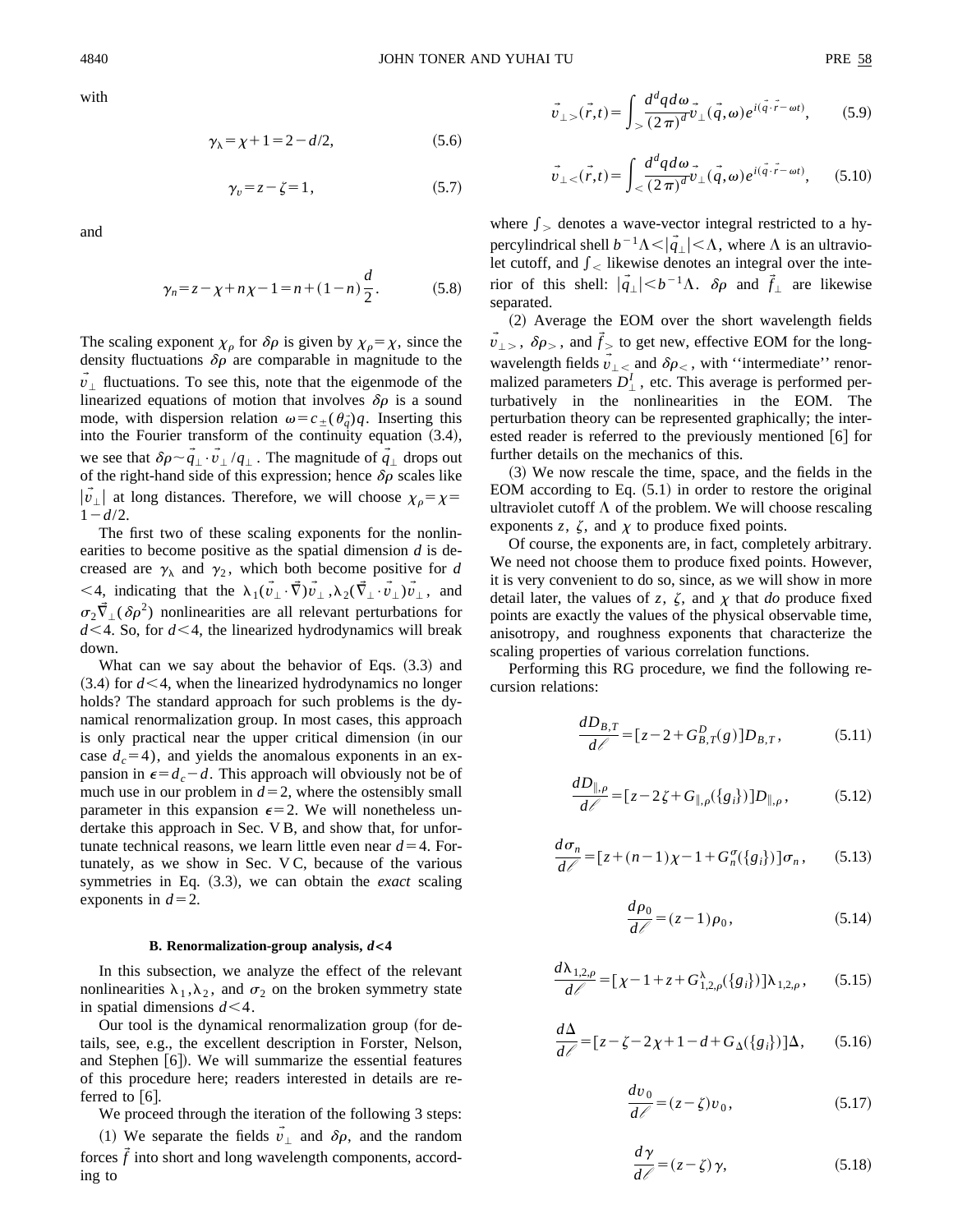where we have taken  $b=1+d\ell$ ,  $d\ell \ll 1$ , to obtain differential recursion relations, the  $G$ 's represent graphical (i.e., perturbative) corrections, and the  ${g_i}$ 's are a set of dimensionless coupling constants involving ratios of powers of the dynamical parameters. We have also dropped ''irrelevant'' terms in these recursion relations. The coupling constant  $\lambda_{\rho}$ is the coefficient of the  $\vec{V}_\perp \cdot (\vec{v}_\perp \delta \rho)$  nonlinearity in the  $\rho$ equation of motion. This coupling constant is equal to 1, and must, up to trivial rescaling corrections, remain equal to 1 upon renormalization. This is a simple consequence of the fact that mass conservation is *exact*; that is, the equation of motion for  $\rho$  *must* remain the simple continuity equation  $\partial_t \rho + \vec{\nabla} \cdot (\rho v) = 0$ , except for the trivial changes introduced by rescaling. This implies that  $G_{\rho}^{\lambda}(\{g_i\})=0$ , *exactly*, for *all*  ${g_i}$ . We will later use this fact to obtain exact values for the scaling exponents  $\chi$ , *z*, and  $\zeta$  in  $d=2$ . It is worth noting that  $\gamma$  is treated as an independent variable here, only its bare value is related to the bare values of  $\lambda_1$  and  $v_0$  through Eq.  $(3.5)$ 

Although there is no *symmetry* argument forbidding renormalization of  $v_0$  and  $\gamma$ , simple power counting shows that there are no *relevant* graphical corrections to them; this is why no graphical corrections appear in Eqs.  $(5.17)$ ,  $(5.18)$ .

As mentioned earlier, the rescaling exponents  $\chi$ , *z*, and  $\zeta$ are arbitrary. We chose them to produce fixed points only for computational convenience. However, there is *no* choice of rescaling exponents that will keep *all* the parameters fixed. For instance, to keep  $D_{B,T}$  and  $D_{\parallel,\rho}$  fixed, we will have to choose  $z > 1$ . However, with this choice of *z*, the relations  $(5.13)$  and  $(5.14)$  show that  $\sigma_1$  and  $\rho_0$  flow to infinity.

Which of the parameters, then, should we choose to keep fixed? That is, which is most *convenient* to keep fixed? The answer to this question is provided by the renormalization group matching formalism. This approach enables one to use the renormalization group to relate correlation functions in the original, unrenormalized model at long distances and large times to the same correlation functions in the renormalized system at shorter distances and times. The advantage of this approach is that long distance, large time correlation functions are hard to calculate in  $d < 4$ , since, as we showed from our earlier scaling arguments and can also verify from the renormalization-group recursion relations  $(5.11)–(5.12)$ , these are *not* accurately calculable from the harmonic theory developed in Sec. IV, since the nonlinearities  $\lambda_{1,2}$ ,  $\lambda_{\rho}$ , and  $\sigma_2$  have very large effects at long distances. By mapping these correlation functions onto those at *short* distances in the renormalized equations of motion, we circumvent this problem. Clearly, there is a caveat here: even at short distances, the correlation functions in the renormalized model can *only* be calculated accurately in the harmonic theory *if* the nonlinear couplings in that renormalized model are not too big. This suggests that the *convenient* choice of the rescaling exponents  $\chi$ , z, and  $\zeta$  is that which keeps the nonlinearities  $\lambda_{1,2}$ ,  $\lambda_{\rho}$ , and  $\sigma_2$  fixed.

Let us illustrate these considerations explicitly for one very important correlation function: the equal time spatially Fourier-transformed velocity-velocity autocorrelation function:

$$
C_{ij}(\vec{q}) \equiv \langle v_i(\vec{q},t)v_j(-\vec{q},t) \rangle. \tag{5.19}
$$

This particular correlation function is important because it gives us our best measure of the size of the velocity fluctuations, and will ultimately determine whether or not these fluctuations destroy the long-ranged orientational order of the flock (thereby driving its mean velocity to zero).

 $C_{ii}(\vec{q})$  is, of course, a function of the flock dynamical parameters  $D_{B,T}$ ,  $D_{\parallel,\rho}$ ,  $\Delta$ , etc., as well as of  $\vec{q}$ . Furthermore, at small  $q$ , it is difficult to calculate in spatial dimension  $d < 4$  due to the nonlinear terms, for the reasons discussed above. So let us follow this renormalization-group matching procedure to relate  $C_{ij}(\vec{q}; \{B_i^0\})$  where  $\{B_i^0\}$  denotes the set of dynamical parameters  $D_{B,T}^0$ ,  $D_{\parallel}^0$ ,  $\Delta_0$ , etc. in the unrenormalized model, to the same correlation function in the renormalized model, a renormalization group time *l* later:

$$
C_{ij}(\vec{q}_{\perp}, q_{\parallel}; \{B_i^0\})
$$
  
=  $e^{(2\chi + \zeta + d - 1)\ell} C_{ij} [e^{\ell} \vec{q}_{\perp}, e^{\zeta \ell} q_{\parallel}; \{B_i(\ell)\}],$  (5.20)

where the  ${B_i(\ell)}$  denote the renormalized parameters.

In the discussion that follows, we will first consider the case  $(q_{\parallel}/\Lambda) \ll (q_{\perp}/\Lambda)^{\zeta}$ . At the conclusion of the discussion of this special case, we will briefly indicate how the general case can be treated to obtain the scaling laws quoted in the Introduction. For the case  $(q_{\parallel}/\Lambda) \ll (q_{\perp}/\Lambda)^{\zeta}$ , we will choose  $l = l_*(\vec{q}_\perp) = \ln(\Lambda/q_\perp)$ , where  $\Lambda$  is the ultraviolet cutoff, on the right-hand side, and obtain

$$
C_{ij}(\vec{q}_{\perp}, q_{\parallel}; \{B_i^0\})
$$
  
=  $\left(\frac{\Lambda}{q_{\perp}}\right)^{2\chi + \zeta + d - 1} C_{ij} \left(\Lambda, \frac{q_{\parallel}}{(q_{\perp}/\Lambda)^{\zeta}}; \{B_i[\mathscr{O}_{*}(\vec{q}_{\perp})]\}\right).$  (5.21)

Now, *if* the original  $q_{\perp}$  was small ( $\ll \Lambda$ ) *and* we have chosen the rescaling exponents  $\chi$ ,  $\zeta$ , and  $\zeta$  so that the nonlinearities  $\lambda_1(\ell)$ ,  $\lambda_2(\ell)$ ,  $\lambda_\rho(\ell)$ , and  $\sigma_2(\ell)$  on the right-hand side of Eq.  $(5.21)$  flow, as  $\ell \rightarrow \infty$ , to  $O(1)$  fixed point values  $(\lambda_{1,2,\rho}^*, \sigma_2^*)$ , then  $\lambda_1(\ell_*)$ ,  $\lambda_2(\ell_*)$ ,  $\lambda_\rho(\ell_*)$ , and  $\sigma_2(\ell_*)$ can be replaced by those fixed point values, since  $\ell_*$  will be large. Because those fixed point values are, by assumption,  $O(1)$ , then, up to  $O(1)$  correction factors coming from these nonlinearities, the right-hand side of Eq.  $(5.21)$  can be evaluated in the harmonic approximation Eqs.  $(4.22)$ ,  $(4.25)$ , and  $(4.26)$ . The correction factors are only of  $O(1)$ —i.e., not divergent—because the right-hand side of Eq.  $(5.21)$  is evaluated at large  $q(|q_{\perp}| = \Lambda)$ , where the infrared divergences associated with the strong relevance of the nonlinearities do not matter. It is precisely *because* of those infrared divergences that we could *not* evaluate the left-hand side of  $(5.21)$  directly, but rather were forced to go through this seemingly circuitous *RG* matching formalism. Making that harmonic approximation on the right-hand side, we obtain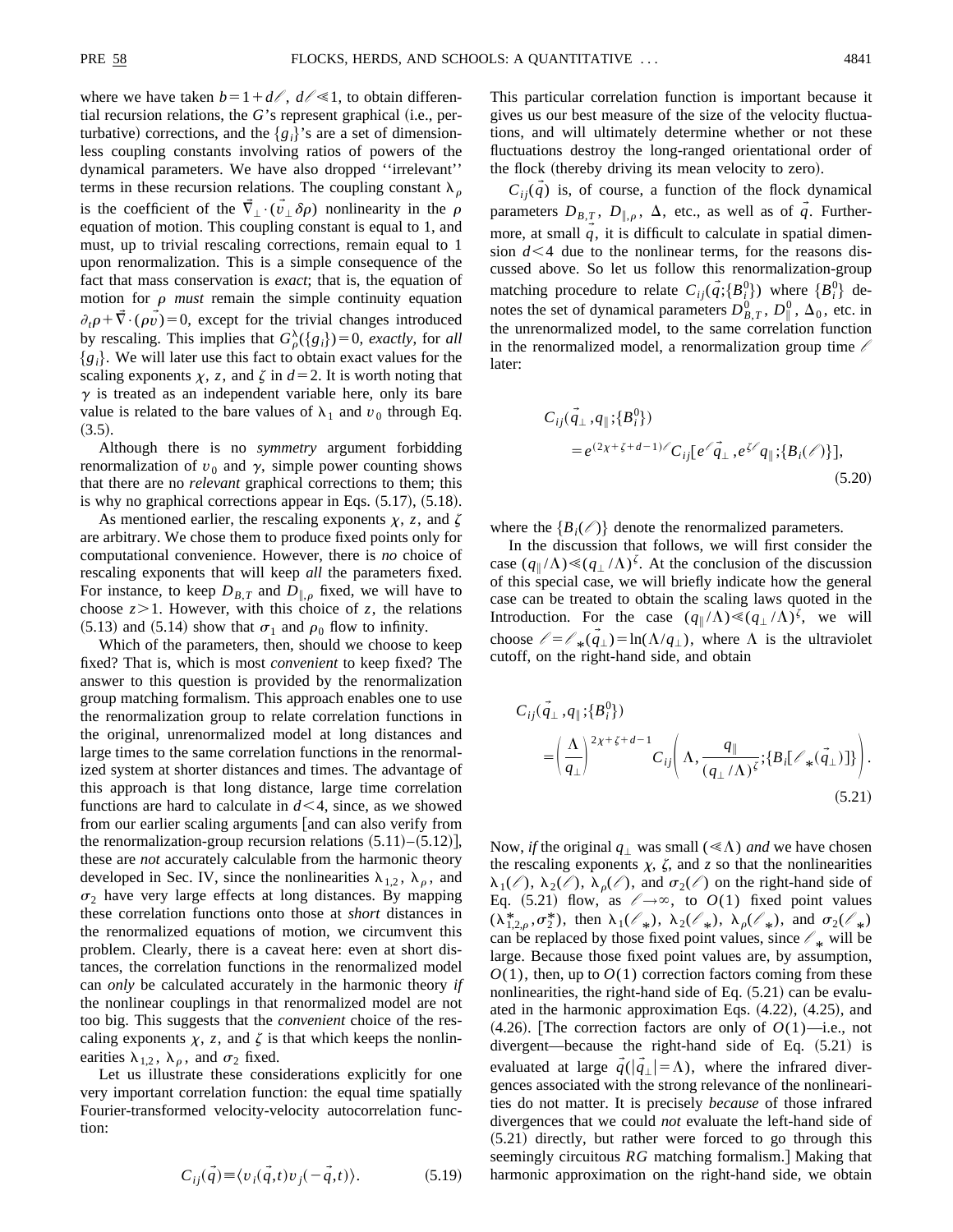$$
C_{ij}\left(\Lambda,\frac{q_{\parallel}}{(q_{\perp}/\Lambda)^{\zeta}};\{\Gamma(\mathscr{E}_*)\}\right)
$$
  

$$
=\frac{\Delta_*}{D_T^*\Lambda^2+D_{\parallel}^* [q_{\parallel}/(q_{\perp}/\Lambda)^{\zeta}]^2}P_{ij}^{\perp}(\hat{q}_{\perp})
$$
  

$$
+\frac{\Delta_*}{D_L^*\Lambda^2+D_{\parallel}^* [q_{\parallel}/(q_{\perp}/\Lambda)^{\zeta}]^2}
$$
  

$$
\times \phi\left(\Lambda,\frac{q_{\parallel}}{(q_{\perp}/\Lambda)^{\zeta}};\{B_i(\mathscr{E}_*)\}\right) L_{ij}^{\perp}(\hat{q}_{\perp}),
$$
(5.22)

where we have used the fact that we have chosen the scaling exponents to make  $\Delta$  and all the diffusion coefficients  $\{D_i\}$ flow to fixed points  $\Delta^*$ ,  $\{D_i^*\}$ . We wish to show that this expression depends on  $q$  *only* through the scaling ratio  $u$  $\equiv q_{\parallel}/(q_{\perp}/\Lambda)^5$ . The first (transverse) term in Eq. (5.22) explicitly has this property. The second (longitudinal term) would also, except for the  $\phi$  factor, to which we now turn. From Eq. (4.29) for  $\phi$ , we see that to calculate this factor we must calculate

$$
F\left(\Lambda, \frac{q_{\parallel}}{(q_{\perp}/\Lambda)^{\zeta}}; \{B_i(\mathscr{E}_*)\}\right)
$$
  
=  $\sqrt{\left(\frac{\gamma(\mathscr{E}_*) - v_0(\mathscr{E}_*)}{2v_0(\mathscr{E}_*)}\right)^2 \kappa^2(\mathscr{E}_*) \left(\frac{q_{\parallel}}{\Lambda(q_{\perp}/\Lambda)^{\zeta}}\right)^2 + 1},$  (5.23)

$$
A_{\pm}\left(\Lambda, \frac{q_{\parallel}}{(q_{\perp}/\Lambda)^{\zeta}};\{B_{i}(\mathscr{O}_{*})\}\right)
$$
  

$$
=\pm F\left(\Lambda, \frac{q_{\parallel}}{(q_{\perp}/\Lambda)^{\zeta}};\{B_{i}(\mathscr{O}_{*})\}\right)
$$
  

$$
-\frac{[\gamma(\mathscr{O}_{*})-\nu_{0}(\mathscr{O}_{*})]}{2\nu_{0}(\mathscr{O}_{*})}\kappa(\mathscr{O}_{*})\left(\frac{q_{\parallel}}{\Lambda(q_{\perp}/\Lambda)^{\zeta}}\right)
$$
(5.24)

and

$$
B_{\pm}\left(\Lambda, \frac{q_{\parallel}}{(q_{\perp}/\Lambda)^{\zeta}};\{B_{i}(\mathscr{O}_{*})\}\right)
$$
  

$$
=\pm F\left(\Lambda, \frac{q_{\parallel}}{(q_{\perp}/\Lambda)^{\zeta}};\{B_{i}(\mathscr{O}_{*})\}\right)
$$
  

$$
+\frac{\left[\gamma(\mathscr{O}_{*})-\upsilon_{0}(\mathscr{O}_{*})\right]}{2\upsilon_{0}(\mathscr{O}_{*})}\kappa(\mathscr{O}_{*})\left(\frac{q_{\parallel}}{\Lambda(q_{\perp}/\Lambda)^{\zeta}}\right),
$$
(5.25)

all of which are clearly dependent *only* on the fixed point value of the ratio  $\gamma(\ell_*)/v_0(\ell_*)$  (which is just a number of *O*(1) since  $\gamma(\ell_*)$  and  $v_0(\ell_*)$  have the same dependence on  $\ell_*: \exp[(z-\zeta)\ell_*]$ , as can be seen from their recursion relations), and the combination

$$
\kappa(\mathscr{E}_*)\frac{q_{\parallel}}{(q_{\perp}/\Lambda)^{\zeta}\Lambda}.\tag{5.26}
$$

By combining the recursion relations  $(5.17)$ ,  $(5.13)$ , and  $(5.14)$  into a recursion relation for  $\kappa$ :

$$
\frac{d}{d\ell}(\ln \kappa) = \frac{d \ln v_0}{d\ell} - \frac{1}{2} \frac{d}{d\ell}(\ln \sigma_1 + \ln \rho_0) = 1 - \zeta
$$
\n(5.27)

we find

$$
\kappa(\ell) = e^{(1-\zeta)\ell} \kappa_0, \tag{5.28}
$$

which implies that

$$
\kappa(\mathscr{E}_*) = \kappa_0 (e^{\mathscr{E}_*})^{1-\zeta} = \kappa_0 \left(\frac{\Lambda}{q_\perp}\right)^{1-\zeta}.\tag{5.29}
$$

Using this in Eq.  $(5.26)$ , we see that the combination

$$
\kappa(\mathscr{E}_*)\frac{q_{\parallel}}{\Lambda(q_{\perp}/\Lambda)^{\zeta}} = \kappa_0 \frac{q_{\parallel}}{q_{\perp}} \tag{5.30}
$$

takes on *precisely* the value it would take on using the *unrenormalized* parameters and the *unrescaled* wave vector  $q$ . Hence, the same is true of *F*,  $A_{\pm}$ , and  $B_{\pm}$ . And, therefore, the same is true of  $\phi(\hat{q})$ .

Thus, we can replace  $\phi(\Lambda, q_{\parallel}/(q_{\perp}/\Lambda)^5; \{B_i(\mathscr{O}_*)\})$  in Eq.  $(5.22)$  with  $\phi(\hat{q}; \{B_i^0\})$ , its unrenormalized value straight from the linearized theory. Doing so, and recalling that the unrenormalized  $\phi(\hat{q})$  was  $O(1)$  for *all* directions  $\hat{q}$  of  $\vec{q}$ , we see from Eq.  $(5.22)$  that the correlation function  $C_{ij}$  is largest when

$$
\frac{q_{\parallel}}{\Lambda} \sim \left(\frac{q_{\perp}}{\Lambda}\right)^{\zeta}.\tag{5.31}
$$

For  $|q| \ll \Lambda$ , where our theory applies, Eq. (5.31) implies that  $q_{\parallel} \geq q_{\perp}$  (since  $\zeta$ <1). In *that* limit,  $\phi(q) \rightarrow 1$ ; using this in the expression  $(5.22)$  for  $C_{ij}$  in the renormalized system, and using Eq.  $(5.22)$  in turn in our expression  $(5.21)$  for  $C_{ij}$  in the original model, we obtain, for  $q_{\parallel} \geq q_{\perp}$ , the scaling law

$$
C_{ij}(\vec{q}) = q_{\perp}^{-(2\chi+d+\zeta-1)} f_{ij} \left( \frac{(q_{\parallel}/\Lambda)}{(q_{\perp}/\Lambda)^{\zeta}} \right). \tag{5.32}
$$

Note that the range  $q_{\parallel} \geq q_{\perp}$  for which this scaling law holds includes those  $\tilde{q}$ 's which dominate the fluctations, namely, those with  $q_{\parallel}/\Lambda \geq (q_{\perp}/\Lambda)^5$ .

Integrating  $C_{ij}(\vec{q})$  over all  $\vec{q}$  gives the equal-time, rootmean-squared real-space fluctuation of  $v_{\perp}$ :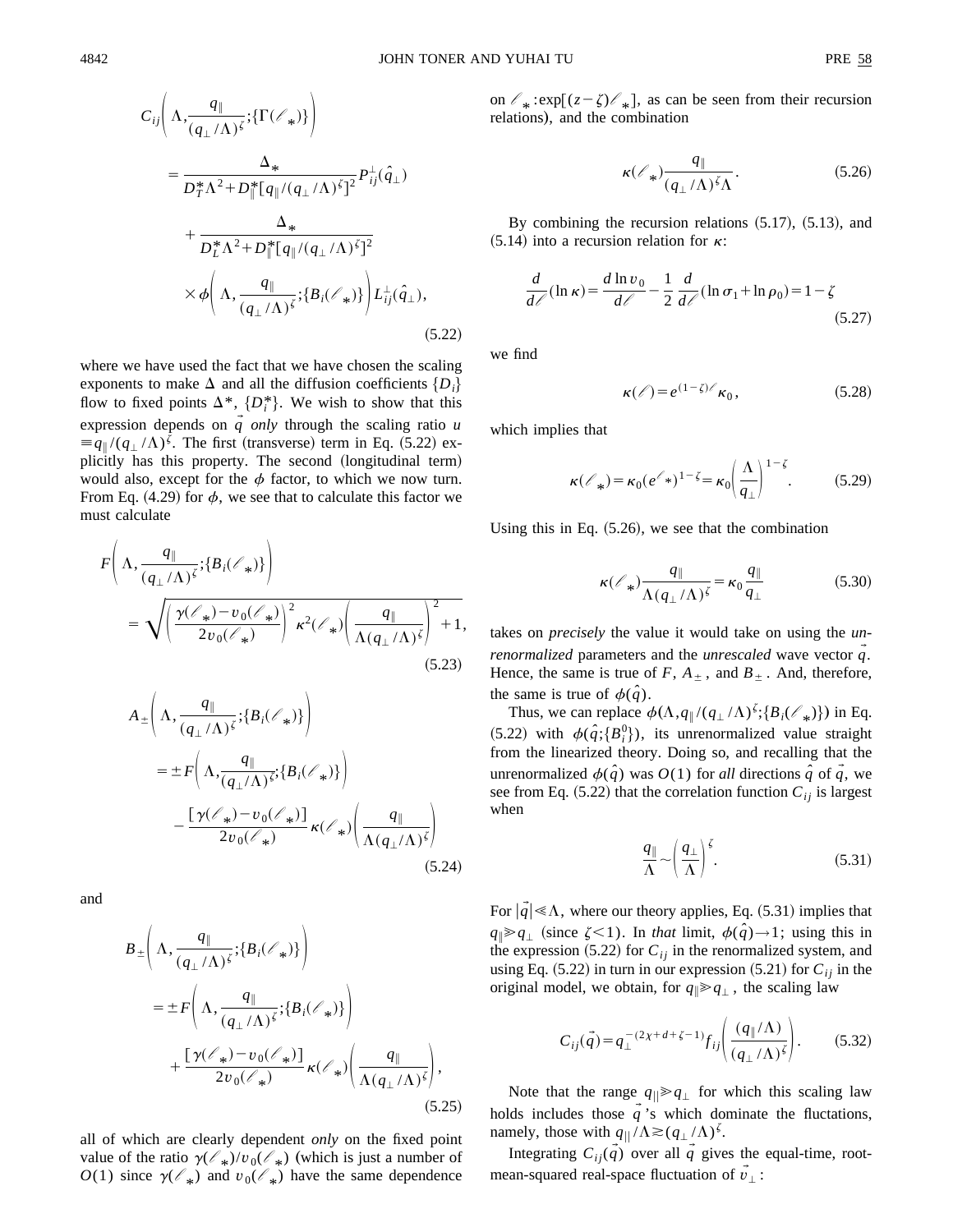$$
\langle |\vec{v}_{\perp}(\vec{r},t)|^2 \rangle = \int \frac{d^d q}{(2\pi)^d} C_{ii}(\vec{q})
$$
  

$$
= \int \frac{d^{d-1}q_{\perp}}{(2\pi)^d} q_{\perp}^{-(2\chi+d+\zeta-1)} \int dq_{\parallel} f_{ii} \left( \frac{(q_{\parallel}/\Lambda)}{(q_{\perp}/\Lambda)^{\zeta}} \right)
$$
  

$$
= A \int \frac{d^{d-1}q_{\perp}}{q_{\perp}^{2\chi+d-1}}, \qquad (5.33)
$$

where the final proportionality was obtained by scaling  $q_{\perp}$ out of the  $q_{\parallel}$  integral via the change of variables  $q_{\parallel}$  $\equiv \Lambda Q_{\parallel}(q_{\perp}/\Lambda)^{\zeta}$  and we have defined the  $q_{\perp}$ -independent constant  $A = \int dQ_{\parallel} f_{ij}(Q_{\parallel}) \Lambda^{2\chi+d+\zeta}$ . The final integral in Eq.  $(5.33)$  clearly converges in the infrared  $(|\vec{q}_\perp| \rightarrow 0)$  limit if and only if  $\chi$ <0. Furthermore, if  $\chi$  is >0, and we impose an infrared cutoff  $|\vec{q}_{\perp}| > L_{\perp}^{-1}$  in Eq. (5.33), where  $L_{\perp}$  is the lateral (i.e.,  $\perp$  direction) spatial extent of the system, we easily obtain

$$
\langle |\vec{v}_{\perp}(\vec{v},t)|^2 \rangle = C'L_{\perp}^{2\chi}.
$$
 (5.34)

Indeed, the connected real-space, equal-time, velocity autocorrelation function discussed in the Introduction is given by

$$
C_{C}(\vec{R}) \equiv \langle \vec{v}(\vec{r} + \vec{R}, t) \cdot \vec{v}(\vec{r}, t) \rangle - | \langle \vec{v}(\vec{r}, t) \rangle |^{2}
$$
  
\n
$$
= \langle \vec{v}_{\perp}(\vec{r} + \vec{R}, t) \cdot \vec{v}_{\perp}(\vec{r}, t) \rangle
$$
  
\n
$$
= \int \frac{d^{d}q}{(2\pi)^{d}} C_{ii}(\vec{q}) e^{i\vec{q} \cdot \vec{R}}
$$
  
\n
$$
= \int \frac{d^{d}q}{(2\pi)^{d}} q_{\perp}^{-(2\chi + d + \zeta - 1)} f_{ii} \left( \frac{(q_{\parallel}/\Lambda)}{(q_{\perp}/\Lambda)^{\zeta}} \right)
$$
  
\n
$$
\times e^{i(\vec{q}_{\perp} \cdot \vec{R}_{\perp} + q_{\parallel}R_{\parallel})}. \tag{5.35}
$$

Making the changes of variable

$$
\vec{q}_{\parallel} = \frac{\vec{Q}_{\perp}}{|\vec{R}_{\perp}|}, \quad q_{\perp} = \frac{Q_{\parallel}}{|\vec{R}_{\perp}|^{\zeta}}, \tag{5.36}
$$

we obtain the scaling law (1.8) for  $C_c(\vec{R})$  quoted in the Introduction, with

$$
f_v(u) \equiv \int d^{d-1}Q_{\perp} dQ_{\parallel} f_{ii} \left( \frac{Q_{\parallel}}{Q_{\perp}^{\xi}} \right)
$$

$$
\times e^{i(\tilde{Q}_{\perp} \cdot \hat{R}_{\perp} + Q_{\parallel} u)} Q_{\perp}^{-(2\chi + d + \zeta - 1)}.
$$
(5.37)

This shows that the  $\chi$  we obtain from the renormalization group by the prescription we have chosen—namely, making the specific set of parameters  $D_{B,T,\parallel}$ ,  $\Delta$ ,  $\lambda_{1,2,\rho}$ , and  $\sigma_2$  flow to fixed points—is precisely the physical roughness exponent defined by the velocity fluctuations.

To summarize: *if* we chose the rescaling exponents  $\chi$ , *z*, and  $\zeta$  so as to make the particular subset of the dynamical parameters  $D_{B,T,\parallel,\rho}$ ,  $\Delta$ ,  $\lambda_{1,2,\rho}$ , and  $\sigma_2$  flow to nonzero fixed points, then *those*  $\chi$  and  $\zeta$  are the ones that appear in the scaling law  $(1.8)$ . This directly and simply relates the RG to physically observable correlation functions, so this is the choice we will make.

A scaling law similar to Eq.  $(5.32)$  can be derived, by precisely the same type of arguments, for the equal-time density-density correlation function:

$$
C_{\rho}(\vec{q}) = \frac{q_{\perp}^{3-d-\zeta-2\chi}}{q^2} f_{\rho} \left( \frac{q_{\parallel} \ell_0}{(q_{\perp} \ell_0)^{\zeta}} \right) Y(\theta_{\vec{q}}), \quad (5.38)
$$

where, in writing this relation, we have used the fact that the "roughness" exponent for  $\rho$ ,  $\chi_{\rho} = \chi$ , the "roughness" exponent for  $v_{\perp}$ .

The alert reader will have noticed that neither of the scaling laws  $(5.32)$  and  $(5.38)$  derived so far involves the time rescaling exponent *z*. This is unsurprising, since we have considered only equal-time correlation functions up to now.

To fully study the dynamics of the model, we need to consider correlations between different *times*, as well as positions. These *different* time correlation functions will involve *z*.

It is easiest to work with the space *and time* Fourier transform  $C_{ii}(q,\omega)$ , defined by

$$
\langle v_i(\vec{q}, \omega) v_j(-\vec{q}, \omega') \rangle \equiv \delta(\omega + \omega') C_{ij}(\vec{q}, \omega). \quad (5.39)
$$

We will find, as we have asserted many times already in this paper, that  $C_{ii}(q,\omega)$  does *not* have a simple scaling form, unlike the equal-time correlations. Nonetheless we can derive an expression for it in terms of functions of  $\tilde{q}$  that *do* show simple scaling behavior, namely, effective wavevector-dependent diffusion constants that diverge as  $|q|, \omega$ *→*0.

We begin this derivation by separating  $C_{ij}$  into its transverse and longitudinal parts:

$$
C_{ij}(\vec{q}, \omega) \equiv L_{ij}^{\perp} C_L(\vec{q}, \omega) + P_{ij}^{\perp} C_T(\vec{q}, \omega), \quad (5.40)
$$

where  $L_{ij}^{\perp} \equiv q_i^{\perp} q_j^{\perp}/q_{\perp}^2$  and  $P_{ij}^{\perp} = \delta_{ij} - L_{ij}^{\perp} - \delta_{i, ||} \delta_{j, ||}$  are, respectively, the longitudinal and transverse projection operators defined in Sec. IV. Both the transverse and longitudinal pieces  $C_{L,T}(\vec{q},\omega)$  obey the same renormalization-group transformation

$$
C_{L,T}(\vec{q}_{\perp}, q_{\parallel}, \omega; \{B_i^0\})
$$
  
=  $e^{(2\chi + z + \zeta + d - 1)\ell} C_{L,T} (e^{\ell} \vec{q}_{\perp}, e^{\zeta \ell} q_{\parallel}, e^{z \ell} \omega; \{B_i(\ell)\}),$  (5.41)

where we have been careful to take into account the rescaling of the delta function in Eq.  $(5.39)$  in deriving the argument of the exponential in Eq.  $(5.41)$ .

As for the equal-time correlation function, it is convenient here to choose the rescaling factor  $e^{\ell}$  such that  $e^{\ell} \tilde{q}_{\perp}$  is right on the Brillouin zone boundary; i.e.,  $e^{\ell}|\vec{q}| = \Lambda$ . Making this choice, and taking  $\Lambda = 1$ , we obtain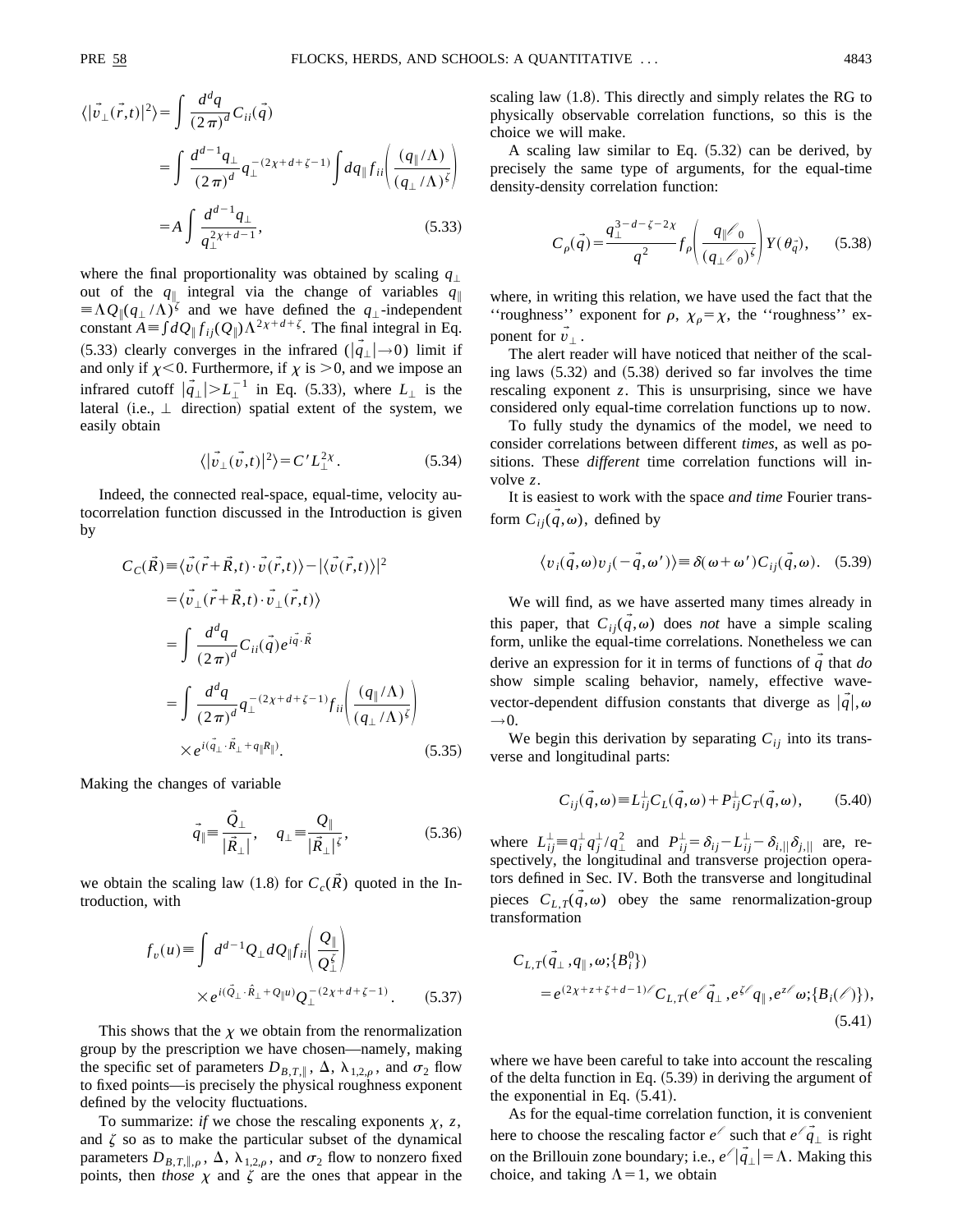$$
C_{L,T}(\vec{q}_{\perp}, q_{\parallel}, \omega; \{B_i^0\})
$$
  
=  $q_{\perp}^{-(2\chi+z+\zeta+d-1)} C_{L,T} \left( \hat{q}_{\perp}, \frac{q_{\parallel}}{q_{\perp}^{\zeta}}, \frac{\omega}{q_{\perp}^{\zeta}}; \{B_i(\mathscr{O}_*)\} \right),$  (5.42)

where, on the right-hand side, we have defined

$$
\mathscr{E}_* = \ln\left(\frac{1}{|\vec{q}_\perp|}\right). \tag{5.43}
$$

For the moment, let us focus on the longitudinal piece  $C_{L}(\vec{q},\omega)$ . As we argued for the equal-time correlation function, here too we can evaluate the right-hand side in the harmonic approximation, Eq.  $(4.26)$ . This gives

$$
C_{L}(\vec{q}_{\perp}, q_{\parallel}, \omega; \{B_{i}^{0}\})
$$
  
= 
$$
\frac{\Delta_{*}[\omega - v_{0}(\ell_{0}^{*})q_{\parallel}q_{\perp}^{z-\zeta}]^{2}q_{\perp}^{-(2\chi+3z+\zeta+d-1)}}{\mathcal{D}},
$$
  
(5.44)

where

 $C_L(\vec{q}_\perp^-,q_\parallel^-, \omega; \{B_i^0\})$ 

$$
\mathcal{D} = \left\{ \left[ \frac{\omega}{q_{\perp}^{z}} - \omega_{+}(\mathscr{O}_{*}) \right]^{2} \left[ \frac{\omega}{q_{\perp}^{z}} - \omega_{-}(\mathscr{O}_{*}) \right]^{2} + \left[ \left( \frac{\omega}{q_{\perp}^{z}} \right) \left[ \Gamma_{L}(\mathscr{O}_{*}) + \Gamma_{\rho}(\mathscr{O}_{*}) \right] - v_{0}(\mathscr{O}_{*}) \right] \times \left( \Gamma_{L}(\mathscr{O}_{*}) + \frac{\gamma(\mathscr{O}_{*})}{v_{0}(\mathscr{O}_{*})} \Gamma_{\rho}(\mathscr{O}_{*}) \right) \left( \frac{q_{\parallel}}{q_{\perp}^{z}} \right) \right]^{2} \right\},
$$
\n(5.45)

$$
\omega_{\pm}(\mathscr{E}_{*}) = \omega_{\pm} \left( \hat{q}_{\perp}, \frac{q_{\parallel}}{q_{\perp}^{2}}; \gamma(\mathscr{E}_{*}), \rho_{0}(\mathscr{E}_{*}), \{B_{i}(\mathscr{E}_{*})\} \right), \tag{5.46}
$$

with the sound frequencies  $\omega_{\pm}(\vec{q};\gamma,\rho_0, \{B_i\})$  obtained in the harmonic theory:

$$
\omega_{\pm}(\vec{q}; \gamma, \rho_0, \{B_i\})
$$
\n
$$
= \frac{\gamma + v_0}{2} q \cos \theta_q^2
$$
\n
$$
\pm \sqrt{\left(\frac{(\gamma - v_0)q \cos \theta_q^2}{2}\right)^2 + \sigma_1 \rho_0 q^2 \sin^2 \theta_q^2}
$$
\n
$$
= \frac{(\gamma + v_0)q_{\parallel}}{2} \pm \sqrt{\left(\frac{(\gamma - v_0)q_{\parallel}}{2}\right)^2 + \sigma_1 \rho_0 q_{\perp}^2},
$$
\n(5.47)

$$
\Gamma_L(\mathscr{O}_*) = D_L^* + D_{\parallel}^* \left(\frac{q_{\parallel}}{q_{\perp}^2}\right)^2, \tag{5.48}
$$

$$
\Gamma_{\rho}(\mathscr{O}_{*})\equiv D_{\rho}^{*}\left(\frac{q_{\parallel}}{q_{\perp}^{2}}\right)^{2},\tag{5.49}
$$

and  $D_L^*$ ,  $D_{\parallel}^*$ , and  $\Delta_{\ast}$  are the fixed point values of  $D_L$ ,  $D_{\parallel}$ ,  $D_{\parallel}$ and  $\Delta$ , to which those parameters will have flown for  $\ell_*$  large, as it will be for small  $q_{\perp}$ .

The complication of this expression—that is, the fact that stops it from having a simple scaling form—is that the parameters  $\gamma(\ell_*)$ ,  $\sigma_1(\ell_*)$ , and  $\rho_0(\ell_*)$  that appear implicitly in (5.44) do *not* flow to field point values for our "canonical'' choice of  $\chi$ , *z*, and  $\zeta$ , as discussed earlier. Physically, this reflects the fact that the scaling of the sound *speeds* ( $\omega$  $\alpha$ *q*) is different from that of their dampings (damping rate  $\propto q^2$  in harmonic theory; we will show damping rate is  $\propto q^2$ here, in a moment).

To proceed, it is first useful to reorganize Eq.  $(5.44)$ slightly; by multiplying numerator and denominator by  $q_{\perp}^{4z}$ ,

$$
= \frac{\Delta_{*}[\omega - v_{0}(\mathscr{O}_{*})q]q_{\perp}^{z-\zeta}^{2}q_{\perp}^{(z-\zeta-2\chi+1-d)}}{[\omega - q_{\perp}^{z}\omega_{+}(\mathscr{O}_{*})]^{2}[\omega - q_{\perp}^{z}\omega_{-}(\mathscr{O}_{*})]^{2} + [\omega q_{\perp}^{z}[\Gamma_{L}(\mathscr{O}_{*}) + \Gamma_{\rho}(\mathscr{O}_{*})] - [v_{0}(\mathscr{O}_{*})\Gamma_{L}(\mathscr{O}_{*}) + \gamma(\mathscr{O}_{*})\Gamma_{\rho}(\mathscr{O}_{*})]q]q_{\perp}^{2z-\zeta}^{2}}}{(5.50)}
$$

Next, we solve the recursion relations for  $\gamma(\ell_*)$ ,  $\sigma_1(\ell_*)$ , and  $\rho_0(\ell_*)$ :

$$
v_0(\mathscr{E}_*) = e^{(z-\zeta)\mathscr{E}_*}v_0(\mathscr{E}=0) = v_0(0)q_{\perp}^{\zeta-z},\tag{5.51}
$$

$$
\gamma(\ell_*) = e^{(z-\zeta)\ell_*}\gamma(\ell=0) = \gamma(0)q_{\perp}^{\zeta-z},\tag{5.52}
$$

$$
\sigma_1(\mathcal{C}_*) = e^{(z-1)\mathcal{C}_*}\sigma_1(\mathcal{C}_*) = \sigma_1(0)q_\perp^{1-z},\tag{5.53}
$$

$$
\rho_0(\mathcal{C}_*) = e^{(z-1)\mathcal{C}_*} \rho_0(\mathcal{C}_0) = \rho_0(0) q_\perp^{1-z}, \qquad (5.54)
$$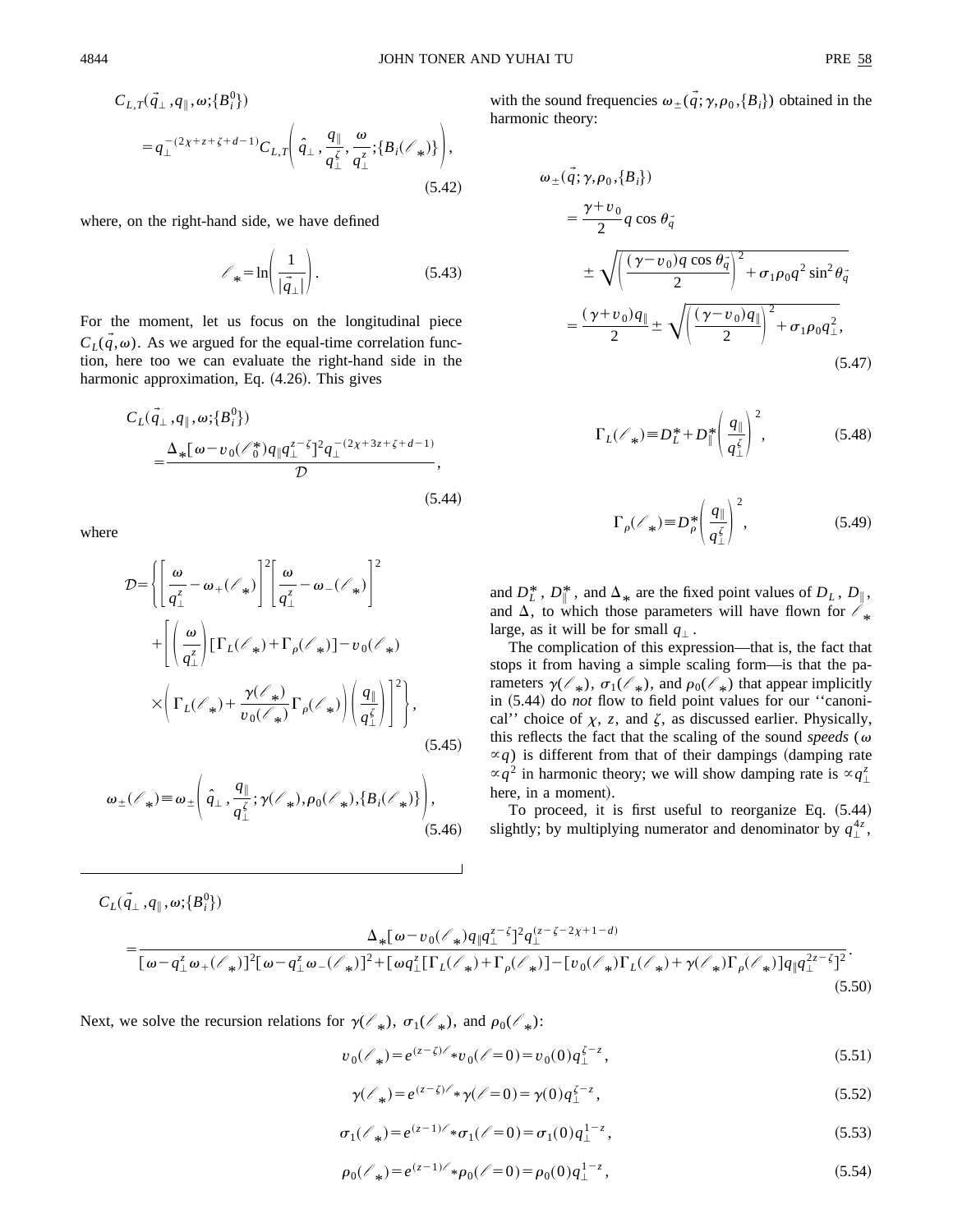where in the second equality in each equation we have used  $\ell_* = \ln(1/\vert \vec{q}_{\perp} \vert)$ . Using these results and the expressions (5.46) and (5.47) for  $\omega_{\pm}$ ( $\ell_{*}$ ), we see that *z* and  $\zeta$  drop out of the combinations

$$
q_{\perp}^{z} \omega_{\pm}(\mathscr{E}_{*}) = q_{\perp}^{z} \left[ \frac{1}{2} [\gamma(0) + v_{0}(0)] \frac{q_{\parallel}}{q_{\perp}^{z}} q_{\perp}^{z-z} \pm \sqrt{\left( \frac{\gamma(0) - v_{0}(0)}{2} \frac{q_{\parallel}}{q_{\perp}^{z}} q_{\perp}^{z-z} \right)^{2} + \sigma_{1}(0) \rho_{0}(0) q_{\perp}^{2(1-z)}} \right]
$$
  
\n
$$
= \frac{1}{2} (\gamma + v_{0}) q_{\parallel} \pm \sqrt{\left( \frac{[\gamma(0) - v_{0}(0)] q_{\parallel}}{2} \right)^{2} + \sigma_{1}(0) \rho_{0}(0) q_{\perp}^{2}}
$$
  
\n
$$
= \omega_{\pm} [\vec{q}_{\perp}, q_{\parallel}; \gamma(0), v_{0}(0), \sigma_{1}(0), \rho_{0}(0)]
$$
\n(5.55)

and therefore the *positions* of the peaks in the full correlation function (5.50) are exactly those given by the harmonic theory using the bare parameters  $\sigma_1(0)$ ,  $v_0(0)$ ,  $\gamma(0)$ , and  $\rho_0(0)$ , namely,  $w \pm [\tilde{q}, \gamma(0), v_0(0), \sigma_1(0), \rho_0(0)]$ . This is a direct consequence of the fact that there are no (relevant) graphical renormalizations of the parameters ( $\gamma$ ,  $\sigma_1$ , and  $\rho_0$ ) that determine the sound speeds [see the recursion relations  $(5.14)$ – $(5.17)$ ] and shows that the relevant nonlinearities below  $d=4$  do *not* alter the *positions* of the peaks in the spatiotemporally Fourier-transformed velocity-velocity autocorrelations.

The same cannot, however, be said for their widths. Indeed, using the above result for the sound speeds and Eqs. (5.48) and (5.49), we see that  $C_L(q,\omega)$  can be rewritten:

$$
C_{L}(\vec{q},\omega) = \frac{\Delta_{*}[\omega - \upsilon_{0}(0)q_{\parallel}]^{2}q_{\perp}^{(z-\zeta-2\chi+1-d)}}{[\omega - c_{+}(\theta_{\vec{q}})q]^{2}[\omega - c_{-}(\theta_{\vec{q}})q]^{2} + {\omega[\Gamma_{L}^{R}(\vec{q}) + \Gamma_{\rho}^{R}(\vec{q})] - q_{\parallel}[\upsilon_{0}(0)\Gamma_{L}^{R}(\vec{q}) + \gamma(0)\Gamma_{\rho}^{R}(\vec{q})]}^{2}},
$$
(5.56)

where the sound speeds are given by the harmonic result equation  $(4.11)$ , and the renormalized dampings

$$
\Gamma_L^R(\vec{q}) = \left[ D_{\parallel}^* \left( \frac{q_{\parallel}}{q_{\perp}^{\zeta}} \right)^2 + D_L^* \right] q_{\perp}^z \equiv q_{\perp}^z f_L \left( \frac{q_{\parallel}}{q_{\perp}^{\zeta}} \right), \quad (5.57)
$$

$$
\Gamma_{\rho}^{R}(\vec{q}) = D_{\rho}^{*} \left( \frac{q_{\parallel}}{q_{\perp}^{\zeta}} \right)^{2} q_{\perp}^{z} \equiv q_{\perp}^{z} f_{\rho} \left( \frac{q_{\parallel}}{q_{\perp}^{\zeta}} \right) \tag{5.58}
$$

obey simple scaling laws.

The exact form of the scaling laws that we have obtained here (namely, e.g.,  $f_L(q_{\parallel}/q_{\perp}^{\zeta}) = [D_{\parallel}^{*}(q_{\parallel}/q_{\perp}^{\zeta})^2 + D_{L}^{*}]$ ), is not correct, because our choice of  $\ell_* = \ln(1/q_\perp)$  is only valid when  $q_{\perp}^{\zeta} \gg q_{\parallel}$ . In the opposite limit  $q_{\perp}^{\zeta} \ll q_{\parallel}$ , the fluctuations become negligible in the renormalized problem once  $D_{\parallel}q_{\parallel}^2$ becomes  $\gg D_B\Lambda^2$  in the renormalized problem, because at this point the linearized approximation to the correlation functions is smaller than its largest value at the Brillouin zone boundary. This means we can now stop the renormalization at  $\ell_*$  such that  $e^{\zeta\ell_*}q_{\parallel} = \Lambda \times D_B^*/D_A^*$ , which implies that  $\ell_* = \ln(1/q_{\parallel})/\zeta + O(1)$ , where the  $O(1)$  factor is *universal*, because it depends only on the fixed point values of the diffusion constants. Performing the above calculations with *this* choice of  $\ell_*$ , we now obtain

$$
\Gamma_L^R(\vec{q}) = \left[ D_\parallel^* + D_L^* \left( \frac{q_\perp^2}{q_\parallel^{2/\zeta}} \right) \right] q_\parallel^{z/\zeta} \times O(1) \equiv q_\perp^z f_L \left( \frac{q_\parallel}{q_\perp^{\zeta}} \right),\tag{5.59}
$$

where we have now defined  $f_L(q_\parallel/q_\perp^{\zeta}) = [D_\parallel^*(q_\parallel/q_\perp^{\zeta})^{z/\zeta}$  $+D_L^*(q_{\perp}^{\zeta}/q_{\parallel})^{2-z/\zeta}$   $\times$  *O*(1). Note that the precise form of this scaling function is different in this regime from that found earlier for  $q_{\perp}^{\zeta} \gg q_{\parallel}$ . Furthermore, its exact form is uncertain, due to our uncertainty in the  $O(1)$  factor, which, as discussed earlier, cannot be determined without knowing the fixed-point values  $D_i^*$  of the diffusion constants. However, regardless of their values, we still get a scaling law with the same power of  $q_{\perp}$  and the same scaling *variable*  $q_{\parallel}/q_{\perp}^{\zeta}$  as that found earlier in the opposite limit.

In between these two limits we have to choose  $\ell_*$  to smoothly interpolate between the two limits. This choice will clearly depend on the ratio  $q_{\parallel}/q_{\perp}^{\zeta}$ . Naively, one could imagine simply choosing  $\ell_* = \ln[\min(1/q_\perp, O(1)/q_1^{1/\zeta})]$ . A subtler choice would take into account the  $O(1)$  perturbative corrections we have neglected, and would presumably lead to a smooth crossover of  $\ell_*$  between the two limits.

The moral of this discussion is threefold:

 $(1)$  We always get scaling laws of the form  $(5.57)$  for the dampings.

~2! The renormalized damping functions and the noise strength are always of such a form that they depend *only* on  $q_{\parallel}$  for  $q_{\parallel} \gg q_{\perp}^{\zeta}$ , and only on  $q_{\perp}$  in the opposite limit.

 $(3)$  We can only calculate the scaling function if we know the diffusion constants at the fixed point.

This last point will stop us from calculating the crossover functions in  $d=2$ , even though, as we will see, we *can* calculate the exponents there.

We see from Eq.  $(5.57)$  that the physical significance of the exponent  $z$  is that it gives the scaling of the peak widths  $(\text{in } \omega)$  of  $C_L(\tilde{q}, \omega)$  with  $q_{\perp}$ , while the peak *positions* continue to obey the " $z=1$ " scaling  $\omega \propto q$ .

Similar, but actually far simpler, arguments show that the transverse correlation function  $C_T(q,\omega)$  obeys

$$
C_T(\vec{q}, \omega) = \frac{f_{\Delta}(q_{\parallel}/q_{\perp}^{\zeta})q_{\perp}^{z-\zeta-2\chi+1-d}}{(\omega - \gamma q_{\parallel})^2 + \Gamma_T^2(\vec{q})},
$$
(5.60)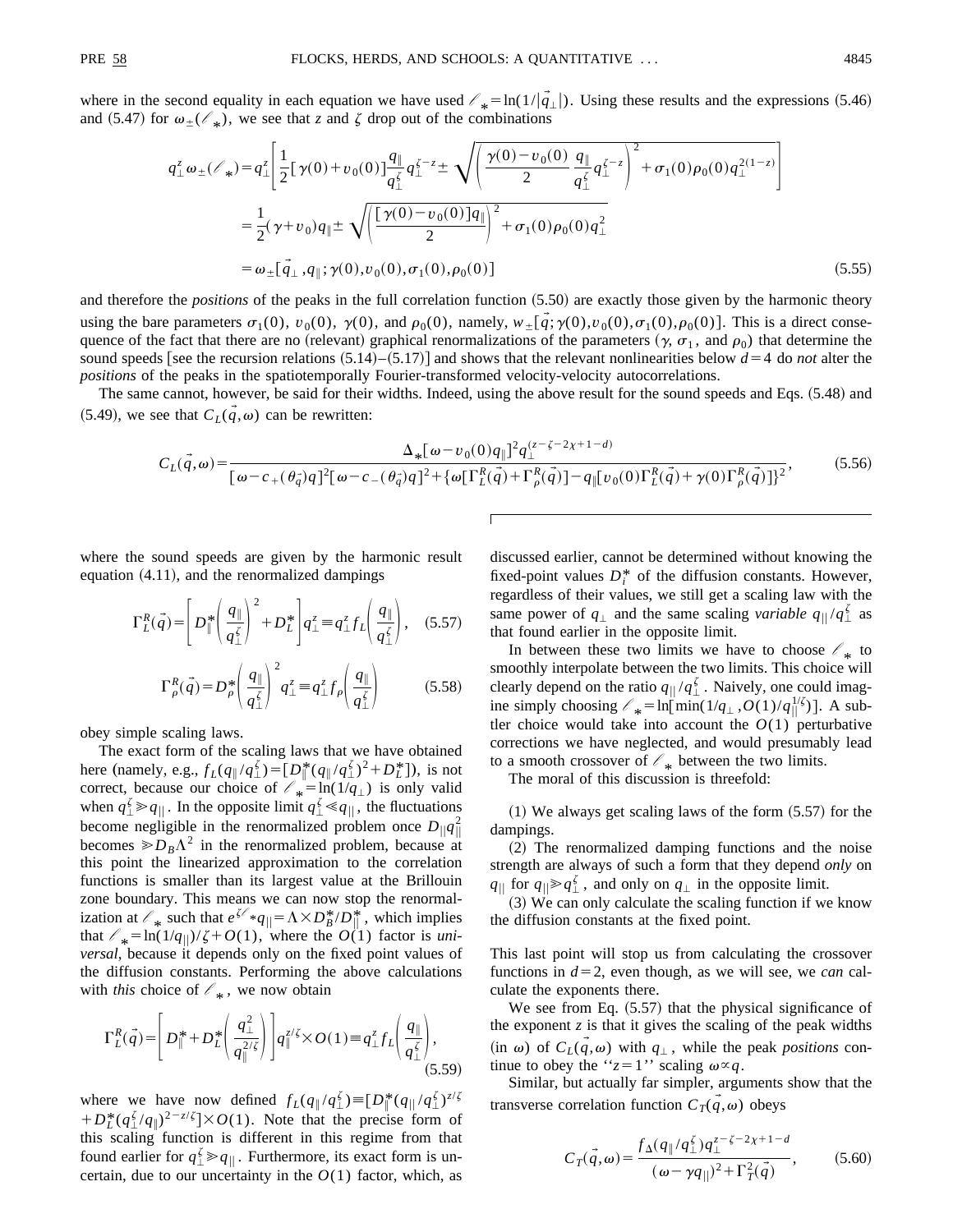where  $\Gamma_T(\vec{q})$  obeys the scaling law

$$
\Gamma_T(\vec{q}) = q_\perp^z f_T \left( \frac{q_\parallel}{q_\perp^{\zeta}} \right),\tag{5.61}
$$

and  $f_{\Delta}$  is a scaling function associated with  $\Delta$ . For general values of  $q_{\perp}$  and  $q_{\parallel}$ , the same scaling function  $f_{\Delta}$  should also be present in all of the other correlation functions as well (wherever  $\Delta$  appears), such as Eq. (5.56) for the longitudinal correlation function.

Likewise, the propagators of the full nonlinear theory are given, in  $d<4$ , by the harmonic expressions  $(4.18)$ – $(4.21)$ , *except* that  $\Gamma_L$ ,  $\Gamma_\rho$ , and  $\Gamma_T$  in those expressions are replaced by the anharmonic scaling laws  $(5.57)$ ,  $(5.58)$ , and  $(5.61)$ .

To complete the specification of the scaling laws, we need the asymptotic behavior of the scaling functions  $f_{\Delta,L,T,\rho}(u)$ . From Eqs.  $(5.57)$ ,  $(5.58)$ , and the analogous result for Eq.  $(5.61)$ , and requiring that the second point of our tripartite moral applies, we see that

$$
f_{\Delta}(u) \propto \begin{cases} \text{const}, & u \to 0\\ u^{(z-\zeta-2\chi+1-d)/\zeta}, & u \to \infty \end{cases} \tag{5.62}
$$

and

$$
f_{L,T,\rho}(u) \propto \begin{cases} \text{const}, & u \to 0\\ u^{z/\zeta}, & u \to \infty, \end{cases} \tag{5.63}
$$

which implies that

$$
\Gamma_{L,T,\rho}(\vec{q}) \propto \begin{cases} q_{\perp}^z, & q_{\parallel} \ll q_{\perp}^{\zeta} \\ q_{\parallel}^{z/\zeta}, & q_{\parallel} \gg q_{\perp}^{\zeta} \end{cases}
$$
 (5.64)

The simplest summary of the scaling of *all* correlation functions and propagators is as follows: simply use the harmonic expressions for them, *except* that diffusion constants  $D_{T,B,\rho}$ should be replaced by wave-vector-dependent quantities that diverge as  $q \rightarrow 0$ , according to the scaling law

$$
D_{T,B,\rho}(\vec{q}) = q_{\perp}^{z-2} f_{T,B,\rho} \left( \frac{(q_{\parallel}/\Lambda)}{(q_{\perp}/\Lambda)^{\zeta}} \right), \tag{5.65}
$$

the bare noise strength  $\Delta$  should be replaced by

$$
\Delta(\vec{q}) = \Delta_* \left(\frac{q_\perp}{\Lambda}\right)^{z-\zeta-2\chi+1-d} f_\Delta \left(\frac{(q_\parallel/\Lambda)}{(q_\perp/\Lambda)^{\zeta}}\right) \quad (5.66)
$$

and the diffusion constant  $D_{\parallel}$  should be replaced by

$$
D_{\parallel}(\vec{q}) = q_{\perp}^{z-2\zeta} f_{\parallel} \left( \frac{(q_{\parallel}/\Lambda)}{(q_{\perp}/\Lambda)^{\zeta}} \right) \tag{5.67}
$$

as can be seen by requiring that

$$
D_{\parallel}(\vec{q})q_{\parallel}^{2} = D_{\parallel}^{*} \left(\frac{q_{\parallel}}{q_{\perp}^{\zeta}}\right)^{2} q_{\perp}^{z}
$$
 (5.68)

the right-hand side being the form of the  $q_{\parallel}$ -dependent term in Eq.  $(5.57)$ .

We hope the reader has not been too confused by the fact that we have restored the ultraviolet cutoff  $\Lambda \sim 1/\ell_0$  to the problem by going back to dimensionful units where  $\Lambda \neq 1$ .

This completes our discussion of how the renormalization group, and, in particular, the exponents  $z$ ,  $\chi$ , and  $\zeta$ , relate to physically observable correlation functions and propagators. Now, we turn to the problem of actually calculating those exponents.

### **C.** Exponents in  $d=2$

To do this, we must calculate the graphical corrections in Eqs.  $(5.11)$ – $(5.16)$ . The procedure for this, as discussed in [6] involves the harmonic correlation functions and propagators and vertices representing the nonlinearities  $\lambda_{1,2,\rho}$  and  $\sigma_2$ . Rather than actually calculating these corrections, we will show that, when  $\lambda_2=0$ , the structure of the theory is such that we can determine the exponents  $\chi$ , z, and  $\zeta$  exactly.

Consider first the  $\lambda_1$  nonlinearity. Separating  $v_\perp$  into transverse and longitudinal components,

$$
\vec{v}_{\perp} \equiv \vec{v}_T + \vec{v}_L \tag{5.69}
$$

this can be written as

$$
(\vec{v}_{\perp} \cdot \vec{\nabla}_{\perp}) \vec{v}_{\perp} = (\vec{v}_{T} \cdot \vec{\nabla}_{\perp}) \vec{v}_{T} + (\vec{v}_{L} \cdot \vec{\nabla}_{\perp}) \vec{v}_{L} + (\vec{v}_{T} \cdot \vec{\nabla}_{\perp}) \vec{v}_{L} + (\vec{v}_{L} \cdot \vec{\nabla}_{\perp}) \vec{v}_{T}.
$$
\n(5.70)

Now consider the graphs that can be constructed from  $v_L$  $-\nu_T$ , the cross terms in this expression. These will always mix transverse and longitude propagators and correlation functions in the internal integrals over momentum and frequency. But, as noted earlier in our discussion of the harmonic theory, the peaks in the longitudinal propagators and correlation functions occur at different frequencies  $\lceil \omega \rceil$  $=\omega_{\pm}(q)$  than those in the transverse propagators and correlation function, which occur at  $\omega=0$ . Furthermore, the overlap between these peaks is negligible, since their widths  $(\alpha q^z)$  with  $z>1$ ) are much less than this offset in peak positions. This implies that the integral over wave vectors and frequencies of any graph that mixes transverse and longitudinal propagators and correlation functions will be much less (by powers of  $q$ ) than any similar graph containing purely transverse or purely longitudinal propagators and correlation functions. Hence, the  $\vec{v}_L - \vec{v}_T$  cross terms in Eq. (5.70) are irrelevant compared to the pure  $v_L$  and  $v_T$  terms.

Now let us consider those relevant pieces. The Fourier transform of the  $v_T$  piece at wave vector  $\tilde{q}$  can be written in Fourier space:

$$
FT[(\vec{v}_T \cdot \vec{\nabla}_\perp) v_{T_i}]_q^2 = i \sum_{\vec{p}} \vec{v}_T(\vec{p}) (\vec{q}_\perp - \vec{p}_\perp) v_{T_i}(\vec{q} - \vec{p})
$$
  

$$
= iq_j^{\perp} \sum_{\vec{p}} v_{T_j}(\vec{p}) v_{T_i}(\vec{q} - \vec{p}), \qquad (5.71)
$$

where we have used the fact that  $v_T$  is transverse, so  $p_{\perp} \cdot v_T(p) = 0$ . So this piece of the  $\lambda_1$  vertex, which is a term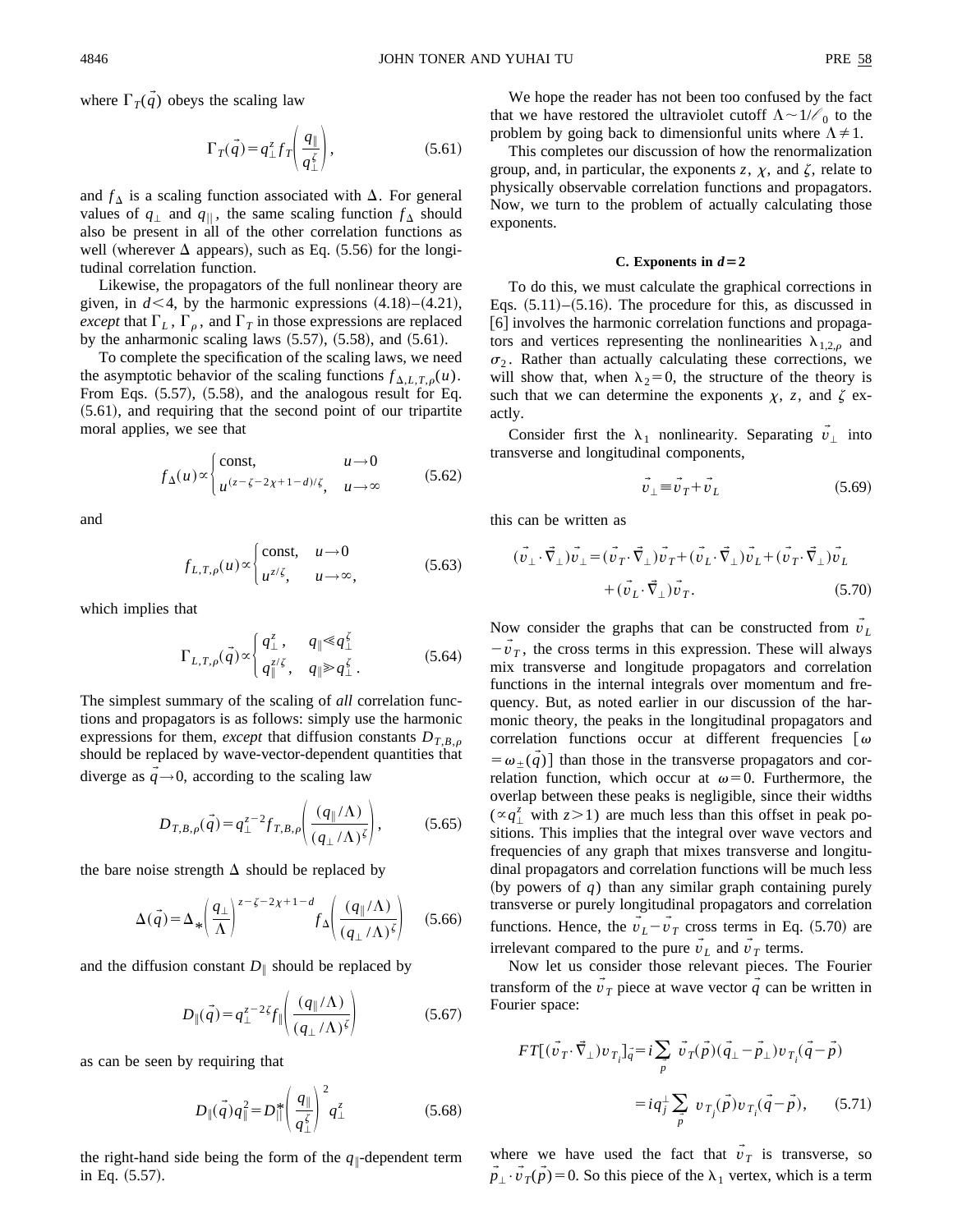

FIG. 7. Feynmann graph renormalizing the noise correlations when  $\lambda_2=0$ . There is a factor of the external momentum  $|\vec{q}_\perp|$  $\equiv q_x$  associated with each vertex; hence this graph does not renormalize  $\Delta$ , but, rather, only changes  $O(q^2)$  pieces of the  $f - f$  correlation function.

in the equation for  $\partial_t v_i(q,t)$ , is proportional to the external momentum  $q_{\perp}$ . So is the purely longitudinal term, as can easily be seen in real space. Since  $v_L$  is longitudinal, we can write

$$
\vec{v}_L = \vec{\nabla}_\perp \phi \tag{5.72}
$$

for some scalar field  $\phi$ . Now the second term in Eq. (5.70) can be rewritten in terms of  $\phi$ :

$$
(\vec{v}_L \cdot \vec{\nabla}_\perp) v_{Li} = (\partial_j \phi)(\partial_j \partial_i \phi) = (\partial_j \phi)(\partial_i \partial_j \phi) = \frac{1}{2} \partial_i (\partial_j \phi \partial_j \phi),
$$
\n(5.73)

which is clearly a total derivative, whose Fourier transform is proportional to  $q_{\perp}$ .

Hence, the two *relevant* pieces of the  $\lambda_1$  vertex are proportional to the external momentum  $q_{\perp}$ . Clearly, the  $\sigma_2$ term, being a total  $\perp$  derivative, is also proportional to  $q_{\perp}$  in Fourier space. Hence, when  $\lambda_2=0$ , all the remaining relevant vertices are proportional to  $q_{\perp}$ . An immediate consequence of this is that  $\Delta$  and  $D_{\parallel}$  acquire no graphical renormalization. For  $\Delta$ , this can be seen by noting that any graph that renormalizes  $\Delta$  (e.g., Fig. 7) must contain two external vertices, each proportional to  $q_{\perp}$ , and hence must be proportional to  $q_1^2$ . Therefore all renormalizations of  $\Delta$  must be proportional to  $q_{\perp}^2$ , and hence negligible, as  $|\vec{q}| \rightarrow 0$ , relative to the bare  $\Delta$ . Likewise, any graph for the diffusion constants must be proportional to Fig. 8, which must be proportional to at least one power of  $q_{\perp}$ . Since  $D_{\parallel}$  and  $D_{\rho}$  involve *no* powers of  $q_{\perp}$ , they *cannot* be renormalized graphically.

Thus, when  $\lambda_2=0$ ,  $\Delta$ ,  $D_\rho$ , and  $D_\parallel$  get no graphical renormalization. That is,  $G_{\parallel}$ ,  $G_{\rho}$ , and  $G_{\Delta}$  in Eqs. (5.12) and  $(5.16)$  are, exactly, =0. Thus, the requirement that  $\Delta$ ,  $D_{\parallel}$ , and  $D_{\rho}$  flow to fixed points  $(dD_{\parallel,\rho}/d\ell) = 0 = d\Delta/d\ell$  leads



FIG. 8. Feynmann graph for diffusion constants. When  $\lambda_2=0$ , this graph is proportional to at least one power of  $|\vec{q}_\perp| = q_x$ , and, so, cannot renormalize  $D_{\parallel}$  or  $D_{\rho}$ .

to two independent *exact* scaling relations between the three independent exponents  $\chi$ , *z*, and  $\zeta$ . Requiring  $dD_{\parallel,\rho}/d\ell$  $=0$  implies

$$
z = 2\zeta,\tag{5.74}
$$

while requiring  $d\Delta/d\ell = 0$  leads to

$$
z = \zeta + 2\chi + d - 1. \tag{5.75}
$$

We emphasize that we have only shown that these relations (5.74) and (5.75) hold when  $\lambda_2 = 0$ .

We can obtain a third independent exact scaling relation between these three exponents, and thereby determine them exactly, when  $\lambda_2=0$ , by considering the renormalization of the nonlinearities  $\lambda_1$ ,  $\lambda_\rho$ , and  $\sigma_2$ .

We start deriving this third relation by noting that when  $\lambda_2=0$  *and*  $\lambda_1=\lambda_0=\lambda$ , there can be *no* graphical renormalization of  $\lambda_1$ . This is because for these parameter values the equations of motion  $(3.3)$  and  $(3.4)$  have an exact symmetry that we call pseudo-Galilean invariance: namely, they remain unchanged under the ''boost'' transformation:

$$
\vec{r}_{\perp} \rightarrow \vec{r}_{\perp} - \lambda \vec{v}_b t, \qquad (5.76)
$$

$$
\vec{v}_{\perp}(\vec{r},t) \to \vec{v}_{\perp}(\vec{r},t) + \vec{v}_b, \tag{5.77}
$$

where the "boost" velocity  $v<sub>b</sub>$  is an arbitrary constant vector in the  $\perp$  plane.

This symmetry must be preserved upon renormalization with the *same* value of  $\lambda$ . Hence, there can be no graphical renormalization of  $\lambda$ , when  $\lambda_1 = \lambda_\rho$ . That is,  $G_1^{\lambda} = 0$  when  $\lambda_1 = \lambda_\rho$ . Since  $G_\rho^{\lambda} = 0$  always, it is clear that, if  $\lambda_1 < \lambda_\rho$  initially, it will always remain so upon renormalization.

This implies that, for flocks that start with bare  $\lambda_1$  less than the bare  $\lambda_{\rho}$  (which should be a finite fraction of all possible flocks), only two types of fixed points are possible: (I)  $\lambda_1^* = \lambda_\rho^* = 0$  or (II)  $\lambda_\rho^* \neq 0$ .

The first type of fixed point  $(I)$ , however, is readily seen to be unstable to  $\lambda_{\rho}$ , which must always be nonzero (and, in fact,  $=1$ ) initially. Hence, this fixed point is never reached, and we must flow to a fixed point of type II. To see that fixed points of type I are *unstable*, note that for such a fixed point, the only remaining relevant nonlinearity is  $\sigma_2$ . But, by itself,  $\sigma_2$  *cannot* renormalize *any* of the diffusion constants  $D_B$  and  $D_i$ . The reason for this is that any graph  $(e.g., Fig. 8)$  that renormalizes *any* diffusion constant must have an external *velocity* leg emerging from the right. However, using only the  $\sigma_2$  vertex, which *only* involves  $\rho$ , we can *only* make graphs with a  $\rho$  leg emerging from the right. Therefore, at a fixed point of type I,  $G_{B,T} = 0$ , exactly, in Eq. (5.11). Thus, to find a fixed point for  $D_{B,T}$ , we must choose  $z=2$ . Combining this with the previous exact scaling relations  $(5.74)$  and (5.75), we find  $\zeta=1$  and  $\chi=1-d/2$ . But using these values (which are nothing but those that we found in the harmonic theory), we find that  $\lambda_{\rho}$  is a relevant perturbation at any fixed point of type I:

$$
\frac{d\lambda_{\rho}}{dl} = \left(2 - \frac{d}{2}\right)\lambda_{\rho} \tag{5.78}
$$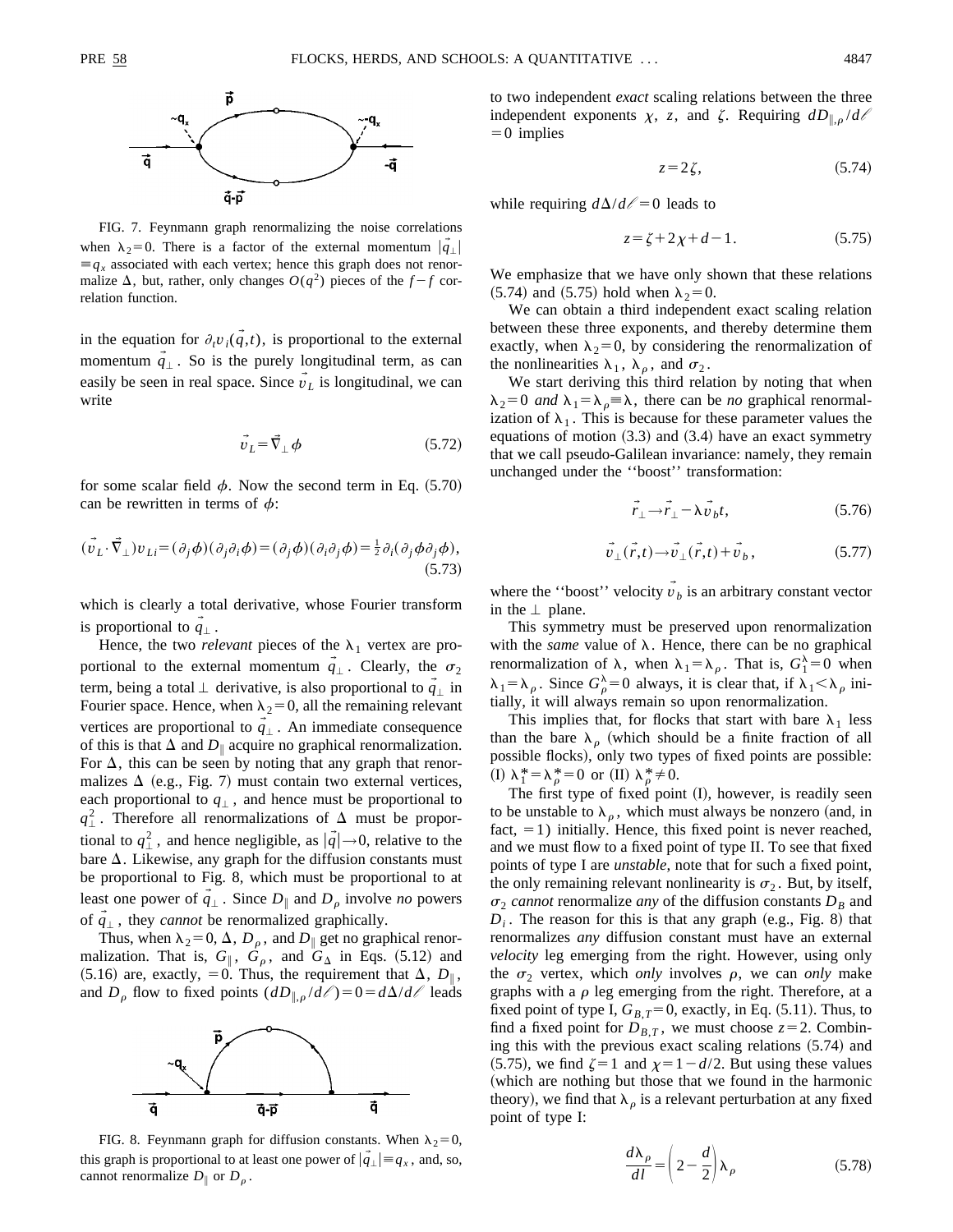for all spatial dimensions  $d < 4$ . Note that  $(5.78)$  is *exact* at any fixed point of type I, since  $G_{\rho}^{\lambda}=0$ , exactly.

So fixed points of type I are unstable, and we will always flow to a fixed point of type II. Using the recursion relation (5.15) for  $\lambda_{\rho}$ , *and* the fact that  $G_{\rho}^{\lambda} = 0$  always, we immediately obtain that  $\lambda_p^*$  can be  $\neq 0$  if and only if a third exact scaling relation is satisfied, namely,

$$
\chi = 1 - z. \tag{5.79}
$$

The three relations  $(5.74)$ ,  $(5.75)$ , and  $(5.79)$  that hold when  $\lambda_2=0$  can be solved trivially, to find the exact scaling exponents in all  $d < 4$  that describe flocks with  $\lambda_2 = 0$ :

$$
\zeta = \frac{d+1}{5},\tag{5.80}
$$

$$
z = \frac{2(d+1)}{5},
$$
\n(5.81)

and

$$
\chi = \frac{3 - 2d}{5}.\tag{5.82}
$$

Note that these match continuously, at the upper critical dimension  $d=4$ , onto their harmonic values  $\zeta=1$ ,  $z=2$ , and  $x=1-d/2=-1$ , as they should.

If  $\lambda_1^{\text{Bare}} > \lambda_\rho^{\text{Bare}}$ , then, besides the two cases that we discussed above, there may be a third type of fixed point: (III)  $\lambda_p^* = 0$ ,  $\lambda_1^* \neq 0$ .

For this type of fixed point to be stable, the exponents  $\chi$ and *z* have to satisfy

$$
\chi + z < 1. \tag{5.83}
$$

The above inequality, together with Eq.  $(5.74)$  and Eq.  $(5.75)$ , give Eqs.  $(5.80)$ ,  $(5.81)$ , and  $(5.82)$  with the = signs replaced by  $\le$ . For simplicity, we will only discuss the cases with  $\lambda_1^{\text{Bare}} < \lambda_\rho^{\text{Bare}}$ , where the exponents are given by Eqs.  $(5.80)$ ,  $(5.81)$ , and  $(5.82)$ . However, all the qualitative results will be valid for case III, e.g., the spontaneous symmetry broken phase will be more stable in case III if it is stable in case II because of the inequality. The simplest possible scenario is that there is only one stable fixed point, regardless of whether  $\lambda_p^{\text{Bare}} < \lambda_1^{\text{Bare}}$  or not, and that it is type II, and has the canonical exponents  $(5.80)$ – $(5.82)$ . We consider it highly probable that this is, in fact, the case. Even if it is not, Eqs.  $(5.80)$ – $(5.82)$  *do* hold for some flocks (those with  $\lambda_p^{\text{Bare}}$  $>\lambda_1^{\text{Bare}}$ ).

Our derivation of these results  $(5.80)–(5.82)$  depended *only* on the assumption that  $\lambda_2^* = 0$ . Note, however, that in  $d=2$ , any flock is equivalent to a flock with  $\lambda_2=0$ . This is because the  $\lambda_1$  and  $\lambda_2$  vertices become identical in  $d=2$ , where  $v_{\perp}$  has only one component, which we will take to be *x*. That is, in  $d=2$ ,

$$
\lambda_1(\vec{v}_\perp \cdot \vec{\nabla}_\perp) \vec{v}_\perp = \lambda_1 \hat{x} v_x \partial_x v_x = \frac{1}{2} \lambda_1 \partial_x (v_x^2) \hat{x}, \quad (5.84)
$$

$$
\lambda_2(\vec{\nabla}_\perp \cdot \vec{v}_\perp) \vec{v}_\perp = \lambda_2 \hat{x} (\partial_x v_x) v_x = \frac{1}{2} \lambda_2 \partial_x (v_x^2) \hat{x} \quad (5.85)
$$

so that the full  $\vec{v}_\perp$  nonlinearity becomes  $\frac{1}{2}(\lambda_1+\lambda_2)$  $\times \partial_x(v_x^2)\hat{x}$ , which is just what we would get if we started with a (primed) model with  $\lambda'_2 = 0$  and  $\lambda'_1 = \lambda_1 + \lambda_2$ . This later model, since it has  $\lambda_2' = 0$ , must have the "canonical" exponents  $(5.80)$ – $(5.81)$  and, hence, so must the  $(\lambda_1, \lambda_2)$ model, which includes all possible  $d=2$  models. So all models in  $d=2$  must have the canonical exponents  $(5.80)$ –  $(5.82).$ 

Equivalently, we can derive this result by simply noting that, in  $d=2$ , the full  $v_{\perp} - v_{\perp}$  vertex becomes  $\frac{1}{2}(\lambda_1)$  $+\lambda_2 \partial_x (v_x^2)$ , which is a total *x* derivative even when  $\lambda_2$  $\neq$ 0. Furthermore, the  $d=2$  model now has the pseudo-Galilean invariance (5.76) and (5.77) when  $\lambda_1 + \lambda_2 = \lambda_0$ . These two properties  $(v_{\perp} - v_{\perp})$  vertex total *x* derivative, and pseudo-Galilean invariance at a special point) are all that we used to derive the "canonical" exponent  $(5.80)$ – $(5.82)$ ; so those canonical exponents *must* hold in  $d=2$ . Setting  $d=2$ in Eqs.  $(5.80)$ – $(5.82)$ , we obtain

$$
\zeta = \frac{3}{5},\tag{5.86}
$$

$$
z = \frac{6}{5},\tag{5.87}
$$

$$
\chi = -\frac{1}{5}.\tag{5.88}
$$

Note, in particular, that  $\chi$ <0. This implies, as discussed earlier, that the flock exhibits true long-ranged order.

Using the exponents  $(5.86)$ – $(5.88)$  in the general scaling relations, such as Eqs.  $(5.31)$  and  $(5.33)$ , we obtain all of the scaling results for correlation functions in  $d=2$  quoted in the Introduction. Note also that for this set of exponents  $z-\zeta$  $-2\chi+1-d=0$ . Hence, from Eq. (5.66), we see that the noise strength  $\Delta$  is a constant, independent of  $q$ , which makes sense since  $\Delta$  is unrenormalized graphically. So, in the  $d=2$  model, we can calculate all correlation functions from their harmonic expressions, except that we replace the diffusion constants  $D_{B,T,\rho}$  with functions that diverge as  $\tilde{q}$ *→*0 according to the scaling laws

$$
D_{B,T}(\vec{q}) = q_{\perp}^{-4/5} f_{B,T} \left( \frac{(q_{\parallel}/\Lambda)}{(q_{\perp}/\Lambda)^{3/5}} \right),
$$
 (5.89)

where we have used the exact  $d=2$  exponents  $z=\frac{6}{5}$  and  $\zeta$  $=$   $\frac{3}{5}$  in the general scaling law (5.65).  $D_{\parallel,p}$ , on the other hand, are, like  $\Delta$ , constants, since  $z=2\zeta$  [see general equation  $(5.12)$ , which also makes sense since  $D_{\parallel,\rho}$  are unrenormalized graphically. Hence, the only replacement needed to turn the harmonic results into the correct results for the full, nonlinear theory in  $d=2$  is Eq.  $(5.89)$ .

#### $D. d > 2$

Now we turn to  $d > 2$ . Here the canonical exponents need not hold if  $\lambda_2^* \neq 0$ . The obvious thing to do, therefore, is to determine whether a small  $\lambda_2$  is a relevant or irrelevant perturbation at the  $\lambda_2=0$  fixed point. We have attempted to do this to leading (one-loop) order in a  $4-\epsilon$  expansion. This involves calculating the perturbative corrections  $G_{1,2}^{\lambda}$  and  $G_{\sigma_2}$  in the recursion relations  $(5.15)$ – $(5.13)$  to one-loop order, and to linear order in  $\lambda_2$ . Once this is done, we can find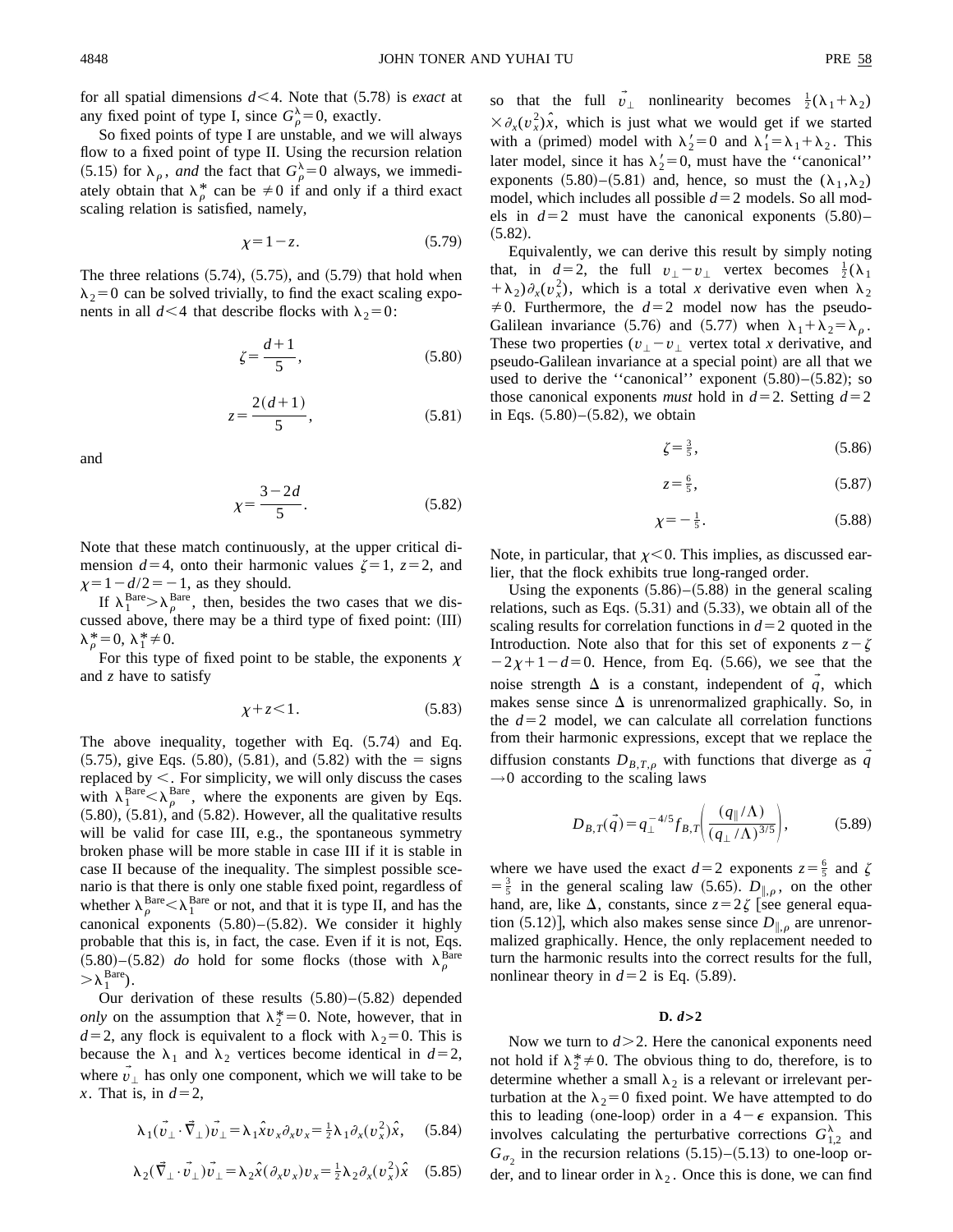a fixed point with  $\lambda_2=0$ , and then calculate the linear renormalization-group eigenvalue of  $\lambda_2$  at this fixed point. That is, we will expand the right hand side of the recursion relation (5.15) for  $\lambda_2$  to linear order in  $\lambda_2$ , obtaining

$$
\frac{d\lambda_2}{dl} = \gamma_2 \lambda_2 \tag{5.90}
$$

for  $\lambda_1 = \lambda_1^*$ ,  $\lambda_\rho = \lambda_\rho^*$ ,  $\sigma_2 = \sigma_2^*$ , and  $\lambda_2$  small. If  $\gamma_2$  is <0, then the  $\lambda_2=0$  fixed point is (at least locally) stable, and the canonical exponents  $(5.80)$ – $(5.82)$  will hold for all *d*. Unfortunately, an (extremely laborious) calculation (involving 14 different Feynmann graphs) shows, after many seemingly miraculous and unexpected cancellations between different graphs, that  $G_1^{\lambda}$ ,  $G_2^{\lambda}$ , and  $G_{\sigma_2}$  are *exactly* zero to one loop order. This implies that

$$
\chi + 1 - z = 0 \, \epsilon^2) \tag{5.91}
$$

and that, to this order at least,  $\lambda_{1,2,\rho}$  and  $\sigma_2$  can take on *any* value at the fixed point. That is, to this order, there appears to be a fixed "line" [actually, a fixed four-dimensional subspace  $(\lambda_1, \lambda_2, \lambda_\rho, \sigma_2)$ , instead of a single fixed point. This, unfortunately, eliminates all of our predictive power for the exponents. For example, keeping  $D_{\parallel}$  fixed leads to

$$
z - 2\zeta = -G_{\parallel}(\lambda_1, \lambda_2, \lambda_\rho, \sigma_2). \tag{5.92}
$$

Our earlier arguments show that  $G_{\parallel}$  vanishes if  $\lambda_2$  does; however, to this order  $\lambda_2^*$  can be anything; hence, so can  $G_{\parallel}$ , and so we get *no* information about  $z$  and  $\zeta$  from this relation at all. Likewise the recursion relation for  $\Delta$  leads to

$$
z - \zeta - 2\chi + 1 - d = -G_{\Delta}(\lambda_2, \lambda_1, \lambda_\rho, \sigma_2)
$$
 (5.93)

with the right-hand side again vanishing if  $\lambda_2=0$ , but taking on any value you like if  $\lambda_2$  can be anything, as it can, to this order.

So what actually happens for  $2 < d < 4$ ? Unfortunately, from our one-loop calculation, we cannot say, but can only enumerate the possibilities:

*Possibility I*: At higher order,  $\lambda_2$  proves to be irrelevant, and flows to zero at the fixed point. In this case, the canonical exponents  $(5.80)$ – $(5.82)$  will hold, for all flocks, in all *d* in the range  $2 < d < 4$ .

*Possibility II:*  $d\lambda_2 / d\ell = 0$  to all orders (i.e., exactly). In this case, there is a fixed line (or, more generally, *D*dimensional subspace with  $D \ge 1$ ) with exponents that vary as continuous functions of  $\lambda_2$ , which can take on any value. Hence, the exponents  $\chi$ , *z*, and  $\zeta$  will be continuously variable functions of the parameters in the ordered phase. This behavior is somewhat reminiscent of that of the  $d=2$  equilibrium  $X-Y$  model, although here it is occurring for an entire range of spatial dimension  $2 < d < 4$ , and, furthermore, is *not* associated in any way with the absence of true longranged orientational order, since such order is actually present in our model.

*Possibility III:*  $d\lambda_2 / d \ell > 0$  at higher order, and the ordered phase is controlled by a new,  $\lambda_2^* \neq 0$  fixed point. In this case, the exponents will again be universal, but presumably, different from the canonical ones  $(5.80)–(5.82)$ . Unfortunately, we have no idea what they will be.

We should emphasize that *all* flocks will be described by only one of the three possibilities enumerated above (i.e., one cannot have different possibilities realized in different flocks). Unfortunately, we have no idea which of the above possibilities *is* realized for  $2 < d < 4$ .

#### **VI. ANISOTROPIC MODEL**

Not all flocks, of course, are equally likely to move in any direction in the space they occupy. Flocks of birds, for instance, although they occupy a  $d=3$  dimensional volume (the air), are far more likely to move horizontally than vertically. This is presumably because gravity breaks the rotational symmetry between the horizontal plane and vertical directions.

One can imagine a variety of ''microscopic'' rules, like the Vicsek rule described earlier, that would exhibit such anisotropy. For example, one could apply a ''Vicsek'' rule in three dimensions, selecting thereby a vector  $n<sub>1</sub>$ . Instead of moving along that vector, however, one could instead move along a vector "compressed" along some  $(z)$  axis

$$
\vec{n'} = s n_z \hat{z} + \vec{n}_{\perp} , \qquad (6.1)
$$

with  $s < 1$  and  $\vec{n}_{\perp} = \hat{n} - n_z \hat{z}$ . This will tend to promote motion in the *x*-*y* plane at the expense of motion in the *z* direction. Alternatively, one could project all velocities into the  $x$ -*y* plane, apply a Vicsek rule to them (while still sampling neighbors in three dimensions), and then add to this  $xy$  move a random decorrelated step in the  $z$  direction  $[10]$ .

For technical reasons that will, we hope, become obvious, we will focus our attention on systems that, whatever their spatial dimension *d*, have an easy *plane* of motion; i.e., two components of velocity that are *intrinsically* favored over the other  $d-2$ . We will also assume perfect isotropy *within* this plane *and* within the  $d-2$  dimensional "hard" subspace. The case of birds flying horizontally corresponds to  $d=3$ .

A natural extension of our fully isotropic model (EOM) to this case is

$$
\partial_t \vec{v} + \lambda_1 (\vec{v} \cdot \vec{\nabla}) \vec{v} + \lambda_2 (\vec{\nabla} \cdot \vec{v}) \vec{v} + \lambda_3 \vec{\nabla} (|\vec{v}|^2) \n= -\vec{\nabla} P(\rho) + \alpha \vec{v} - \beta |\vec{v}|^2 \vec{v} - \delta \alpha \vec{v}_H + D_B \vec{\nabla} (\vec{\nabla} \cdot \vec{v}) \n+ D_F^e \nabla_e^2 \vec{v} + D_T^H \nabla_H^2 \vec{v} + D_2 (\vec{v} \cdot \vec{\nabla})^2 \vec{v} + \vec{f}.
$$
\n(6.2)

Mass conservation, of course, still applies:

$$
\partial_t \rho + \vec{\nabla} \cdot (\rho \vec{v}) = 0 \tag{6.3}
$$

and the pressure  $P(\rho)$  will still be given by the same expansion in  $\delta \rho = \rho - \rho_o$ 

$$
P(\rho) = \sum_{n=1}^{\infty} \sigma_n (\delta \rho)^n.
$$
 (6.4)

In Eq. (6.2),  $v_H$  denotes the  $d-2$  "hard" components of  $v$ , i.e., those *orthogonal* to the  $d=2$  easy plane. Likewise,  $\nabla_e^2$ and  $\nabla_H^2$  denote the operators  $\sum_{i=1}^2 \frac{\partial^2}{\partial x_i^2}$  and  $\sum_{i=3}^d \frac{\partial^2}{\partial x_i^2}$ , respectively, where  $i=1,2$  are the "easy" Cartesian direc-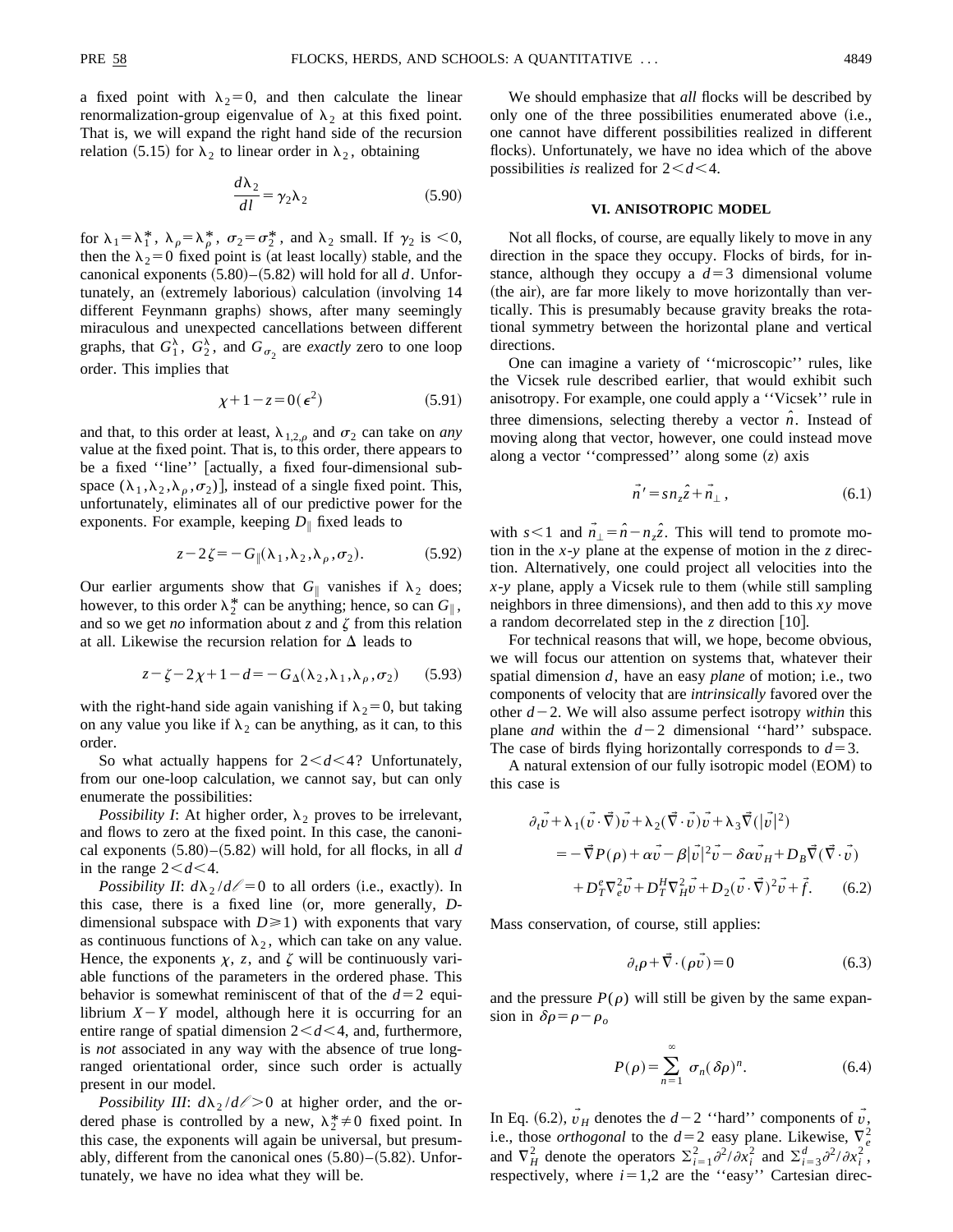tions, and  $i=3\rightarrow d$  the ''hard'' ones. The term  $-\delta\alpha|\vec{v}_H|^2$ ,  $\delta \alpha$  > 0 suppresses these components of velocity relative to those in the easy plane.

Equation  $(6.2)$  is not, of course, the most general anisotropic model we could write down. For instance, one could have anisotropy in the nonlinear terms: e.g., terms like  $(\vec{v}_e \cdot \vec{\nabla}) \vec{v}_e$  could have different coefficients than  $(v_H)$  $\cdot \vec{\nabla} \times \vec{v}_H$ . However, because  $\vec{v}_H$  winds up being "massive," in the sense of decaying to zero too rapidly (i.e., nonhydrodynamically) at long wavelengths and times to nonlinearly affect the hydrodynamic (long wavelength, long time) behavior of the flock (in its low-temperature phase), any additional terms in Eq. (6.2) distinguishing  $\vec{v}_H$  and  $\vec{v}_e$  will have no effect on the hydrodynamic behavior in the low- "temperature" phase. That is, Eq.  $(6.2)$  already contains enough anisotropy to generate all possible relevant, symmetry allowed terms in the broken symmetry state. Hence, we will keep things simple and not generalize Eq.  $(6.2)$  further.

As we did for the isotropic problem, we will now break the symmetry of this model, i.e., look for solutions to the form

$$
\vec{v}(\vec{r},t) = \langle \vec{v} \rangle + \delta \vec{v}(\vec{r},t). \tag{6.5}
$$

Now, however, the direction of the mean velocity  $\langle \hat{v} \rangle$ [which we will choose as before, to be a static, spatially uniform solution of the noiseless  $(\vec{f}=0)$  version of  $(6.2)$  is not arbitrary, but must lie in the easy (1,2) plane. To see this, let us, without loss of generality, write

$$
\langle \vec{v} \rangle = v_{0y} \hat{y} + v_{0z} \hat{z}
$$
 (6.6)

with  $v_{0y}$  and  $v_{0z}$  constants,  $\hat{y}$  in the easy plane and  $\hat{z}$  one of the  $d-2$  "hard" directions. To solve Eq. (6.2) with  $\vec{f} = 0$ , these must obey

$$
\alpha v_{0y} - \beta (v_{0y}^2 + v_{0z}^2) v_{0y} = 0 \tag{6.7}
$$

and

$$
(\alpha - \delta \alpha) v_{0z} - \beta (v_{0y}^2 + v_{0z}^2) v_{0z} = 0.
$$
 (6.8)

Subtracting  $v_{0y}$ <sup>\(6.8)</sup> from  $v_{0z}$ <sup>\(6.7)</sup> we obtain  $\delta \alpha v_{0y}v_{0z} = 0$ , which implies that either  $v_{0y}$  or  $v_{0z}$  must be zero. It is straightforward to show that the former solution is unstable (with two linear eigenvalues  $\alpha$ >0) to small  $\bar{v}_e$  fluctuations, while the latter is stable (with  $d-2$  linear eigenvalues  $-\delta \alpha \langle 0 \rangle$  to  $v_H$  fluctuations, so the solution with  $\langle \vec{v} \rangle$  in the easy plane is the stable one. Furthermore, fluctuations in the ''hard'' directions are ''massive,'' in the sense of decaying rapidly to zero even at long wavelengths, and so can be neglected in the low-temperature phase (just like  $v_{\parallel}$  fluctuations in the isotropic case). Likewise, if we take

$$
\langle \vec{v} \rangle = v_0 \hat{y} \tag{6.9}
$$

fluctuations in  $\delta v_y = v_y - v_0$ , will also be massive (with linear eigenvalue –  $2\alpha$ ). Eliminating the massive fields  $\delta v_y$  and  $v_H$  in favor of the pressure, as we did for  $\delta v_{\parallel}$  in the isotropic case, gives

$$
\delta v_y = -D_{\rho y} \partial_y \rho, \qquad (6.10)
$$

$$
\vec{v}_H = -D_{\rho H}\vec{\nabla}_H \rho, \qquad (6.11)
$$

where we have defined the diffusion constants

$$
D_{\rho y} = \frac{\sigma_1}{2\alpha},\tag{6.12}
$$

$$
D_{\rho H} \equiv \frac{\sigma_1}{\delta \alpha} \tag{6.13}
$$

and we have used the relation  $(6.4)$  for the pressure, and dropped all but the leading order linear terms in  $\delta \rho$ , since higher powers of  $\delta \rho$  in Eqs. (6.10) and (6.11) prove to be irrelevant.

Using the solutions  $(6.10)$  and  $(6.11)$ , and taking, for the reasons just discussed,

$$
\vec{v}(\vec{r}) = [v_0 + \delta v_y(\vec{r}, t)]\hat{y} + v_x(\vec{r}, t)\hat{x} + \vec{v}_H(\vec{r}, t) \quad (6.14)
$$

we can write a closed system of equations for  $v_x(\vec{r},t)$  and  $\delta \rho(\vec{r},t)$ :

$$
\partial_t \delta \rho + v_0 \partial_y \delta \rho + \partial_x (\rho v_x) = (D_{\rho y} \partial_y^2 + D_{\rho H} \nabla_H^2) \delta \rho, \tag{6.15}
$$

$$
\partial_t v_x + \gamma \partial_y v_x + \frac{\lambda}{2} \partial_x (v_x^2) = -\sigma_1 \partial_x (\delta \rho) - \sigma_2 \partial_x (\delta \rho)^2 + (D_{\parallel} \partial_y^2 + D_x \partial_x^2 + D_H \nabla_H^2) v_x + f_x, \quad (6.16)
$$

where we have defined  $\lambda = \lambda_1 + \lambda_2$ , and  $\gamma = \lambda_1 v_0$ , and dropped irrelevant terms.

Proceeding as we did in the isotropic model, we begin by linearizing these equations, Fourier transforming them, and determining their mode structure.

The result of the first two steps is the Fourier-transformed equations of motion

$$
[-i(\omega - v_0 q_y) + \Gamma_\rho(\vec{q})] \delta\rho(\vec{q}, \omega) + i q_x \rho_0 v_x(\vec{q}, \omega) = 0,
$$
\n(6.17)

$$
[-i(\omega-\gamma q_{y})+\Gamma_{v}(\vec{q})]v_{x}(\vec{q},\omega)+i\sigma_{1}q_{x}\delta\rho(\vec{q},\omega)=f_{x}(\vec{q},\omega),
$$
\n(6.18)

where we have defined

$$
\Gamma_{\rho}(\vec{q}) \equiv D_{\rho y} q_{y}^{2} + D_{\rho H} q_{H}^{2}, \qquad (6.19)
$$

$$
\Gamma_v(\vec{q}) \equiv D_{\parallel}q_y^2 + D_H q_H^2 + D_x q_x^2. \tag{6.20}
$$

Again as in the isotropic model, we first determine the eigenfrequencies  $\omega(\vec{q})$  of these equations, finding

$$
\omega_{\pm}(\vec{q}) = c_{\pm}(\theta_{\vec{q}}, \phi_{\vec{q}})q - i\epsilon_{\pm}(\vec{q}), \qquad (6.21)
$$

where the sound speeds

$$
c_{\pm}(\theta_{q}^{*}, \phi_{q}^{*}) = \frac{1}{2}(\gamma + v_{0})\cos\theta_{q}^{*} \pm c_{2}(\theta_{q}^{*}, \phi_{q}^{*}) \quad (6.22)
$$

with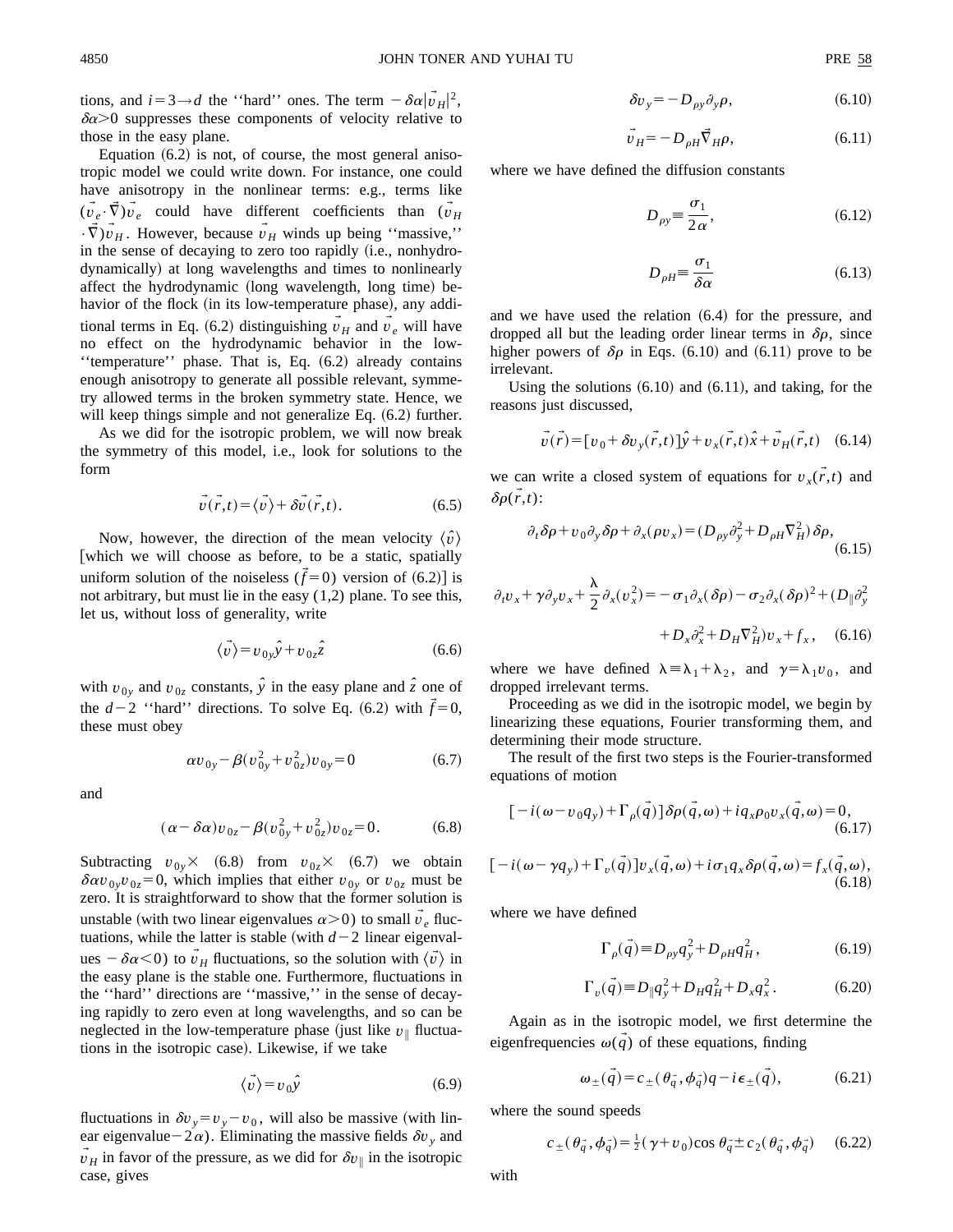$$
c_2(\theta_q^*, \phi_q^*) \equiv \sqrt{\frac{1}{4}(\gamma - v_0)^2 \cos^2 \theta_q^* + \sigma_1 \rho_0 \sin^2 \theta_q^* \cos^2 \phi_q^*},
$$
\n(6.23)

where  $\theta_q^*$  is the polar angle between  $\vec{q}$  and the *y* axis, and  $\phi_q^*$ is the azimuthal angle, measured relative to the *x* axis, i.e., the angle between the *projection* of  $\overrightarrow{q}$  orthogonal to *y*, and the *x* axis.

A polar plot of this sound speed versus  $\theta_{\vec{q}}$  for  $\phi_{\vec{q}} = 0$  [i.e.,  $\tilde{q}$  in the "easy" (i.e., *x*-*y*) plane] looks *exactly* like that for the isotropic model (Fig. 2). Indeed, *any* slice with fixed  $\phi_q^*$ looks qualitatively like that figure, although, as  $\phi_q^* \rightarrow \pi/2$ (i.e., as  $\vec{q}_{\perp}$ , the projection of  $\vec{q}$  orthogonal to *y*, approaches orthogonality to the  $x$  axis), the sound velocity profile becomes two circles with their centers on the *y* axis and both circles passing through the origin.

The dampings  $\epsilon_{\pm}(\vec{q})$  in Eq. (6.21) are  $0(q^2)$ , and given by

$$
\epsilon_{\pm}(\vec{q}) = \pm \frac{c_{\pm}(\theta_{\vec{q}}^{\dagger}, \phi_{\vec{q}})}{2c_2(\theta_{\vec{q}}^{\dagger}, \phi_{\vec{q}})} [\Gamma_v(\vec{q}) + \Gamma_\rho(\vec{q})]
$$

$$
= \frac{v_0 \cos(\theta_{\vec{q}}^{\dagger})}{2c_2(\theta_{\vec{q}}^{\dagger}, \phi_{\vec{q}})} \Big(\Gamma_v(\vec{q}) + \frac{\gamma}{v_0} \Gamma_\rho(\vec{q})\Big). \quad (6.24)
$$

Note that, unlike the isotropic problem in  $d > 2$ , here there are no transverse modes in *any d*: we always have just two longitudinal Goldstone modes associated with  $\delta \rho$  and  $v_x$ .

We can now again parallel our treatment of the isotropic model and calculate the correlation functions and propagators. The calculation is so similar that we will not repeat the details, but merely quote the results:

$$
G_{vv}(\vec{q}, \omega) = \frac{i(\omega - v_0 q_y) - \Gamma_\rho(\vec{q})}{Den(\vec{q}, \omega)},
$$
(6.25)

$$
G_{v\rho}(\vec{q}, \omega) = \frac{i\sigma_1 q_x}{Den(\vec{q}, \omega)},
$$
\n(6.26)

$$
G_{\rho v}(\vec{q}, \omega) = \frac{i\rho_0 q_x}{Den(\vec{q}, \omega)},
$$
\n(6.27)

$$
G_{\rho\rho}(\vec{q},\omega) = \frac{i(\omega - \gamma q_y) - \Gamma_v(\vec{q})}{Den(\vec{q},\omega)},
$$
(6.28)

$$
C_{vv}(\vec{q}, \omega) = \frac{\Delta [(\omega - v_0 q_y)^2 + \Gamma_\rho^2(\vec{q})]}{|Den(\vec{q}, \omega)|^2},
$$
 (6.29)

$$
C_{\rho v}(\vec{q}, \omega) = \langle \delta \rho(\vec{q}, \omega) v_x(-\vec{q}, -\omega) \rangle
$$
  
= 
$$
\frac{\Delta \sigma_1 q_x [\omega - v_0 q_y - i \Gamma_\rho(\vec{q})]}{|D e n(\vec{q}, \omega)|^2},
$$
 (6.30)

and

$$
C_{\rho\rho}(\vec{q},\omega) = \frac{\Delta \rho_0^2 q_x^2}{|Den(\vec{q},\omega)|^2},
$$
\n(6.31)

where we have defined

$$
Den(\vec{q}, \omega) = [\omega - c_+(\theta_{\vec{q}}, \phi_{\vec{q}})q][\omega - c_-(\theta_{\vec{q}}, \phi_{\vec{q}})q]
$$
  
+  $i{\omega[\Gamma_{\rho}(\vec{q}) + \Gamma_{v}(\vec{q})] - q_y[v_0\Gamma_{v}(\vec{q})]}$   
+  $\gamma \Gamma_{\rho}(\vec{q})]$ , (6.32)

which, of course, implies

$$
|Den(\vec{q}, \omega)|^2 = [\omega - c_+(\theta_{\vec{q}}, \phi_{\vec{q}})q]^2 [\omega - c_-(\theta_{\vec{q}}, \phi_{\vec{q}})q]^2
$$
  
+ 
$$
\{\omega[\Gamma_\rho(\vec{q}) + \Gamma_\nu(\vec{q})] - q_y[v_0\Gamma_\nu(\vec{q})] + \gamma \Gamma_\rho(\vec{q})]\}^2.
$$
(6.33)

These horrific expressions actually look quite simple when plotted as a function of  $\omega$  at fixed  $\tilde{q}$ ; indeed, such a plot of  $C_{vv}$  looks precisely like the solid line in Fig. 6: two asymmetrical peaks, centered at  $\omega = c_{\pm}(\theta_q^*, \phi_q^*)q$ , with widths  $\epsilon_{\pm}(\vec{q}) \propto q^2$ .

Note that, at this linear order, everything *scales* as it did in the isotropic problem: peak positions  $\alpha q$ , widths  $\alpha q^2$ , and heights  $\propto 1/q^4$ .

Continuing to blindly follow the path we trod for the isotropic problem, we can calculate the equal-time  $v_x - v_x$  correlation function:

$$
C_{vv}(\vec{q}) \equiv \langle v_x(\vec{q},t)v_x(-\vec{q},t) \rangle
$$
  
= 
$$
\int_{-\infty}^{\infty} \frac{d\omega}{2\pi} C_{vv}(\vec{q},\omega) = \frac{\Delta}{2} \frac{\phi(\hat{q})}{\Gamma_L(\vec{q})},
$$
 (6.34)

where  $\phi(\hat{q})$  depends *only* on the direction  $\hat{q}$  of  $\vec{q}$ , and is given by

$$
\phi(\hat{q}) = \frac{1}{c_2(\theta_q^-, \phi_q^*)q} \left[ \frac{[c_+(\theta_q^-, \phi_q^*)q - v_0 q_y]^2}{c_+(\theta_q^-, \phi_q^*)q - v_0 q_y + [c_+(\theta_q^-, \phi_q^*)q - \lambda_1 v_0 q_y] \Gamma_\rho / \Gamma_v} + \frac{[c_-(\theta_q^-, \phi_q^*)q - v_0 q_y]^2}{c_+(\theta_q^-, \phi_q^*)q - v_0 q_y + [c_-(\theta_q^-, \phi_{vecq})q - \lambda_1 v_0 q_y] \Gamma_\rho / \Gamma_v} \right].
$$
\n(6.35)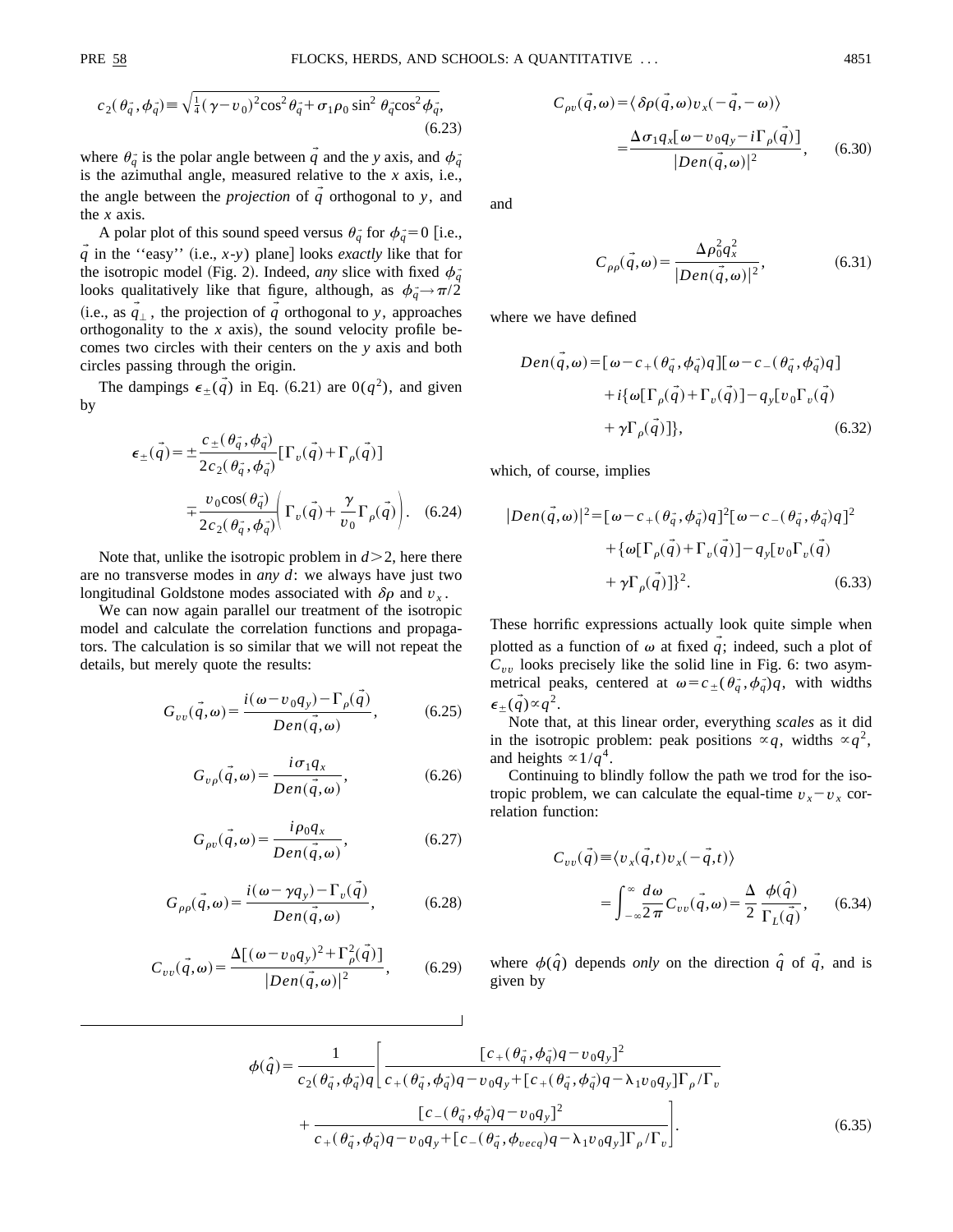These fluctuations again diverge like  $1/q^2$  as  $|\bar{q}| \rightarrow 0$ , just as in the isotropic problem.

This completes our abbreviated discussion of the linearized theory of the anisotropic model. The most succinct summary of this linearized theory is that everything scales just as it did in the isotropic problem. This implies that the nonlinearities [i.e., the  $\lambda$  and  $\sigma_2$  terms in the equations of motion  $(6.15)$  become relevant in and below the same upper critical dimension  $d_{uc}=4$  as in the isotropic problem. For  $d<4$ , therefore, these nonlinearities will change the long-distance behavior of the anisotropic model. We will now treat these nonlinearities using renormalization-group arguments similar to those we used for the isotropic model in  $d=2$ . Now, however, they will work for all *d* between 2 and 4.

Notice that all of the nonlinearities in Eq.  $(6.15)$  are total *x* derivatives, just as in the  $d=2$  case for the isotropic problem. Now, however, this is true in *all* spatial dimensions, not just in  $d=2$ . (This, of course, is the reason we chose to consider precisely two "soft" components.) Thus, we will now be able to derive exact exponents in this model for all spatial dimensions. We will not go through the arguments in detail, as they are virtually identical to those in the  $d=2$  case for the isotropic model, but will simply quote the conclusions:

 $(1)$  There are *no* graphical corrections to *any* of the diffusion constants in Eq.  $(6.15)$  except  $D<sub>x</sub>$ .

(2) The stable fixed point that controls the ordered phase *must* have  $\lambda_p^* \neq 0$  at least for  $\lambda(0) \leq \lambda_p(0)$ , which is a finite fraction of all flocks, and

 $(3)$   $\Delta$  and  $\lambda$ <sub>o</sub> are not graphically renormalized.

Point one suggests that, in constructing our dynamical renormalization group for Eq.  $(6.15)$ , we should scale the *x* direction differently from *both* the *y* direction and the  $d-2$ hard directions. Furthermore, since *both* the *y* direction *and* the  $d-2$  hard directions are alike in having their associated diffusion constants unrenormalized, we should scale these directions the *same* way. Therefore, in our renormalization group, we will rescale as follows:  $x \rightarrow bx$ ,  $(y, x_H)$  $\rightarrow b^{\zeta}(y, x_H)$ ,  $t \rightarrow b^z t$ . With these rescalings, the recursion relations for  $D_i$ ,  $i \neq x$ ,  $\rho$ ,  $\Delta$ , and  $\lambda_\rho$  become

$$
\frac{dD_i}{dl} = (z - 2\zeta)D_i \quad (i \neq x), \tag{6.36}
$$

$$
\frac{d\Delta}{dl} = [z - 2\chi + (1 - d)\zeta - 1]\Delta, \tag{6.37}
$$

$$
\frac{d\lambda_{\rho}}{dl} = (\chi + z - 1)\lambda_{\rho}.
$$
 (6.38)

All three relations are exact, since none of these parameters experiences any graphical renormalization. As in the isotropic case, we want all of these parameters to flow to fixed points; this leads to three exact scaling relations between the three exponents  $\chi$ ,  $z$ , and  $\zeta$ :

$$
z = 2\zeta,\tag{6.39}
$$

$$
z - 2\chi + (1 - d)\zeta = 1,\tag{6.40}
$$

$$
\chi = 1 - z,\tag{6.41}
$$

whose solution is easily found in all  $d$  < 4:

$$
\zeta = \frac{3}{7 - d},\tag{6.42}
$$

$$
z = \frac{6}{7 - d},\tag{6.43}
$$

$$
\chi = \frac{1-d}{7-d}.\tag{6.44}
$$

Note that these reduce to our isotropic results in  $d=2$ , as they should, since the two models are identical there. They also reduce to the harmonic values  $z=2$ ,  $\zeta=1$ , and  $\chi=-1$ , in  $d=4$ , as they should, since 4 is the upper critical dimension.

In the physically interesting case of  $d=3$ , we obtain:

$$
\zeta = \frac{3}{4},\tag{6.45}
$$

$$
z = \frac{3}{2},\tag{6.46}
$$

$$
\chi = -\frac{1}{2}.\tag{6.47}
$$

As in the isotropic case, we can use scaling arguments here to show that the effect of the nonlinearities can be fully incorporated by simply replacing  $D<sub>x</sub>$  everywhere it appears in the linearized expressions by the divergent, wave-vectordependent scaling form:

$$
D_x(\vec{q}) = q_x^{z-2} f\left[\frac{(q_y/\Lambda)}{(q_x/\Lambda)^{\zeta}}, \frac{(q_H/\Lambda)}{(q_x/\Lambda)^{\zeta}}\right].
$$
 (6.48)

Doing this leads to all of the scaling laws for this anisotropic problem quoted in the Introduction.

# **VII. TESTING THE THEORY IN SIMULATIONS AND EXPERIMENTS**

In this section, we discuss how our theory can be tested in simulations and direct observations of real flocks. The ''real'' flocks may include, e.g., mechanical, self-propelled ''go carts'' packed so densely that they align with their neighbors  $[11]$ , as well as aggregates of genuinely living organisms.

We begin with a few suggestions about the best boundary conditions and parameter values for simulations or experiments, and then describe how the correlation functions and scaling exponents  $\chi$ ,  $z$ , and  $\zeta$  predicted by our theory can be measured. The most useful boundary conditions are ''torus'' conditions; that is, reflecting walls in  $d-1$  directions, and periodic boundary conditions in the remaining direction, call it  $y$  (see Fig. 9). The advantage of these conditions is that one knows *a priori* that, if the flock does spontaneously order, its mean velocity will necessarily be in the periodic (y) direction.

It might be objected that imposing such anisotropic boundary conditions breaks the rotation invariance our model requires, but this is not, in fact, the case. A ''bird''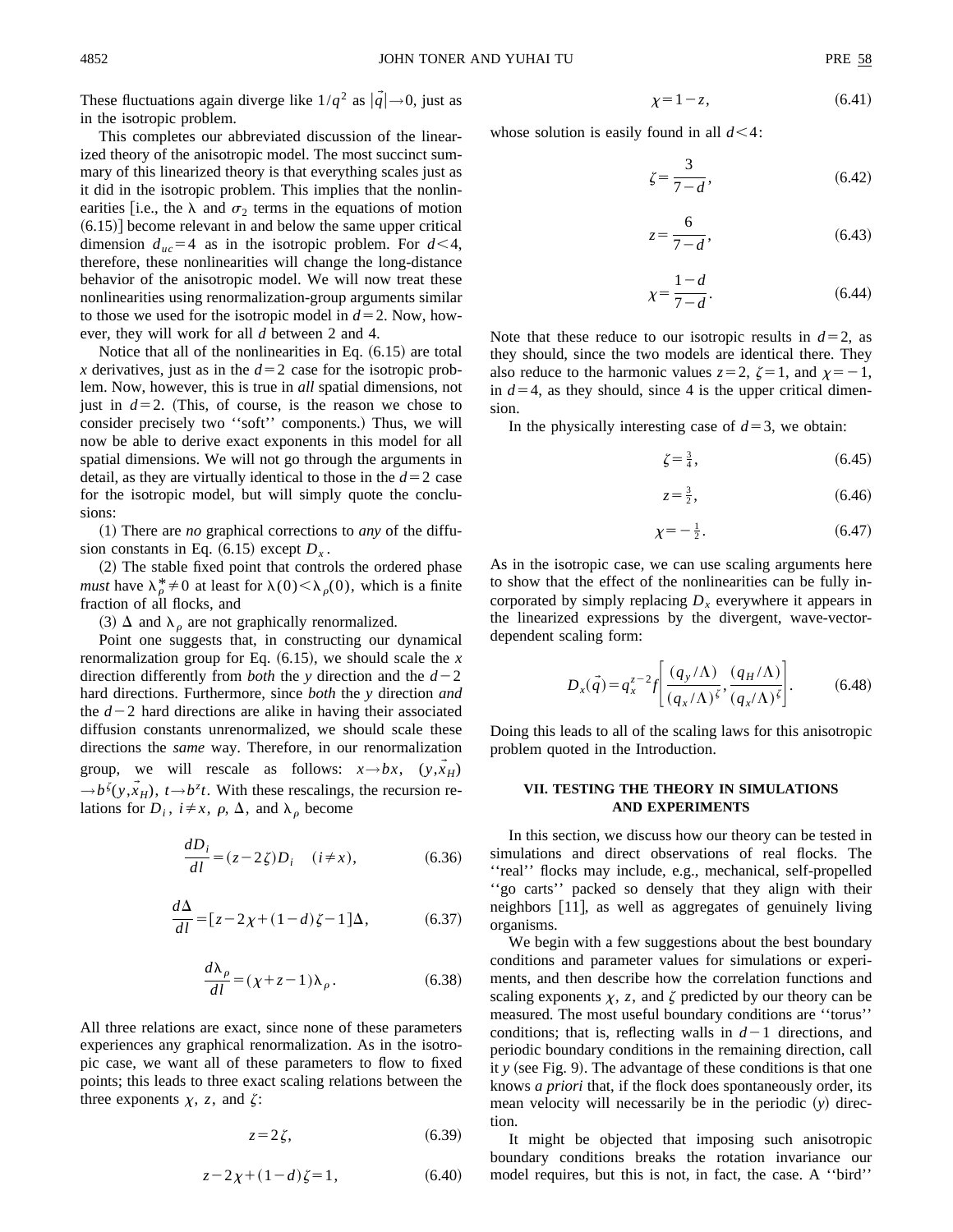

FIG. 9. Illustration of the optimal boundary conditions for simulations and experiments to test our predictions. The top and bottom walls are reflecting, while periodic boundary conditions apply at the left and right walls  $(i.e., a bird that flies out to the right instantly)$ reappears at the same height on the left). The mean direction of spontaneous flock motion, if any occurs, is clearly forced to be horizontal by these boundary conditions. In spatial dimensions *d*  $>$ 2, one should choose reflecting boundary conditions in *d* – 1 directions, and periodic in the remaining direction, thereby forcing  $\langle \vec{v} \rangle$  to point along that periodic direction.

deep inside the box moves with no special direction picked out *a priori*; it can *only* find out about the breaking of rotation invariance on the boundary if the bulk of the flock spontaneously develops long-range order. This is precisely analogous to the way one speaks of a ferromagnet as spontaneously breaking a continuous symmetry even if it orders in the presence of ordered boundary conditions. So, by imposing these boundary conditions, we know the direction of the flock motion (the *y* direction in the simulation), and, therefore, have oriented the simulation axes with the axes used in our theoretical discussion; i.e., our  $\parallel$  axis equals the simulation's periodic direction.

Alternative boundary conditions add the further complication of having to first determine the direction of mean flock motion before calculating correlation functions. This complication is even worse for a finite flock (as any simulation must treat), since the mean direction of motion will wander, executing essentially a random walk that will explore the full circle in a time of order  $T_{\text{flock}}=2\pi\sqrt{N/\Delta}$ . Our results, which assume a *constant* direction of flock motion, will only apply for time scales  $t \ll T_{Flock}$ . Even drifts of the mean flock direction through angles  $\leq 2\pi$  can cause problems, however, since most of the interesting scaling behavior is concentrated in a narrow window of angles  $q_{\parallel} \sim q_{\perp}^{\zeta} \geqslant q_{\perp}$ ; i.e., near the direction of mean flock motion. So this drift greatly complicates the experimental analysis, and is best avoided by using the toroidal boundary conditions just described.

Of course, it is considerably harder to produce these boundary conditions in a real experiment. Ants walking around a cylinder may come close, although gravity will always break rotation invariance on a real cylinder. Perhaps the experiment could be done on the space shuttle, or with a rapidly spinning cylinder producing artificial gravity that swamps real gravity, or by using neutrally buoyant organisms in a fluid. Alternatively, one could use a ''track'' such as that shown in Fig. 10, and take data only from the crosshatched region, chosen to be in the middle of the straight section of the track, far from the curves.

Other, more ingenious ways to prepick the direction of



FIG. 10. More practical ''track'' geometry for experiments on real flocks. Data should only be taken from the cross-hatched region centered on the middle of the ''straightaway.''

mean motion through boundary conditions may also be dreamed up by experimentalists more clever than we are.

We strongly caution anyone attempting to test our results, however, that it is *only* through boundary conditions that one may prepick the direction of mean motion. *Any* approach that prepicks this direction in the bulk of the flock, such as giving each bird a compass, letting them be blown by a wind, or run downhill, or follow a chemical scent, etc., will lead to a model *outside* the universality class of our isotropic model, since the starting model does not have any rotation invariance to be spontaneously broken (unless the anisotropy leaves an ''easy plane'' in which all directions are equivalent, in which case our anisotropic model of Sec. VI applies). Indeed, such flocks of ''birds with compasses'' will be less interesting than the models we have studied here, since the ''compass'' will introduce a ''mass'' that makes any fluctuation away from the prepicked direction of flock motion decay rapidly (i.e., nonhydrodynamically) with time. In such a model, it is easy to show that the nonlinearities are irrelevant, and there are no interesting fluctuations left at long distances and times.

And now a few words about parameter choices. For definiteness, we will discuss in what follows the Vicsek model, whose parameters are  $v_0 = S/R_0$ , where *S* is the distance the birds travel on each time step and  $R_0$  is the radius of the circle of neighbors, the mean number density  $\rho_0$  in units of  $1/R_0^d$  where *d* is the dimension of the system, and the noise strength  $\Delta$ , which is the mean squared angular error. Since the interesting nonlinear effects in our model come from terms proportional to  $v_0^2$ , those effects will become important at shorter length scales in a faster moving flock. That is, in, e.g., the Vicsek model, should we choose the dimensionless velocity as large as possible, *consistent* with the flock ordering. However, if we take  $v_0$  too big, i.e.,  $v_0 \ge 1$ , then, on each time step, each bird is likely to have a completely different set of neighbors. It is difficult to see how order can develop in such a model. So, to take  $v_0$  as big as possible without violating  $v_0 \ge 1$ , we should choose  $v_0 \sim 1$ . The simulations of Vicsek *et al.* [1] took  $v_0 \ll 1$ , and, hence, probably never explored (in their finite flocks) the long length scale regime in which our nonlinear effects become important.

Now to the mean density  $\rho_0$ , which is, of course, just determined by the total number of birds *N* and the volume *V* of the box via  $\rho_0 = N/V$ . We clearly want this to be large enough that each bird usually finds some neighbors in its neighbor sphere: This means we want  $\rho_0 R_0^d \ge O(1)$ . How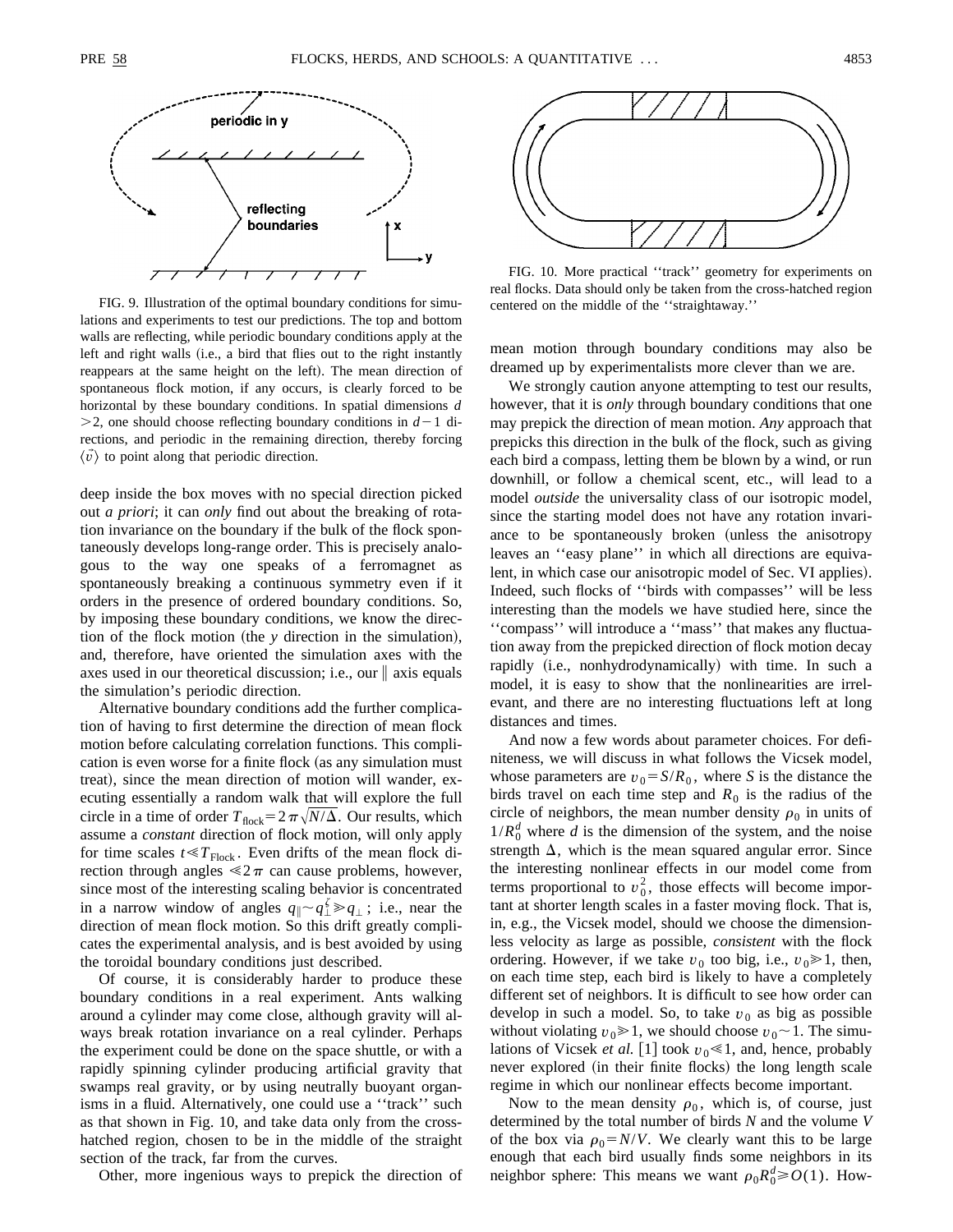ever, if we make  $\rho_0$  too large, each bird has so many neighbors that a simulation is considerably slowed down, since the ''direction picking'' step of the Vicsek algorithm takes a time proportional to the number of neighbors (because we have got to average their directions). Thus, for simulations, one wishes to choose  $\rho_0$  as *small* as possible, consistent, again, with getting good order.

Finally, we consider the noise  $\Delta$ . Here again, to see our fluctuation effects, we want  $\Delta$  as big as possible. However, if  $\Delta$  is too big, the flock will not order. Furthermore, even if  $\Delta$ is small enough that the flock does order, we want also to be sure that we are well below the critical value  $\Delta_c$  of  $\Delta$  at which the flock disorders. Otherwise, for distances smaller than the correlation length  $\xi$  associated with the orderdisorder transition, the scaling properties of the flock will be controlled by the fixed point that controls the order-disorder transition, *not* the low-temperature fixed point we have studied here.

If this transition is continuous, as it appears to be in Vicsek's simulations [1], this correlation length diverges as  $\Delta$  $\rightarrow \Delta_c^-$ . Thus, to observe scaling behavior we predict over as many decades of length scale as possible, we want to choose  $\Delta$  substantially less than  $\Delta_c$ , but as big as possible consistent with this (to maximize fluctuation effects). Choosing  $\Delta$ to be a little below the point at which the mean velocity  $\langle \hat{v} \rangle$ starts to ''saturate'' seems like a fairly good compromise between these two competing effects. Similar considerations apply for choosing the optimal  $\rho_0$ , and  $v_0$ , which we want to be as small or big, respectively, as they can be without substantially suppressing long-ranged order. The best choices will probably lead to all three parameters  $\rho_0$ ,  $v_0$ , and  $\Delta$  being, in suitably dimensionless units,  $O(1)$ .

Having chosen the appropriate parameter values and boundary conditions, what should an experimentalist or simulator measure to test our theory? We have already discussed a number of such measurements in the Introduction; namely, the spatially Fourier-transformed equal-time and spatiotemporally Fourier-transformed unequal time densitydensity correlation functions  $C\rho(q)$  and  $C\rho(q,\omega)$ , respectively. Our predictions for these are given in Eqs. (5.38) and  $(5.40).$ 

One additional correlation function that can be measured quite easily is the mean-squared *lateral* displacement of a bird:

$$
w^2(t) \equiv \langle |\vec{x}_i^\perp(t) - \vec{x}_i^\perp(0)|^2 \rangle \tag{7.1}
$$

*perpendicular* to the mean direction of motion of the flock. This can easily be measured as a function of time in a simulation or experiment simply by labeling a set of *n* birds in a ''strip'' near the center of the channel with its long axis running parallel to the mean direction of bird motion (see Fig. 11) and then following their subsequent motion. It is best to center the strip in the channel so as to postpone the birds reaching the reflecting walls as long as possible. Once they *do* reach the walls, of course  $w^2(t\rightarrow\infty)$  saturates at  $\sim L_{\perp}^2$ ,  $L_{\perp}$  being the width of the channel. We will deal in the following discussion with times much smaller than that required for a bird at the center of the channel to wander out to its edge. Since the  $\perp$  position  $\vec{x}_i^{\perp}$  of each bird obeys



FIG. 11. Illustration of the experiment to measure the meansquared lateral wandering  $w^2(t)$ . One labels all of the birds some central stripe (of width  $\ll L$ , the channel width), and then measures the evolution of their mean displacements  $\hat{x}_{\perp}(t)$  perpendicular to the mean direction of motion (which mean direction is horizontal in this figure).

$$
\vec{x}_i^{\perp}(t) = \vec{x}_i^{\perp}(0) + \int_0^t \vec{v}_i^{\perp}(t)dt, \tag{7.2}
$$

where  $\vec{v}_i^{\perp}(t)$  is the  $\perp$  velocity of the *i*th bird at time *t*, the mean width is given by

$$
w^2(t) = \int_0^t dt' \int_0^t dt'' \langle \vec{v}_i^{\perp}(t') \cdot \vec{v}_i^{\perp}(t'') \rangle.
$$
 (7.3)

Now we need to relate the velocity of the *i*th bird to the position and time-dependent velocity field  $\vec{v}_{\perp}(\vec{r},t)$ . This is easily done:

$$
\vec{v}_i^{\perp}(t) = \vec{v}_{\perp} [\vec{r}_i(t), t] \tag{7.4}
$$

where  $\vec{r}_i(t)$  is the position of the *i*th bird at time *t*. This is given by

$$
\vec{r}_i(t) = \vec{r}_i(0) + \vec{v}t\hat{x}_{\parallel} + \delta x_i^{\parallel}(t)\hat{x}_{\parallel} + \overrightarrow{\delta x}_i^{\perp}(t), \qquad (7.5)
$$

where

$$
\bar{v} = \frac{1}{N} \left| \sum_{i} \vec{v}_i \right| \tag{7.6}
$$

is the velocity *averaged over all birds*, which, as discussed earlier, is *not* to be confused with the space averaged  $v_0$  $\equiv \left| \int \vec{v}(\vec{r},t) d^d r \right|$  that appears in the expression for the sound speeds  $c_{\pm}(\theta_q)$ . This distinction proves to be *crucial* here, as we shall see in a moment. In Eq. (7.5),  $\delta x_i^{\parallel}(t)$  and  $\delta x_i^{\perp}(t)$ reflect the motion of the *i*th individual bird relative to the mean motion of the flock (at speed  $\bar{v}$ ).

Using Eq.  $(7.5)$ , we see that the desired single bird autocorrelation function in Eq.  $(7.3)$  is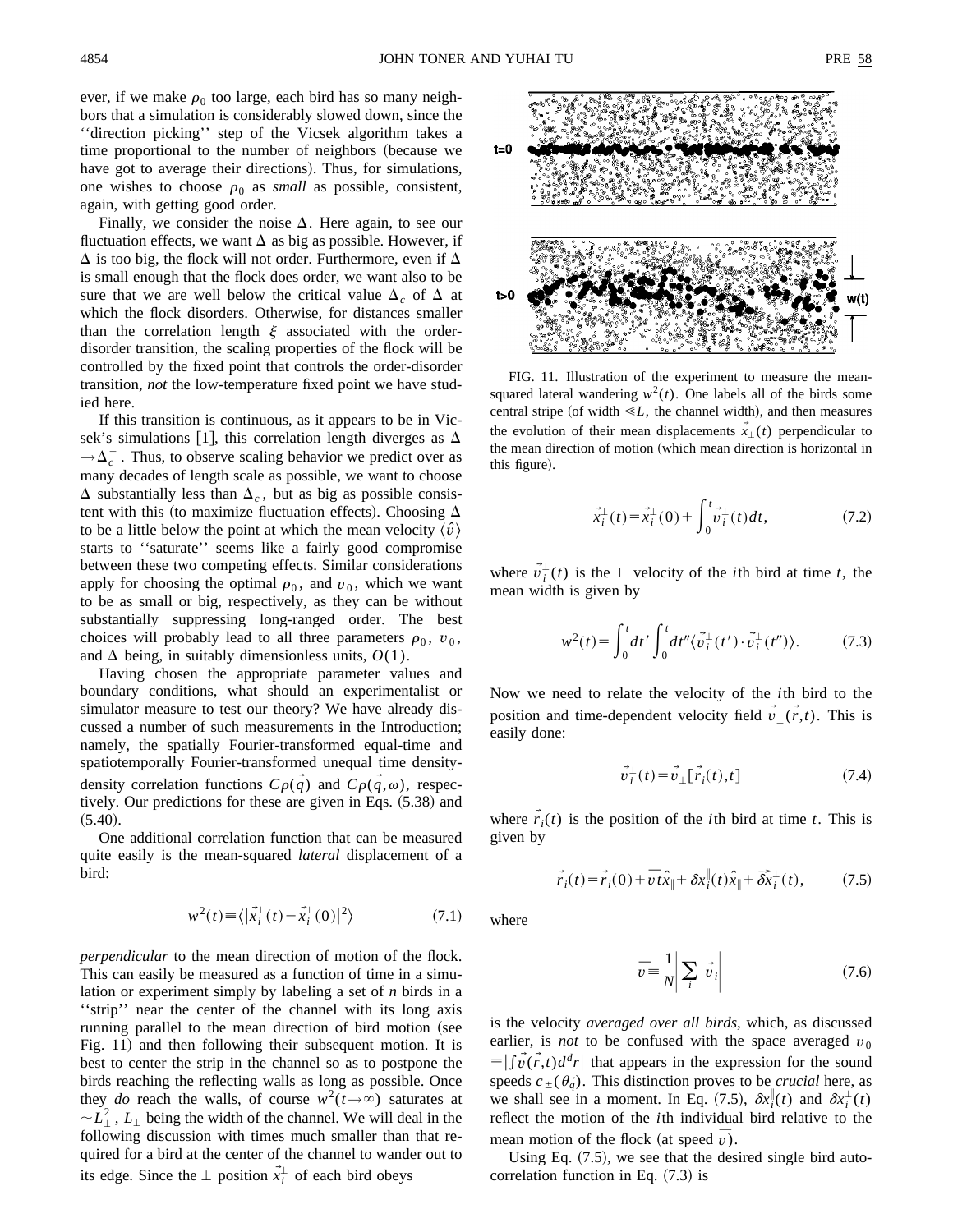$$
\langle \vec{v}_i^{\perp}(t') \cdot \vec{v}_i^{\perp}(t'') \rangle = \langle \vec{v}_{\perp} \{ \vec{r}_i(0) + [\bar{v}t' + \delta x_{\parallel}(t')] \hat{x}_{\parallel} \n+ \delta x_{\perp}(t'), t' \} \cdot \vec{v}_{\perp} [\vec{r}_i(0) + \bar{v}t'' + \delta x_{\parallel}(t'') \hat{x}_{\parallel} \n+ \delta \vec{x}_{\perp}(t''), t'' ] \rangle \n= C_c [\vec{x}_{\perp}(t') - \vec{x}_{\perp}(t''), \bar{v}] t' - t'' | \n+ \delta x_{\parallel}(t') - \delta x_{\parallel}(t''), t' - t'' ], \qquad (7.7)
$$

where  $C_c(\tilde{R},t)$  is the real-space velocity field autocorrelation function defined in the Introduction.

We assume (and will verify *a posteriori*) that both  $\delta x_{\parallel}$ and  $\delta x_{\perp}$  are small enough compared to the average motion  $\overline{v} t\hat{x}_{\parallel}$  that their effect on the velocity-velocity autocorrelation in Eq.  $(7.7)$  is negligible. For now neglecting them, we see that we are left with the task of evaluating  $C_v(R_1 = 0, R_{\parallel})$  $=\overline{v}t,t$ .

Expressing  $C_c$  in terms of its Fourier transform then gives

$$
C_c(\vec{R}_{\perp} = 0, R_{\parallel} = \overline{\nu}t, t) = \int d^{d-1}q_{\perp} dq_{\parallel} d\omega e^{i(\omega - \overline{\nu}q_{\parallel}t)} C_{ii}(\vec{q}, \omega).
$$
\n(7.8)

Using the fact that  $C_{ii}(\vec{q},\omega)$  is peaked at  $\omega = c_{\pm}(\theta_{\vec{q}})q$  with widths that scale like  $q_{\perp}^z f [q_{\parallel} \ell_0 / (q_{\perp} \ell_0)^{\zeta}]$ , the dominating peak is at  $\omega = \omega_{-}$  for  $v_0(0) > \gamma(0)$  or at  $\omega = \omega_{+}$  for  $v_0(0)$  $\langle \gamma(0), \text{ with heights that scale as } q_\perp^{-\delta} g [q] \ell_0 / (q_\perp \ell_0)^{\delta}$ with  $\delta=2\chi+z+\zeta+d-1$  [see Eq. (5.56)]. Assuming that  $v_0(0)$   $\gamma$ (0), it is straightforward to show that, upon integrating Eq.  $(7.8)$  over  $\omega$ , we obtain

$$
C_c = \int d^{d-1}q_{\perp} dq_{\parallel} e^{i[c_{\perp}(\theta_q^{\perp})q - \bar{v}q_{\parallel}]t} f_{\perp} \left( \frac{q_{\parallel} \ell_0}{(q_{\perp} \ell_0)^{\zeta}} \right) q_{\perp}^{z - \delta}.
$$
\n(7.9)

This integral is dominated, as  $t \rightarrow \infty$ , by  $q_{\parallel} \sim (q_{\perp} \ell_0)^{5/2}$  $\gg q_{\perp}$ ; hence,  $\theta_q^{\sim} \rightarrow 0$ , and we get

$$
C_c = \int d^{d-1}q_{\perp} dq_{\parallel} e^{i(v_0 - \bar{v})q_{\parallel}t} f_{-}\left(\frac{q_{\parallel} \ell_0}{(q_{\perp} \ell_0)^{\zeta}}\right) q_{\perp}^{z-\delta}.
$$
\n(7.10)

We can scale the time dependence out of this integral with the change of variables

$$
q_{\parallel} \equiv \frac{Q_{\parallel}}{t} \quad \text{and} \quad \vec{q}_{\perp} \equiv \frac{\vec{Q}_{\perp}}{t^{(1/\zeta)}}, \tag{7.11}
$$

which give

$$
C_c \propto t^{2\chi/\zeta}.\tag{7.12}
$$

Using this in Eq.  $(7.7)$  for the single bird velocity autocorrelation function, and then using *that* autocorrelation function in the expression  $(7.3)$  for the mean squared random walk distance gives

$$
w^{2}(t) \propto \int_{0}^{t} dt' \int_{0}^{t} dt'' |t'-t''|^{2\chi/\zeta}.
$$
 (7.13)

Now, we need to distinguish two cases:

*Case* (1):  $2\chi/\zeta$  > -1. In this case, which holds in *d* = 2, where  $\chi = -\frac{1}{5}$  and  $\zeta = \frac{3}{5}$ , the double integral over *t'* and *t''* is dominated, for  $t \geq t_0$ , the microscopic time scale, by  $t'$ ,  $t''$ , and  $|t'-t''|$  of order  $t \geq t_0$ . Hence, our calculation of  $C_c$ which used the hydrodynamic (i.e., long time) limiting forms of the correlation functions, *is* correct, and Eq.  $(7.13)$  holds. Changing variables to  $T' \equiv t'/t$  and  $T'' \equiv t''/t$ , we see that

$$
w^{2}(t) \propto t^{2(1+\chi/\zeta)} = t^{4/3}, \quad \frac{2\chi}{\zeta} > -1, \tag{7.14}
$$

the last equality holding in  $d=2$ . Note that this behavior is "hyperdiffusive": the mean-squared displacement  $w^2(t)$ grows faster than it would in a simple random walk; i.e., *faster* than *linearly* with time *t*.

*Case* (2):  $2\chi/\zeta \leq -1$ . In this case, which certainly holds for  $d>4$  (where  $\chi=1-d/2<-1$  and  $\zeta=1$ ), the integral over *t*<sup>*''*</sup> *converges* as  $|t'-t''| \rightarrow \infty$ . Hence, that integral is, in fact, dominated by  $|t'-t''|=O(t_0)$ , the microscopic time, where our hydrodynamic result Eq.  $(7.12)$  is not valid. Presumably, the correct  $|t'-t''| \rightarrow 0$  limit of the single bird velocity autocorrelation  $(7.3)$  *is* finite; and, hence, so the integral over *t*<sup> $\prime\prime$ </sup> in Eq. (7.13) approaches a finite limit as  $t \rightarrow \infty$ .

Hence, we get

$$
w^{2}(t) \propto \int_{0}^{t} dt' \times (\text{finite constant}) \propto t, \quad \frac{2\chi}{\zeta} < -1.
$$
\n(7.15)

We now need only verify our *a posteriori* assumptions that  $\delta x_{\parallel}$  and  $\delta x_{\perp}$  were negligible in the velocity-velocity autocorrelation Eq.  $(7.7)$ .

First consider  $\bar{x}_{\perp}$ ; we have just shown that the root-meansquared  $|\vec{x}_{\perp}(t') - \vec{x}_{\perp}(t'')| \propto |t'-t''|^{1+\chi/\zeta}$ . From our scaling expression (6.43), we see that  $C_c(R_{\perp}, R_{\parallel}, t) \approx C_c(R_{\perp})$  $=0, R_{\parallel}, t$  if  $R_{\perp}^{\zeta} \ll R_{\parallel}$ . In Eq. (7.7), we are interested in  $R_{\perp}$  $\alpha |t'-t''|^{1+\chi/\zeta}$  and  $R_{\parallel} \alpha |t'-t''|$ ; hence, the condition  $R_{\perp} \zeta$  $\ll R_{\parallel}$  will be satisfied as  $|t'-t''| \rightarrow \infty$  provided  $\zeta + \chi < 1$ . Since  $\zeta \leq 1$  and  $\chi \leq 0$  for all  $d \geq 2$ , this condition is satisfied for all  $d \ge 2$ . For  $\delta x_{\parallel}$  we need only show that  $|\delta x_{\parallel}(t')|$  $2\sigma - \delta x_{\parallel}(t'') \le |t'-t''|$  as  $|t'-t''| \to \infty$ . This is easily shown by using the fact, alluded to earlier, that  $\delta v_{\parallel}(\vec{r},t)$ , the fluctuation of the velocity *along* the mean direction of motion, has only short-ranged temporal correlations. Using this fact, it is straightforward to show that  $\delta x_{\parallel}(t)$  just executes a simple random walk; that is,

$$
\sqrt{|\delta x_{\parallel}(t') - \delta x_{\parallel}(t'')|^2} \propto \sqrt{|t'-t''|} \ll |t'-t''|
$$
 (7.16)

and hence these fluctuations are negligible as well.

Unfortunately, the analogous calculation for the anisotropic model shows that this random ''transverse walk'' is much less interesting: the mean-squared transverse displacement in the  $x$  direction (the direction in the "easy place" of the anisotropic model orthogonal to the mean direction of motion, *y*) is given by an expression very similar to Eq.  $(7.16)$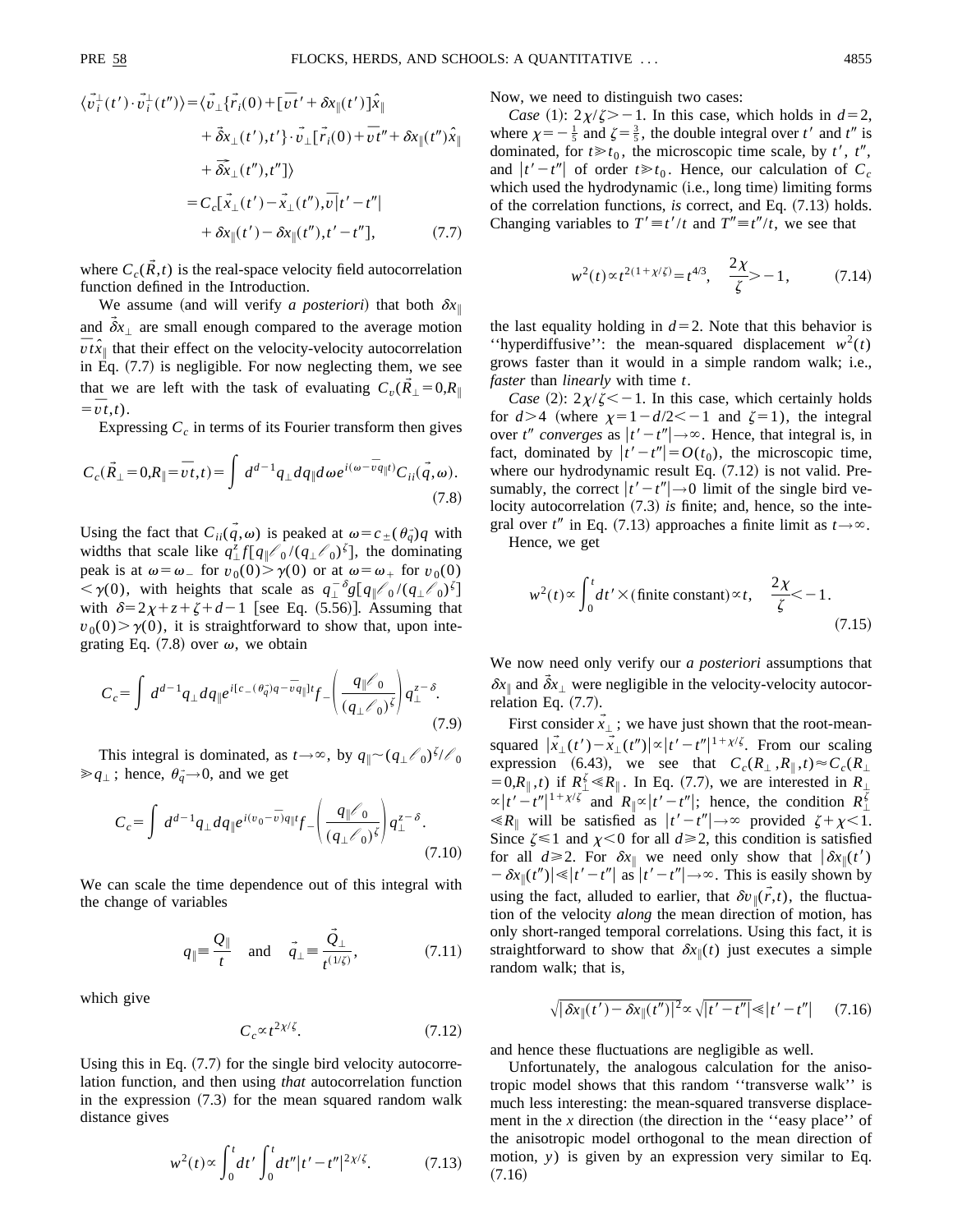$$
\langle |x_i(t) - x_i(0)|^2 \rangle \equiv w^2(t) = \int_0^t dt' \int_0^t dt'' \langle v_{ix}(t') v_{ix}(t'') \rangle
$$

 $(7.17)$ and a calculation so closely analogous to that just given for

the isotropic model that we shall not bother to repeat it for this case shows that

$$
\langle v_{ix}(t')v_{ix}(t'')\rangle \propto |t'-t''|^{3-d-2/z}.\tag{7.18}
$$

As in our analysis of the isotropic case, here, too, the question of whether "simple random walk" behavior  $[w^2(t)]$  $\alpha$ *t*] or ''hyperdiffusive'' behavior  $[w^2(t) \alpha t^{\gamma}, \gamma > 1]$  occurs hinges entirely on whether the exponent in Eq.  $(7.18)$  is greater or less than  $-1$ , with hyperdiffusive behavior occurring in the former case (exponent  $\geq -1$ ) and simple random walk behavior in the latter (exponent  $<-1$ ). Using our exact result (6.43) for *z* in the anisotropic model for  $2 \le d \le 4$ , we see that hyperdiffusive behavior will occur if

$$
3-d-\frac{2}{z}=\frac{2-2d}{3} > -1, \tag{7.19}
$$

which is satisfied only for  $d < 5/2$ . Unfortunately, this condition is not satisfied for either  $d=3$  or  $d=4$ . In  $d=2$ , the anisotropic model is the same as the isotropic model, while for  $d > 4$ ,  $z = 2$  and  $3-d-2/z < -1$ . So in no case in which the anisotropic model is different from the isotropic one is hyperdiffusive behavior observable; rather, we expect  $w^{2}(t) \propto t$  for all those cases. This negative prediction could be checked experimentally, although its confirmation, while a nontrivial check of our theory, would clearly be less exciting than verification of our hyperdiffusive prediction  $w^2(t)$  $\propto t^{4/3}$  for the isotropic  $d=2$  model.

Some of the numerical tests discussed in this section have been carried out recently, and good agreement with our prediction has been reached  $[12]$ .

### **VIII. FUTURE DIRECTIONS**

In this paper, we have only scratched the surface of a very deep and rich new subject. We have deliberately focused on the most limited possible question: what are the properties of a flock far from its boundaries, and deep within its ordered state? Every move away from these restricting simplifications opens up new questions. To name a few that we hope to address in the coming millennium:

 $(1)$  The transition from the ordered (moving) to disordered (stationary, on average) phase of the flock. This can be studied by analyzing the (unstable) fixed point at which the renormalized  $\alpha$  of our original model (2.6) is zero. The dynamical RG analysis of this point would be technically similar to the one we have presented here for the low-temperature phase, with a few crucial differences: (a) All components of  $v<sub>x</sub>$ , not just the  $\perp$  components, become massless at the transition. (b) The fixed point will be isotropic, since no special directions are picked out by  $\langle v \rangle$ , since  $\langle v \rangle$  still =0 at the transition. (c) The  $\beta |\vec{v}|^2 \vec{v}$  term becomes another relevant vertex. We know, by power counting, that *at* the transition, this vertex becomes relevant in  $d=4$ . Indeed, if we ignore the  $\lambda$  vertices, our model simply reduces to a purely relax-

ational time-dependent Ginsburg Landau (TDGL) model for a spin system with the number of components *n* of the spin equal to the dimension *d* of the space those spins live in.

We have convinced ourselves by power counting that *at* the transition, for  $d < 4$ , the  $\lambda$  vertices are a *relevant* perturbation to the Gaussian critical point. Whether they constitute a relevant perturbation to the  $4-\epsilon$  TDGL fixed point, thereby changing its critical properties, can only be answered by a full-blown dynamical renormalization group analysis. Obviously, a similar analysis could also be done for the anisotropic model.

 $(2)$  The shape and cohesion of an open flock, and its fluctuations. We have thus far focused on flocks in closed or periodic boundary conditions. Real flocks are usually surrounded by open space. How do they stay together under these circumstances? What shape does the flock take? How does this shape fluctuate, and is it stable? This issue is somewhat similar to the problems of the shapes of equilibrium and growing crystals (e.g., faceting, dendritic growth). In those problems, it was important to first understand *bulk* processes (e.g., thermal diffusion in the case of dendritic growth) before one could address surface questions (e.g., dendritic growth). The nontrivial aspects of the *bulk* processes in flocks (e.g., anomalous diffusion) will presumably radically alter the shapes and their fluctuations.

 $(3)$  A somewhat related question is: What happens if birds move at different speeds? By ''move at different speeds,'' we do not mean simply that at any instant, different birds will be moving at different speeds  $\lceil a \rceil$  possibility already included in our "soft spin" dynamical model equation  $(2.6)$ ]. Rather, we mean a model in which some birds have a different probability distribution of speeds than others. (In our model, this distribution of the speed of any given bird is the same over a sufficiently long time, and controlled by the values of the parameters  $\alpha$  and  $\beta$ , with large  $\alpha$  and  $\beta$  leading to a distribution sharply peaked around a mean speed  $v_0 = \sqrt{\alpha/\beta}$ , while small  $\alpha$  and  $\beta$  lead to a broader distribution). More generally, one could imagine two (or many) different species of birds, (labeled by  $k$ ) all flying together, each with different mean speeds  $v_0^k$ . What would the *bulk* dynamics of such a flock be? Would there be large scale spatial segregation, with fast birds moving to the front of the flock, and slow birds moving to the back? If so, how would such segregation affect the shape of the flock? Would it elongate along the mean direction of motion? Would this elongation eventually split the flock into fast and slow moving flocks?

~4! At the other extreme, one could consider flocks in confined geometries; e.g., inside a circular reflecting wall in  $d=2$ . In such a case, the time averaged velocity of the flock  $\langle \hat{v}(\vec{r},t) \rangle_t$  could *not* be spatially homogeneous but would have to circulate around the center of the circle; i.e.,  $\langle \hat{v}(\vec{r},t) \rangle_t = f(r) \hat{\theta}$ . The spatially inhomogeneous pattern of velocity and density that resulted could be predicted by our continuum equations. This problem is potentially related to the previous one, since one way a flock containing, say, some *very* fast birds and other *very* slow birds, could stay together would be for the fast birds to fly in circles inside the essentially stationary volume of space filled by the slow birds. It would be very interesting to make the connection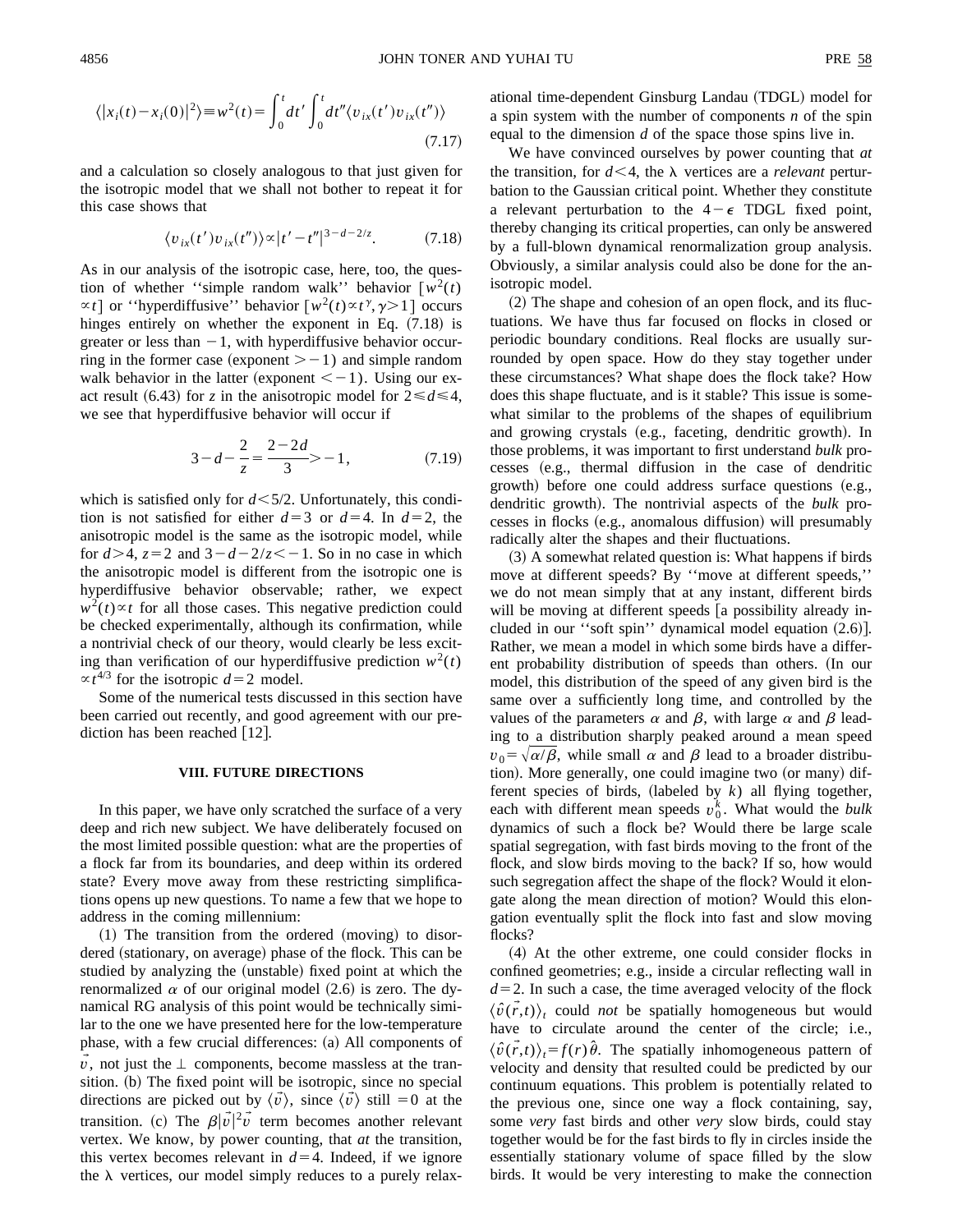between our continuum theory and the recently observed circular motion of Dictyostelium cells in a confined geometry  $|13|$ .

~5! One could relax the constraint on conservation of bird number, by allowing birds to be born, and die, ''on the wing.'' Numerical studies of such models, which may be appropriate to bacteria colonies, where reproduction and death are rapid, as well as the migration of, e.g., huge herds of caribou over thousands of miles and many months, have already been undertaken  $[14]$ ; it should be straightforward to modify our equations by adding a source term to the bird number conservation equation.

~6! It is possible that phase transitions other than that from the moving to the nonmoving state occur in flocks. For example, in some preliminary simulations of microscopic models in which birds try to avoid getting too close to their neighbors, rather than merely following them, we have observed (literally by eye) what appears to be a "flying crystal'' phase of flocks: the birds appear to lock themselves onto the sites of a crystalline lattice, which then appears to move coherently. It would be very interesting to test numerically whether this optical appearance reflects true long-range translational order, by looking for a nonzero expectation value of the translational order parameters.

$$
\rho_{\vec{G}}(t) = \langle \sum_{i} e^{i\vec{G} \cdot \vec{r}_i(t)} / N \rangle, \tag{8.1}
$$

which will become nonzero in the thermodynamic  $(N \rightarrow \infty)$ limit at a set of reciprocal lattice vectors  $G$  if such longranged order actually develops. It will also be *extremely* interesting to include the possibility of such long-ranged order in our analytic model, and study the interplay between this translational order and the anomalous hydrodynamics that we have found here for ''fluid'' flocks. Will anomalous hydrodynamics suppress the ''Mermin-Wagner'' fluctuations of *translational* order, just as it does those of *orientational* order, and lead to true long-ranged *translational* order, even in  $d=2$ ? Will the crystallization suppress orientational fluctuations, and thereby slow down the anomalous diffusion that we found in the fluid case? And in any case, what are the temporal fluctuations of  $\rho_G^*(t)$ ?

It should be noted that this problem potentially has all the richness of liquid crystal physics: in addition to ''crystalline'' phases, in which the set  $\{G\}$  of reciprocal lattice vectors in Eq.  $(8.1)$  spans all  $d$  dimensions of space, one could imagine "smectic" phases in which all the  $\ddot{G}$ 's lay in the same direction, and "discotic" phases in  $d=3$ , in which the  $\hat{G}$ 's only spanned a two-dimensional subspace of this threedimensional space. The melting transitions between these phases and the ''fluid,'' moving flock, as well as possible

direct transitions between them and the stationary flock phase, and between each other, would also be of great interest.

We should point out here that these models differ considerably from recently considered models of moving flux lattices [15] and transversely driven charge density waves  $[15,16]$  in that here the direction of motion of the lattice is *not* picked out by an external driving force, but, rather, represents a spontaneously broken continuous symmetry.

~7! Finally, we would like to study the problem of the growth of order in flocks. This is a phenomenon we have all seen every time we walk onto a field full of geese: eventually, our approach startles the geese, and they take off en masse. Initially, they fly in random directions, but quickly the flock orders, and flies away coherently. The dynamics of this process is clearly in many ways similar to, e.g., the growth of ferromagnetic order after a rapid quench from an initial high temperature  $T_i > T_c$ , the Curie temperature, to a final temperature  $T_f < T_c$ , a problem that has long been studied  $[17]$  and proven to be very rich and intriguing. In flocks, where, as we have seen, even the dynamics of the *completely ordered* state is *very* nontrivial, the *growth* of order seems likely to be even richer.

Even this list of potential future problems, representing, as it does, probably another ten years of research for several groups, clearly represents only a narrow selection of the possible directions in which this embryonic field can go. We have not even mentioned, for example, the intriguing problem of one-dimensional flocking, with its applications to traffic flow (and traffic jams), a topic clearly of interest. This problem has recently been studied  $[18]$  and found to also show a nontrivial phase transition between moving and nonmoving states.

We expect flocking to be a fascinating and fruitful topic of research for biologists, computer scientists, and both experimental and theoretical physicists (at least *these* two) for many years to come.

### **ACKNOWLEDGMENTS**

We profusely thank T. Vicsek for introducing us to this problem. We are also grateful to A. Csirok, E. V. Albano, and A. L. Barabasi for communicating their work to us prior to publication, to M. Ulm and S. Palmer for performing some inspirational simulations, and for equally inspirational discussions, to J. Sethna and K. Dahmen for pointing out the existence of the  $\lambda_2$  and  $\lambda_3$  terms, and to P. McEuen for suggesting the go-carts. J.T. thanks the Aspen Center for Physics for their hospitality at several stages of this work. J.T.'s work was supported in part by the National Science Foundation under Grant No. DMR-9634596.

- [1] T. Vicsek, Phys. Rev. Lett. **75**, 1226 (1995); A. Czirok, H. E. Stanley, and T. Vicsek, J. Phys. A 30, 1375 (1997).
- [2] B. L. Partridge, Sci. Am. 246(6), 114 (1982).
- [3] C. Reynolds, Comput. Graph. **21**, 25 (1987); J. L. Deneubourg and S. Goss, Ethology, Ecology, Evolution 1, 295 (1989); A. Huth and C. Wissel, in *Biological Motion*, edited by W. Alt

and E. Hoffmann (Springer-Verlag, Berlin, 1990), pp. 577– 590. We thank D. Rokhsar for calling these references to our attention.

- [4] J. Toner and Y. Tu, Phys. Rev. Lett. **75**, 4326 (1995).
- [5] N. D. Mermin and H. Wagner, Phys. Rev. Lett. **17**, 1133  $(1966).$